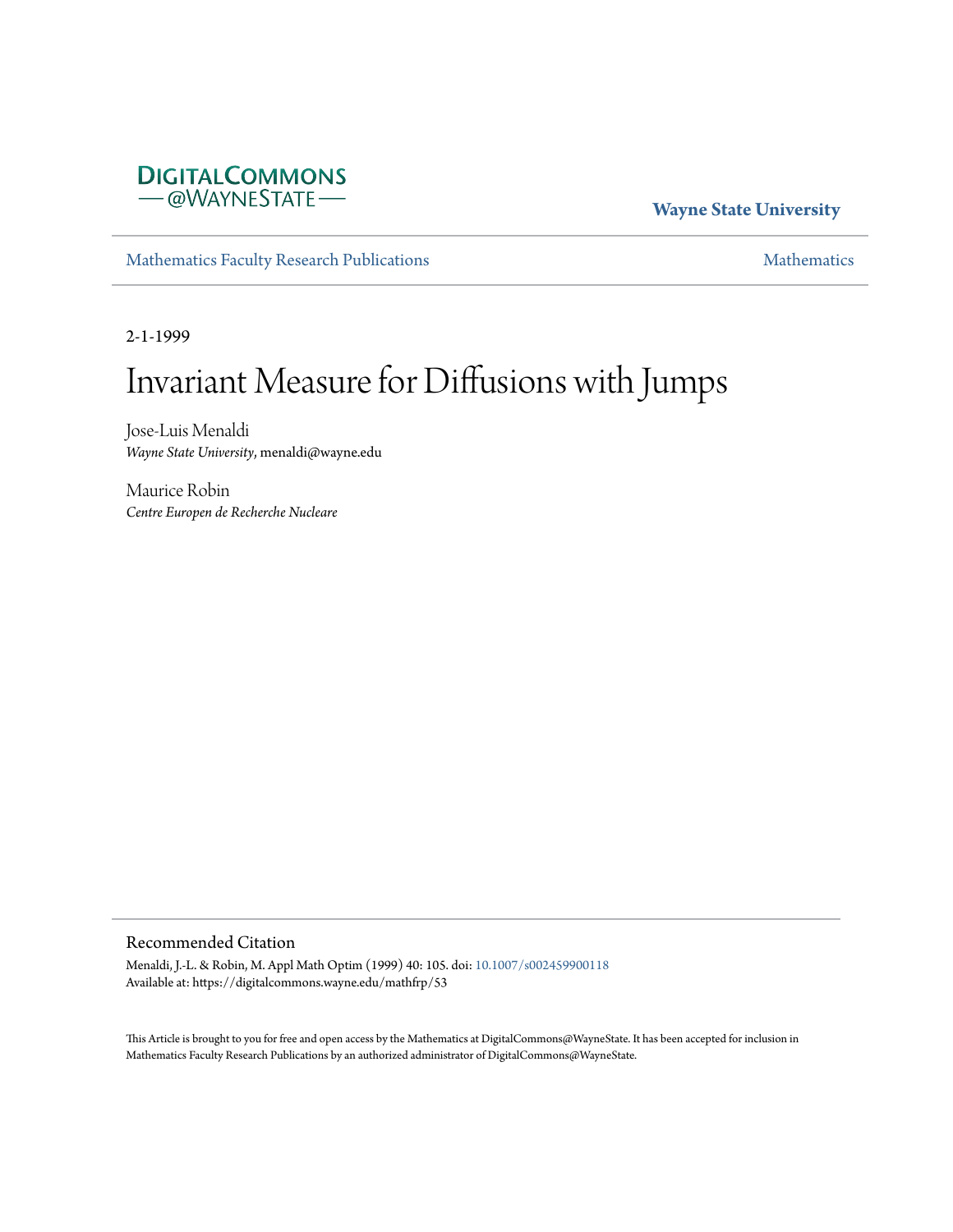## INVARIANT MEASURE FOR DIFFUSIONS WITH JUMPS

#### Jose-Luis Menaldi

Wayne State University Department of Mathematics Detroit, Michigan 48202, USA (e-mail: jlm@math.wayne.edu)

#### MAURICE ROBIN

European Organization for Nuclear Research CERN, CH - 1211 Geneva 23, Switzerland (e-mail: maurice robin@macmail.cern.ch)

#### July 27, 2000

#### **Abstract**

Our purpose is to study an ergodic linear equation associated to diffusion processes with jumps in the whole space. This integro-differential equation plays a fundamental role in ergodic control problems of second order Markov processes. The key result is to prove the existence and uniqueness of an invariant density function for a jump diffusion, whose lower order coefficients are only Borel measurable. Based on this invariant probability, existence and uniqueness (up to an additive constant) of solutions to the ergodic linear equation are established.

**Key words and phrases:** Jump diffusion, interior Dirichlet problem, exterior Dirichlet problem, ergodic optimal control, Green function, Girsanov transformation, Doeblin condition.

**1991 AMS Subject Classification.** Primary: 35J25, 60J60, 60J75. Secondary: 45K05, 46N20, 49A60, 93D05, 93E20.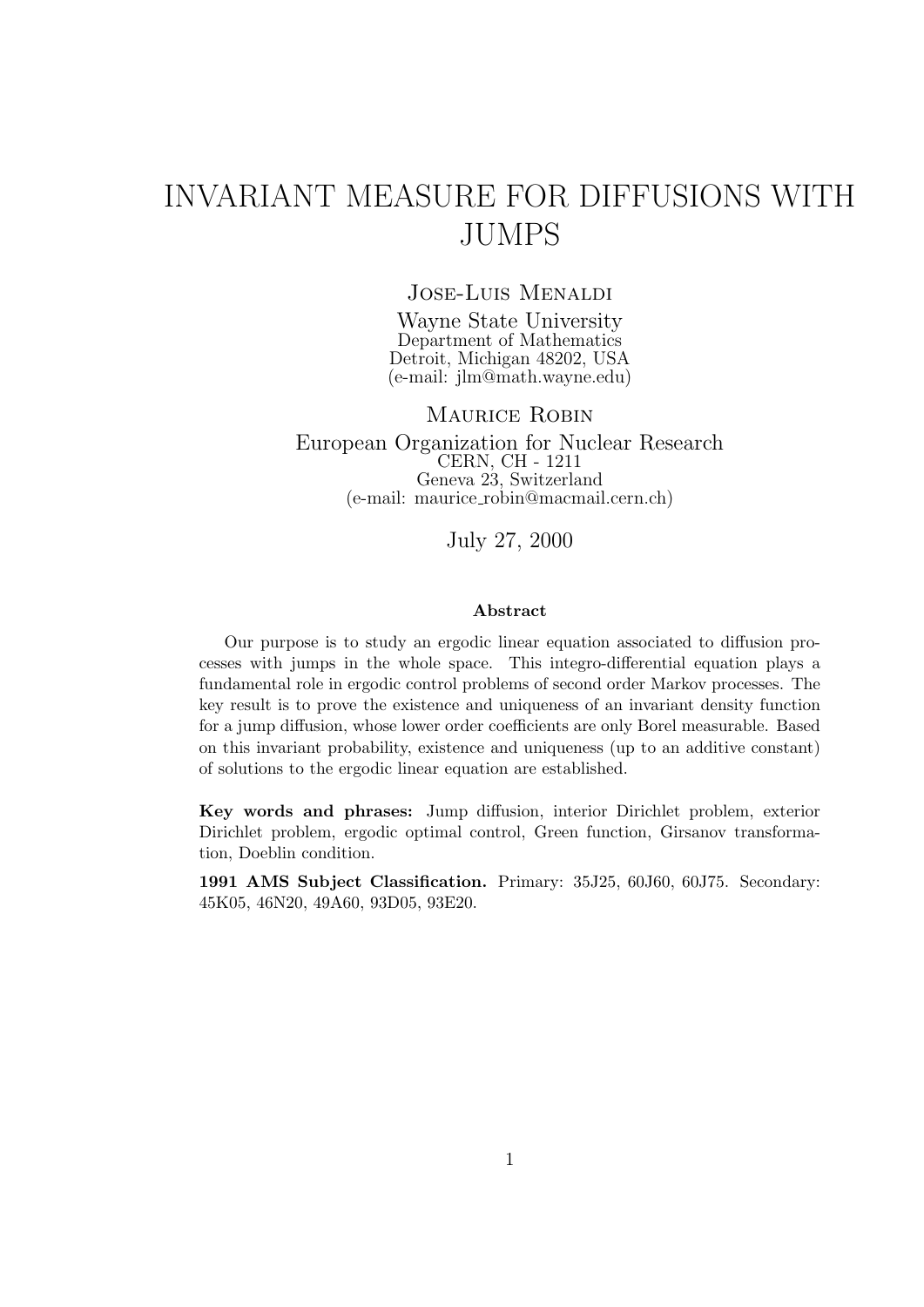### **Introduction**

Ergodic properties of diffusion processes and its relation with partial differential equations are well know in the classic literature. However, similar questions for diffusion processes with jumps are not so popular, only recently was some attention given, cf. [18], Garroni and Menaldi [8] and reference therein.

Due to applications in stochastic control (in particular the action of a feedback function), we have to be able to treat diffusions with jumps with only Borel measurable lower order coefficients (where the control is applied). This gives particular complications, even in the purely diffusion case, cf. Bensoussan [1]. Moreover, since we are interested in the whole space, an assumption relative to the existence of a Liapunov function is needed. This produce a drift of linear growth at infinity and the existence and regularity of the Green function or transition density function (even in the purely partial differential equations case) as proved by Garroni and Menaldi [8] does not apply.

Most of the arguments are based on the so-called *Doeblin condition*, which in turn is based in the strict positivity of the Green functions deduced from the strong maximum principle. We refer to the books of Borkar [4] and Ethier and Kurtz [6] for a related discussion.

Now, we describe, without all the technical assumptions, the ergodic problem we want to be able to consider. Let  $k(x)$  be a Borel measurable function from  $\mathbb{R}^d$  into *V* (i.e., a measurable feedback). The dynamic of the system (for a given feedback) follows a diffusion with jumps in  $\mathbb{R}^d$ , i.e. a (strong) Markov process  $(\Omega, P, X_t, t \geq 0)$  with semigroup  $(\Phi_k(t), t \geq 0)$  and infinitesimal generator  $A_k$ , as discussed in the next section. A long run average cost is associated to the controlled system by

$$
J(k) = \int_{\mathbb{R}^d} f(x, k(x)) \mu_k(dx), \qquad (0.1)
$$

where f is the running cost and  $\mu_k$  is the invariant probability measure associated with the system. Usually the purpose is to give a characterization of the optimal cost

$$
\lambda = \inf \{ J(k) : k(\cdot) \} \tag{0.2}
$$

and to construct an optimal feedback control  $k$ .

A formal application of the dynamic principle (e.g. Fleming and Soner [7]) yields the following Hamilton-Jacobi-Bellman equation

$$
\inf_{k} \{ A_k u(x) \} = \lambda \text{ in } \mathbb{R}^d,
$$
\n(0.3)

where the infimum is calculated for each fixed x, and  $k = v$  in V. An optimal feedback control is obtained as the minimizer  $k(x)$  in (0.3).

In order to study the Hamilton-Jacobi-Bellman equation (0.3) we need some previous discussion. This research is dedicated to the linear problem. A subsequent paper [22] will deal with the about stated problem. In Section 1, we give some details on the construction of the diffusion with jumps in the whole space  $\mathbb{R}^d$ , under convenient assumptions. Next, most of the effort is dedicated to the construction of the invariant probability measure  $\mu_k$ , for any measurable feedback *k*. This will extends classic results, e.g. Bensoussan [1],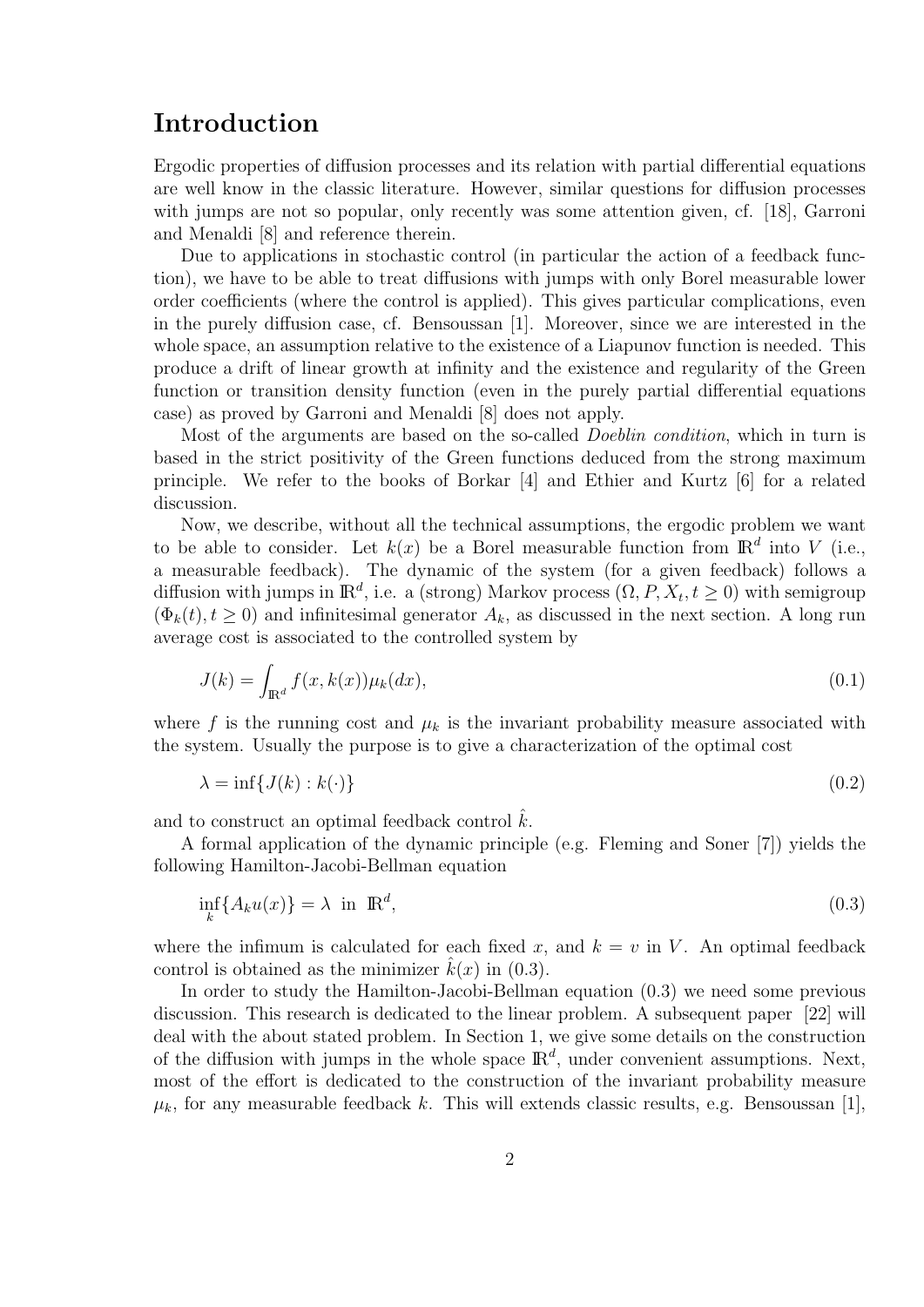Khasminskii [12]. Thus, in Section 2, we study some preliminary properties on the integrodifferential operator needed later. In Section 3, we give a detailed summary of the (linear) interior Dirichlet problem for the integro-differential operator  $A_k$ , which is mainly based Bensoussan and Lions [3], Garroni and Menaldi [8], Gimbert and Lions [11]. In Section 4, we consider the (linear) exterior Dirichlet problem. This will give some conditions under which the diffusion with jumps is (positive) recurrent. Finally, in Section 5, we construct the invariant probability measure.

### **1. Diffusions with Jumps**

Consider an integro-differential operator of the form

$$
I_0\varphi(x) = \int_{\mathbb{R}_x^d} [\varphi(x+z) - \varphi(x) - z \cdot \nabla \varphi(x)] M_0(x, dz), \tag{1.1}
$$

where the Levy kernel  $M_0(x, dz)$  is a Radon measure on  $\mathbb{R}_x^d = \mathbb{R}^d \setminus \{0\}$  for any fixed x, and satisfies

$$
\int_{|z| < 1} |z|^2 M_0(x, dz) + \int_{|z| \ge 1} |z| M_0(x, dz) < \infty, \quad \forall x \in \mathbb{R}^d. \tag{1.2}
$$

It is clear that this operator is associated with a jump process.

Similarly, let  $L_0$  be a second order uniformly elliptic operator associated with a diffusion process in the whole space, i.e.

$$
L_0 = \sum_{i,j=1}^d a_{ij}(x)\partial_{ij} + \sum_{i=1}^d b_i(x)\partial_i,
$$
\n(1.3)

where the coefficients  $(a_{ij})$  are bounded and Lipschitz continuous, i.e. for some  $c_0, M > 0$ and  $0 < \alpha < 1$ ,

$$
\begin{cases}\nc_0|\xi|^2 \leq \sum_{i,j=1}^d a_{ij}(x)\xi_i\xi_j \leq c_0^{-1}|\xi|^2, & \forall x, \xi \in \mathbb{R}^d, \\
|a_{ij}(x) - a_{ij}(x')| \leq M|x - x'|, & \forall x, x' \in \mathbb{R}^d,\n\end{cases}
$$
\n(1.4)

 $a_{ij} = a_{ji}$ , and the first order coefficients  $(b_i)$  are Lipschitz continuous, i.e. for some  $M > 0$ ,

$$
\begin{cases} |b_i(x) - b_i(x')| \le M|x - x'|, & \forall x, x' \in \mathbb{R}^d \\ b_i(0) = 0, & i = 1, ..., d. \end{cases}
$$
\n(1.5)

The fact that  $b = (b_i)$  vanishes on the origin and on assumption of the type

$$
-\sum_{i=1}^{d} b_i(x)x_i \ge c_1|x|^2, \quad \forall x \in \mathbb{R}^d, |x| \ge r_1,
$$
\n(1.6)

for some constants  $c_1, r_1 > 0$ , will allow us to show some "stability" on the system (cf. Section 4)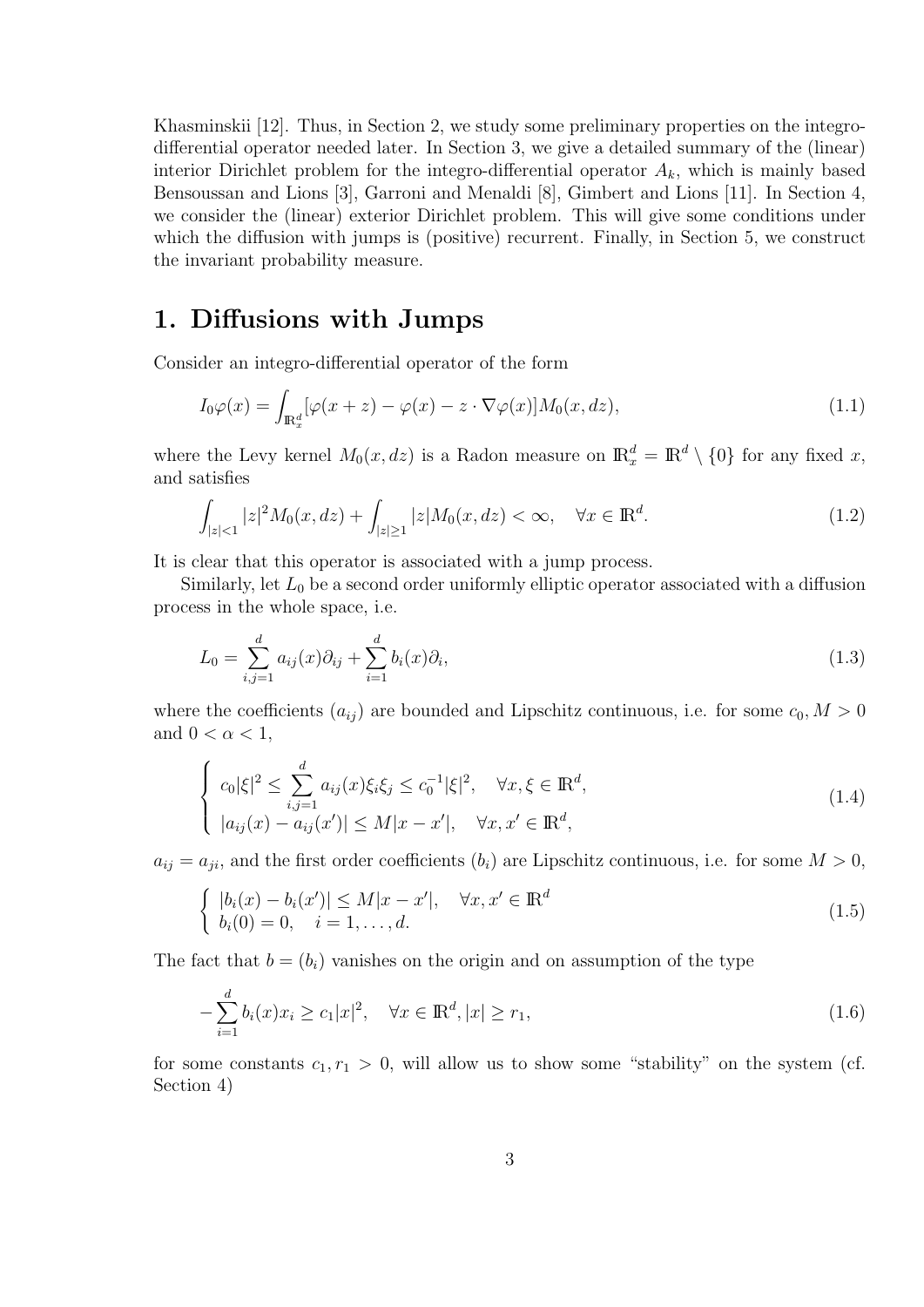The Levy kernel  $M_0(x, dz)$  is assumed to have a particular structure, namely

$$
M_0(x, A) = \int_{\{\zeta : j(x, \zeta) \in A\}} m_0(x, \zeta) \pi(d\zeta), \tag{1.7}
$$

where  $\pi(\cdot)$  is a  $\sigma$ -finite measure on the measurable space  $(F, \mathcal{F})$ , the functions  $j(x, \zeta)$  and  $m_0(x,\zeta)$  are measurable for  $(x,\zeta)$  in  $\mathbb{R}^d \times F$ , and there exist a measurable and positive function  $j_0(\zeta)$  and constants  $C_0 > 0$ ,  $1 \leq \gamma \leq 2$  [ $\gamma$  is the order of *I*] such that for every *x, ζ* we have

$$
\begin{cases} |j(x,\zeta)| \le j_0(\zeta), & 0 \le m_0(x,\zeta) \le 1, \\ \int_F |j_0(\zeta)|^p (1+j_0(\zeta))^{-1} \pi(d\zeta) \le C_0, & \forall p \in [\gamma,2], \end{cases}
$$
(1.8)

the function  $j(x, \zeta)$  is continuously differentiable in x for any fixed  $\zeta$  and there exists a constant  $c_0 > 0$  such that for any  $(x, \zeta)$  we have

$$
c_0 \le \det(\mathbf{1} + \theta \nabla j(x, \zeta)) \le c_0^{-1}, \quad \forall \theta \in [0, 1], \tag{1.9}
$$

where **1** denotes the identity matrix in  $\mathbb{R}^d$ ,  $\nabla$  is the gradient operator in *x*, and det(*·*) denotes the determinant of a matrix.

Depending on the assumptions on the coefficients of the operators  $L_0, I_0$  and on the domain  $\mathcal O$  of  $\mathbb R^d$ , we can construct the corresponding Markov-Feller process. The reader is referred to the books by Bensoussan and Lions [3], Gikhman and Skorokhod [9] (among others) and references therein. Usually, more regularity on the coefficients  $j(x,\zeta)$  and  $m_0(x,\zeta)$  is needed, e.g.

$$
\begin{cases} |m_0(x,\zeta) - m_0(x',\zeta)| \le M|x - x'|, & \forall x, x' \in \mathbb{R}^d, \\ |j(x,\zeta) - j(x',\zeta)| \le j_0(\zeta)|x - x'|, & \forall x, x' \in \mathbb{R}^d, \end{cases}
$$
(1.10)

for some constant  $M > 0$  and the same function  $j_0(\zeta)$  as in assumption (1.8). Thus the integro-differential operator  $I_0$  has the form

$$
I_0\varphi(x) = \int_F [\varphi(x + j(x,\zeta)) - \varphi(x) - j(x,\zeta) \cdot \nabla \varphi(x)] m_0(x,\zeta) \pi(d\zeta).
$$
 (1.11)

It is possible to show that the Markov-Feller process associated with the infinitesimal generator  $L_0 + I_0$  (which is referred to as the "diffusion with jumps") has a transition probability density function  $G_0(x, t, y)$ , which is smooth in some sense (cf. Garroni and Menaldi [8]).

Since our purpose is to treat control problems, we remark that (in general) the optimal feedback is not smooth. This forces us to consider some coefficients (e.g. of first order) which are only measurable. To that effect, we will use the so-called Girsanov's transformation.

Let  $\Omega = D([0, +\infty), \mathbb{R}^d)$  be the canonical space of right continuous functions with left-hand limits  $\omega$  from  $[0, +\infty)$  into  $\mathbb{R}^d$  endowed with the Skorokhod topology. Denote by either  $X_t$  or  $X(t)$  the canonical process and by  $F_t$  the filtration generate by  $\{X_s$ :  $s \leq t$  (universally completed and right-continuous). Now let  $(\Omega, P^0, F_t, X_t, t \geq 0)$  be the (homogeneous) Markov-Feller process with transition density function  $G_0(x, t, y)$  associated with the integro-differential operator  $L_0 + I_0$ , i.e. the density w.r.t. the Lebesgue measure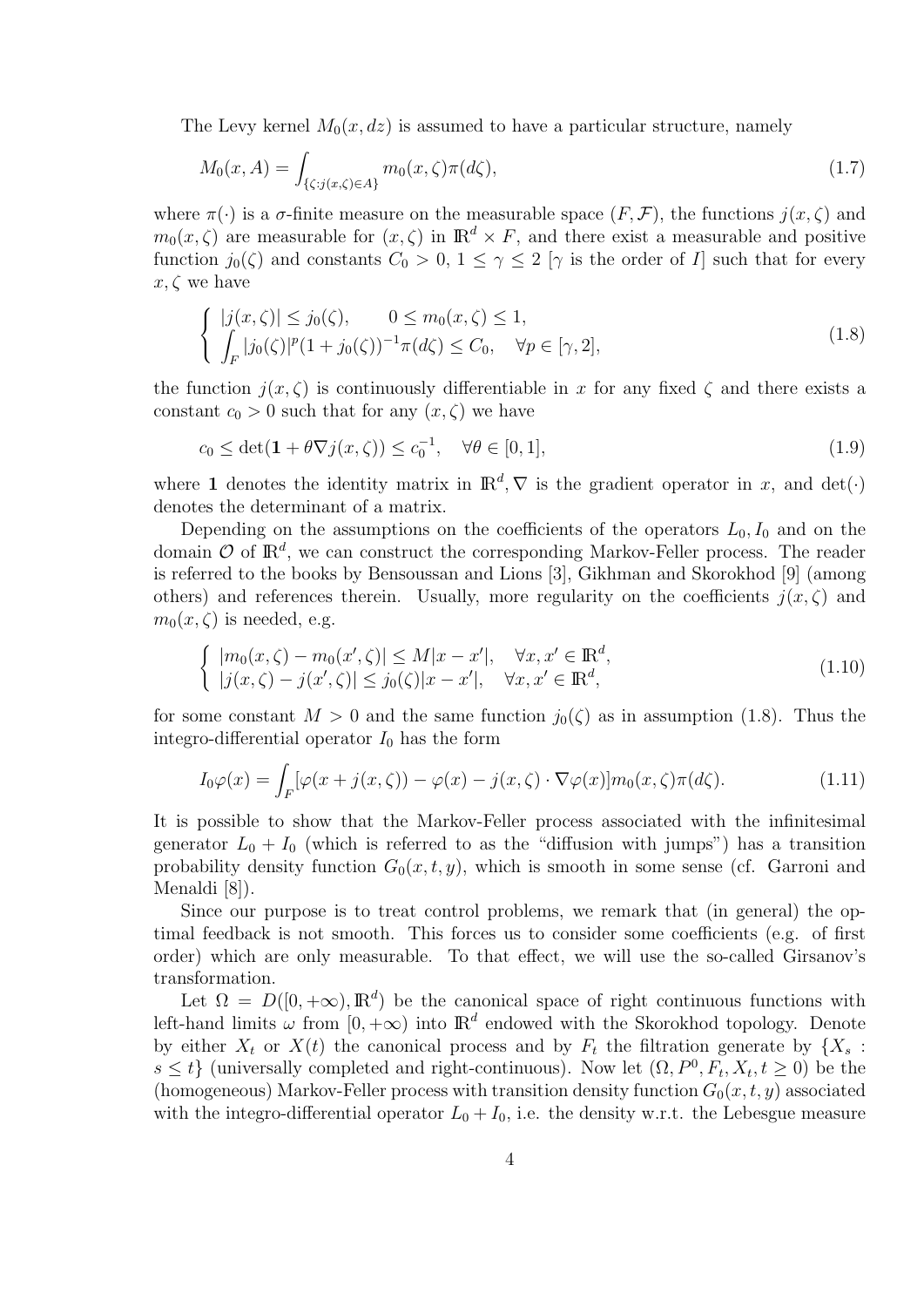of  $P^{0}{X(t) \in dy \mid X(s) = x}$  is equal to  $G_0(x, t - s, x)$ . For the sake of simplicity, we refer to  $(P_x^0, X(t), t \ge 0)$  as the above Markov-Feller process, where  $P_x^0$  denote the conditional probability w.r.t.  ${X(0) = x}$ .

Hence, for any smooth function  $\varphi(x)$  the process

$$
Y_{\varphi}(t) = \varphi(X(t)) - \int_0^t (L_0 + I_0)\varphi(X(s))ds
$$
\n(1.12)

is a  $P<sub>x</sub>$ -martingale. This follow immediately from the representation

$$
\begin{cases}\nE_x\{\varphi(X(t))\} = \int_{\mathbb{R}^d} G_0(x, t, y)\varphi(y)dy + \\
+ \int_0^t ds \int_{\mathbb{R}^d} G_0(x, t - s, y)(L_0 + I_0)\varphi(y)dy,\n\end{cases} \tag{1.13}
$$

and the Markov property. Moreover, it is also possible to express the process  $X_t$  as follows

$$
dX(t) = a^{1/2}(X(t))dw(t) + \int_{\mathbb{R}^d_*} z\mu_X(dt, dz) + b(X(t))dt,
$$
\n(1.14)

where  $(w(t), t \ge 0)$  is a standard Wiener process in  $\mathbb{R}^d$ ,  $a^{1/2}(x)$  is the positive square root of the matrix  $(a_{ij}(x))$  and  $b(x)$  is the vector  $(b_i(x))$ . The process  $\mu_X$  is the martingale measure associated with the process  $(X(t), t \geq 0)$ , i.e. if  $\eta_X(t, A)$  denotes the integer random measure defined as the number of jumps of the process  $X(\cdot)$  on  $(0, t]$  with values in  $A \subset \mathbb{R}^d_*$  then

$$
\mu_X(dt, A) + \pi_X(dt, A) = \eta_X(dt, A), \tag{1.15}
$$

where  $\mu_X(t, A)$  is a square integral (local) martingale quasi-left continuous and  $\pi_X(t, A)$  is a predictable increasing process obtained via the Doob-Meyer decomposition, and

$$
\pi_X(dt, dz) = M_0(X(t-), dz)dt, \tag{1.16}
$$

where  $M_0(x, dz)$  is the Levy kernel used to define the integro-differential operator  $I_0$  given by  $(1.1)$ .

Let  $g(x) = (g_1(x), \ldots, g_d(x))$  and  $c(x, z)$  be functions defined for  $x$  in  $\mathbb{R}^d$ ,  $z \in \mathbb{R}^d$  such that

$$
\begin{cases} g_i, c \text{ are bounded, measurable and,} \\ 0 \le c(x, z) \le C_0(1 \wedge |z|), \quad \forall x, z, \end{cases}
$$
\n(1.17)

where  $C_0$  is a constant.

Consider the exponential martingale  $(e(t), t \geq 0)$  as the solution of the stochastic differential equation

$$
\begin{cases}\n\det(t) &= e(t)[r_X(t)dw(t) + \int_{\mathbb{R}^d_*} \gamma_X(t,z)\mu_X(dt,dz)], \\
e(0) &= 1,\n\end{cases}\n\tag{1.18}
$$

where

$$
\begin{cases}\nr_X(t) = a^{-1/2}(X(t))g(X(t)), \\
\gamma_X(t,z) = z c(X(t),z),\n\end{cases} (1.19)
$$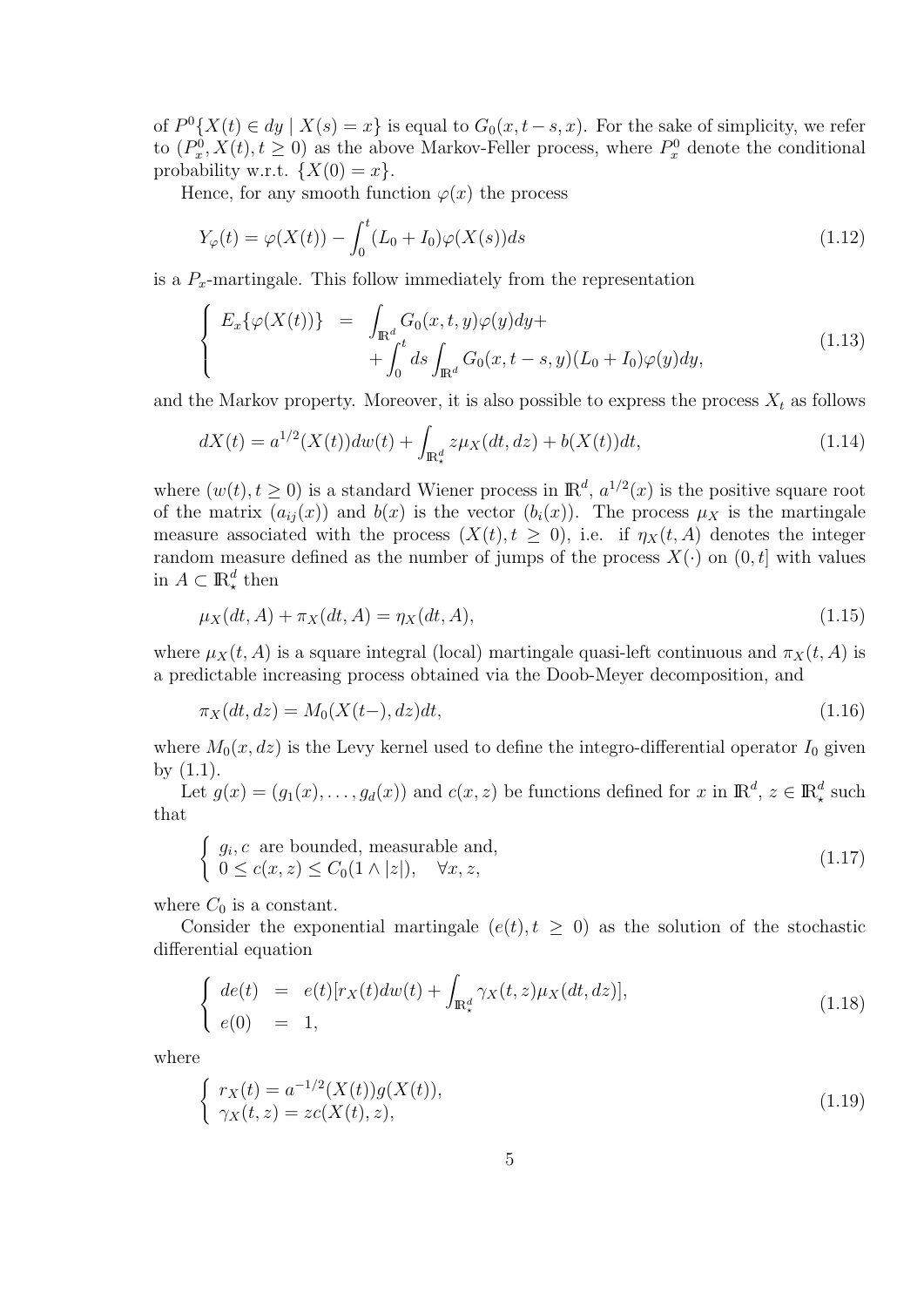i.e.,

$$
\begin{cases}\ne(t) = \exp\{\int_0^t r_X(s)dw(s) + \int_0^t \int_{\mathbb{R}^d_*} \gamma_X(s, z)\mu_X(ds, dz) - \\ - \int_0^t |r_X(s)|^2 ds - \int_0^t \int_{\mathbb{R}^d_*} [\gamma_X(s, z) - \ln(1 + \gamma_X(s, z))] \pi_X(ds, dz)\}.\n\end{cases} \tag{1.20}
$$

If we denote by

$$
L = L_0 + \sum_{i=1}^{d} g_i(x)\partial_i
$$
\n(1.21)

and

$$
I\varphi(x) = I_0\varphi(x) + \int_{\mathbb{R}^d_*} [\varphi(x+z) - \varphi(x)]c(x,z)M_0(x,dz), \qquad (1.22)
$$

then, by means of Itô's formula one can prove that for any smooth function  $\varphi$ , the process

$$
Z_{\varphi}(t) = \varphi(X(t)) - \int_0^t (L+I)\varphi(X(s))ds
$$
\n(1.23)

is a  $P_x$ -martingale, where the new probability measure is defined as

$$
dP_x = e(t)dP_x^0 \quad \text{on} \quad F_t. \tag{1.24}
$$

Notice that the probability measures  $P_x^0$  and  $P_x$  are absolutely continuous, one with respect to the other. Also, a representation of the form (1.14) is valid under the new probability measure *Px*, i.e.

$$
dX(t) = a^{1/2}(X(t))dw(t) + [b(X(t)) + g(X(t), v(t))]dt + \int_{\mathbb{R}^d_*} z\mu_v(dt, dz), \qquad (1.25)
$$

where  $(w(t), t \geq 0)$  is again a standard Wiener process and  $\mu_v$  is the martingale measure associated with the (canonical) process  $X(t)$  under the new measure  $P_x$ .

**Remark 1.1** *Due to the linear growth of the coefficients*  $b_i(x)$ *,*  $i = 1, \ldots, d$ *, we can not use directly the construction in Garroni and Menaldi [8] of the Green function (or transition*  $density). \ \Box$ 

### **2. Preliminary Properties**

Before considering the interior and exterior Dirichlet problem for the linear operator  $L+I$ , we need to point-out some essential properties of the integro-differential operator used in our discussion later on. As mentioned in the previous section, we assume

$$
\begin{cases} g_i, c \text{ are bounded, measurable and,} \\ 0 \le c(x, z) \le C_0(1 \wedge |z|), \quad \forall x, z, \end{cases}
$$
 (2.1)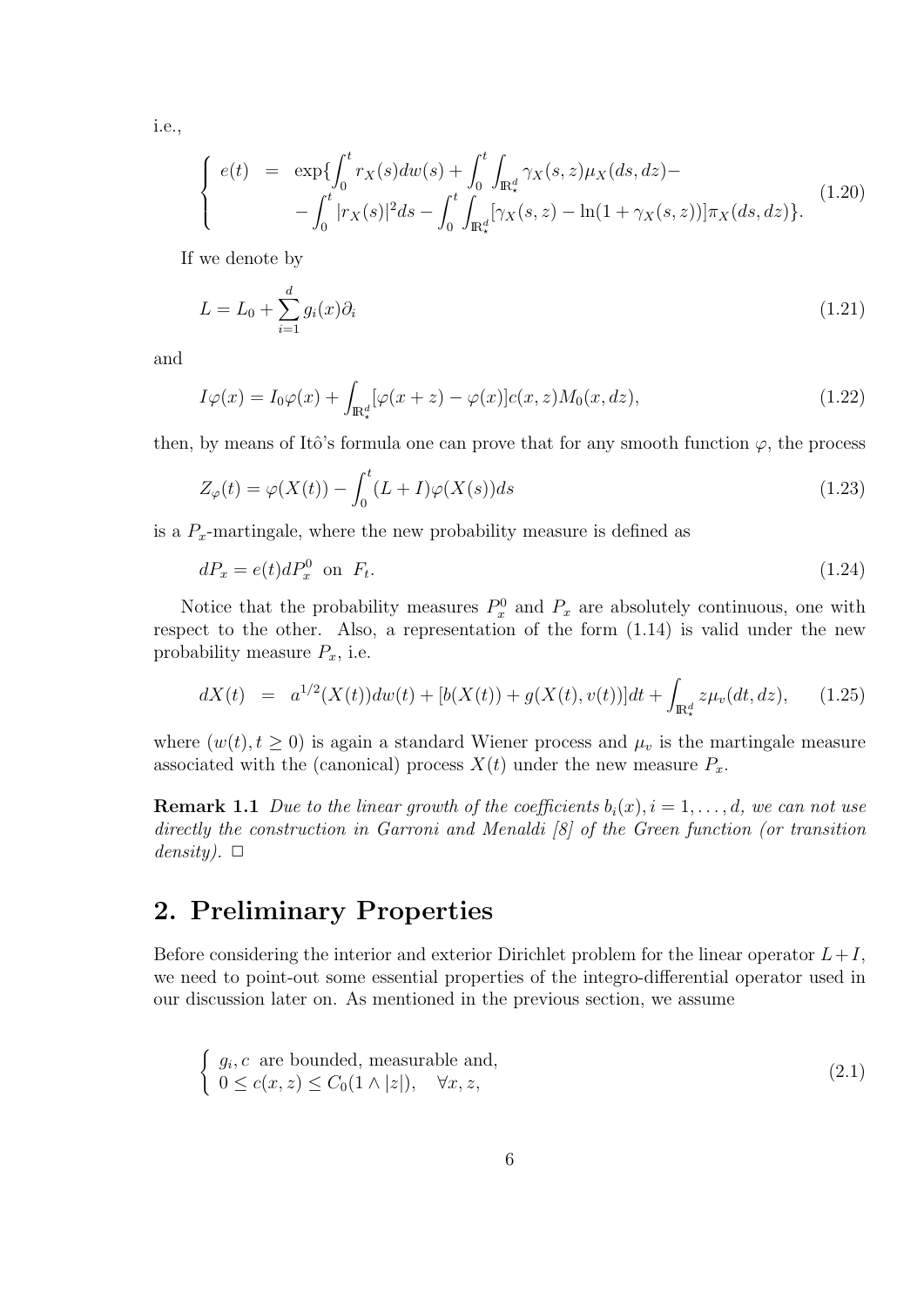and define the first order operators

$$
L_1 = \sum_{i=1}^{d} g_i(x) \partial_i,
$$
\n(2.2)

$$
I_1\varphi(x) = \int_{\mathbb{R}^d_*} [\varphi(x+z) - \varphi(x)]c(x,z)M_0(x,dz). \tag{2.3}
$$

Thus, the infinitesimal generator *A* associated with the diffusion with jumps has the form

$$
(L_0 + L_1) + (I_0 + I_1), \tag{2.4}
$$

where  $L_0$  and  $I_0$  are the principal part given by  $(1.3)$  and  $(1.1)$ , respectively.

The main assumptions for  $L_0$  are  $(1.4)$  and  $(1.5)$ , i.e., uniformly elliptic second order differential operator with Lipschitz coefficients, bounded second order coefficients and without a zero order coefficient. Condition  $(1.6)$  is used to construct a Liapunov function, which will be discussed later. For the integro-differential operator  $I_0$  we assume  $(1.2)$ , which briefly states that  $I_0$  is the sum of an almost local second order term and a bounded (zero-order) non-local operator. Conditions (1.7), . . . , (1.10) specify the *x*-dependency of the kernel (measure, singular at zero but smooth at infinity)  $M_0(x, dz)$  in (1.1), so that a representation (1.11) is valid. On the other hand, *L*<sup>1</sup> is a first order differential operator with (Borel) measurable and bounded coefficients and without a zero order coefficient. The Levy kernel

$$
M_1(x, dz) = c(x, z)M_0(x, dz)
$$
\n(2.5)

associated with the integro-differential operator  $I_1$  is of first order [cf. assumption (1.12) on  $c(x, z)$ , but the density  $m_1(x, z)$  is only (Borel) measurable and bounded instead of Lipschitz continuous and bounded as in (1.10).

Denote by  $C^{\alpha} = C^{\alpha}(\overline{O}), \overline{O}$  closure of an open subset  $O$  of  $\mathbb{R}^{d}$ , the space of Hölder continuous (with exponent *α*) and bounded function on  $\overline{O}$ ,  $0 \leq \alpha \leq 1$ , for  $\alpha = 0$  the space of continuous and bounded functions and for  $\alpha = 1$  the space of Lipschitz continuous and bounded functions. On the other hand,  $L^p = L^p(\mathcal{O}), 1 \leq p \leq \infty$  denotes the Lebesgue space of *p*-integrable (essentially bounded for  $p = \infty$ ) functions. If  $\mathcal O$  is an open subset of  $\mathbb{R}^d$  and  $\varepsilon > 0$ , then  $\mathcal{O}_\varepsilon = \mathcal{O} + \varepsilon B_1$  where  $B_1$  is the open ball centered at the origin with radius 1.

**Proposition 2.1** ( $\varepsilon$ -estimates) Let  $\mathcal{O}$  be an open subset of  $\mathbb{R}^d$  and let the assumptions  $(1.7), \ldots, (1.9)$  *hold. Then for any given*  $\varepsilon > 0$  *there exists*  $C_{\varepsilon} > 0$  *such that for any smooth function*  $\varphi$  *we have* 

$$
||I_0\varphi||_{L^p(\mathcal{O})} \leq \varepsilon ||\nabla^2 \varphi||_{L^p(\mathcal{O}_{\varepsilon})} + C_{\varepsilon}[||\nabla \varphi||_{L^p(\mathcal{O})} + ||\varphi||_{L^p(\mathbb{R}^d)}],
$$
\n(2.6)

*where*  $\nabla^2 \varphi$  *is the Hessian of*  $\varphi$  *(i.e., the matrix of all second order partial derivatives) and*  $\nabla \varphi$  *the gradient of*  $\varphi$ *. Similarly, if assumption (1.17) relative to*  $c(x, z)$  *holds then* 

$$
||I_1\varphi||_{L^p(\mathcal{O})} \leq \varepsilon ||\nabla\varphi||_{L^p(\mathcal{O}_{\varepsilon})} + C_{\varepsilon} ||\varphi||_{L^p(\mathbb{R}^d)}.
$$
\n(2.7)

*Moreover, if assumption (1.10) holds then*

$$
||I_0\varphi||_{C^{\alpha}(\overline{\mathcal{O}})} \leq \varepsilon ||\nabla^2 \varphi||_{C^{\alpha}(\overline{\mathcal{O}}_{\varepsilon})} + C_{\varepsilon}[||\nabla \varphi||_{C^{\alpha}(\overline{\mathcal{O}})} + ||\varphi||_{C^{\alpha}(\mathbb{R}^d)}].
$$
\n(2.8)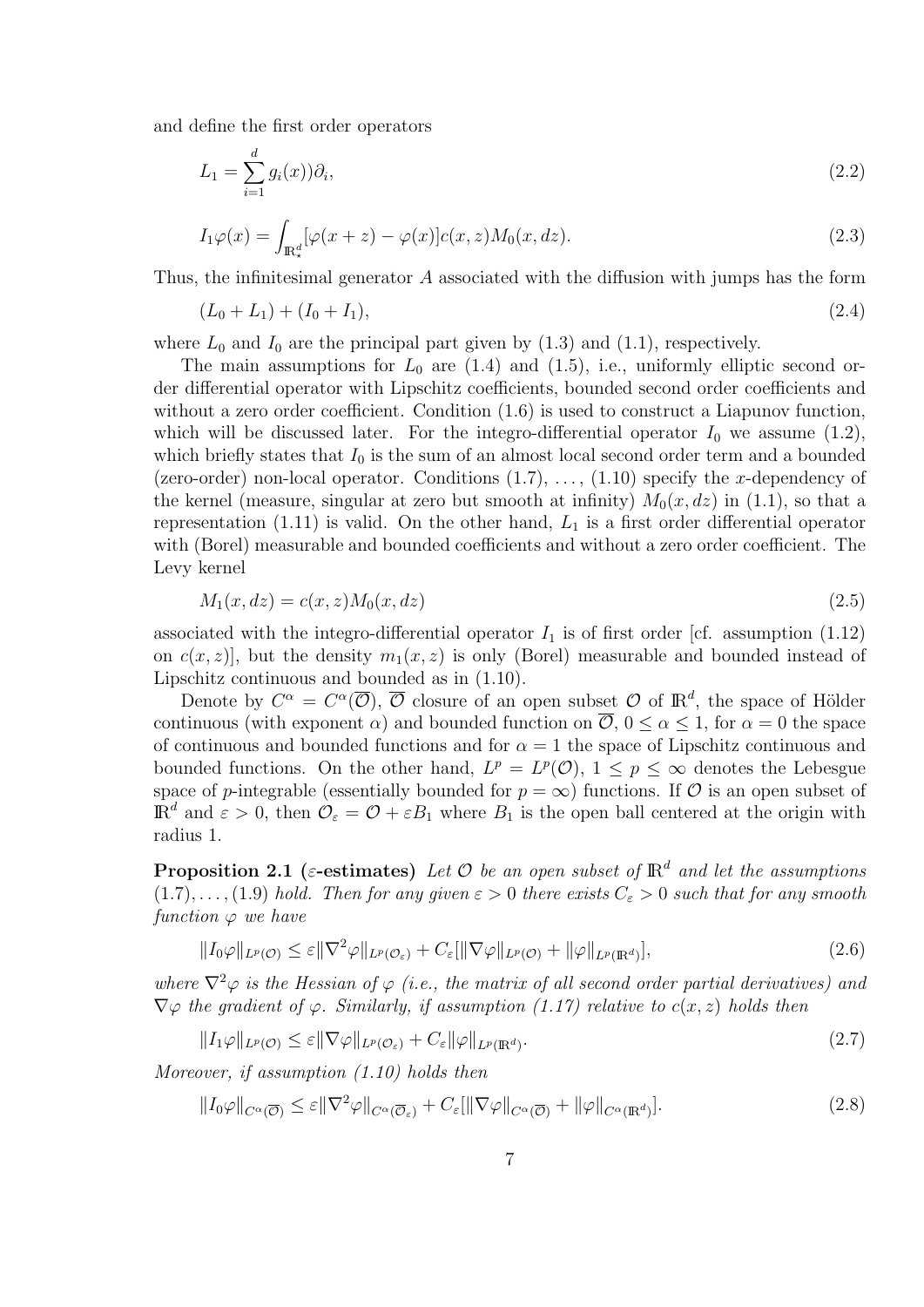**Proof.** We refer to Garroni and Menaldi [8, pp. 52–57] for the main argument. For instance, let us take

$$
I_1\varphi(x) = \int_F [\varphi(x+j(x,\zeta)) - \varphi(x)]m_1(x,\zeta)\pi(d\zeta),
$$

with

 $m_1(x,\zeta) = c(x, j(x,\zeta))m_0(x,\zeta).$ 

By means of  $(1.8)$  and  $(1.12)$  we obtain

$$
0 \le m_1(x,\zeta) \le C_0(1 \wedge j_0(\zeta)).
$$

Since

$$
\varphi(x+j(x,\zeta)) - \varphi(x) = \int_0^1 \nabla \varphi(x+\theta j(x,\zeta)) \cdot j(x,\zeta) d\theta
$$

we may define

$$
I_{1,\eta}\varphi(x) = \int_0^1 d\theta \int_{F_\eta} \nabla \varphi(x + \theta j(x,\zeta)) \cdot j(x,\zeta) m_1(x,\zeta) \pi(d\zeta),
$$
  
with 
$$
F_\eta = \{\zeta \in F \; : \; 0 < j_0(\zeta) < \eta\}, \quad \eta > 0
$$

to get

$$
||I_{1,\eta}\varphi||_{L^{\infty}(\mathcal{O})} \leq C(\eta)||\nabla\varphi||_{L^{\infty}(\mathcal{O}_{\eta})}
$$
\n(2.9)

and

$$
||I_{1,\eta}\varphi||_{L^{1}(\mathcal{O})} \leq c_0^{-1}C(\eta)||\nabla\varphi||_{L^{1}(\mathcal{O}_{\eta})},\tag{2.10}
$$

where

$$
C(\eta) = C_0 \int_{F_\eta} |j_0(\zeta)|^2 (1 + j_0(\zeta))^{-1} \pi(d\zeta),
$$

and  $c_0$  the constant in assumption (1.9). Notice that  $x \mapsto x + j(x, \zeta)$  is a continuously differentiable 1–1 map, so that is preserves zero-measure sets [justifying (2.9)] and it allows a change of variables to establish (2.10). Because  $\mathcal{O}_\eta$  is monotone in  $\eta$  and  $C(\eta) \to 0$  as  $\eta \rightarrow 0$ , we deduce from (2.9) and (2.10) the first term of (2.7) for  $p = \infty$  and  $p = 1$ .

On the other hand,

$$
I_1\varphi(x) - I_{1,\eta}\varphi(x) = \int_{F'_\eta} [\varphi(x + j(x,\zeta)) - \varphi(x)]m_1(x,\zeta)\pi(d\zeta)
$$

where

$$
F'_{\zeta} = \{ \zeta \in F \; : \; j_0(\zeta) \ge \eta \}.
$$

Because

$$
\eta(1+\eta)^{-1} \int_{F_{\eta}^1} m_1(x,\zeta) \pi(d\zeta) \le C,
$$

where *C* depends only on the constants  $c_0$  in assumptions (1.8) and (1.12), we obtain the estimate (2.7) with  $C_{\varepsilon} = C\eta^{-1}(1+\eta)$  for  $p = \infty$  and  $C_{\varepsilon} = c_0^{-1}C\eta^{-1}(1+\eta)$  for  $p = 1$ . It is clear that  $\eta > 0$  is selected so small that  $\eta < \varepsilon$  and  $C(\eta) < \varepsilon$ .

Similar arguments are used for  $1 < p < \infty$  and the other estimates (2.6) and (2.8).  $\Box$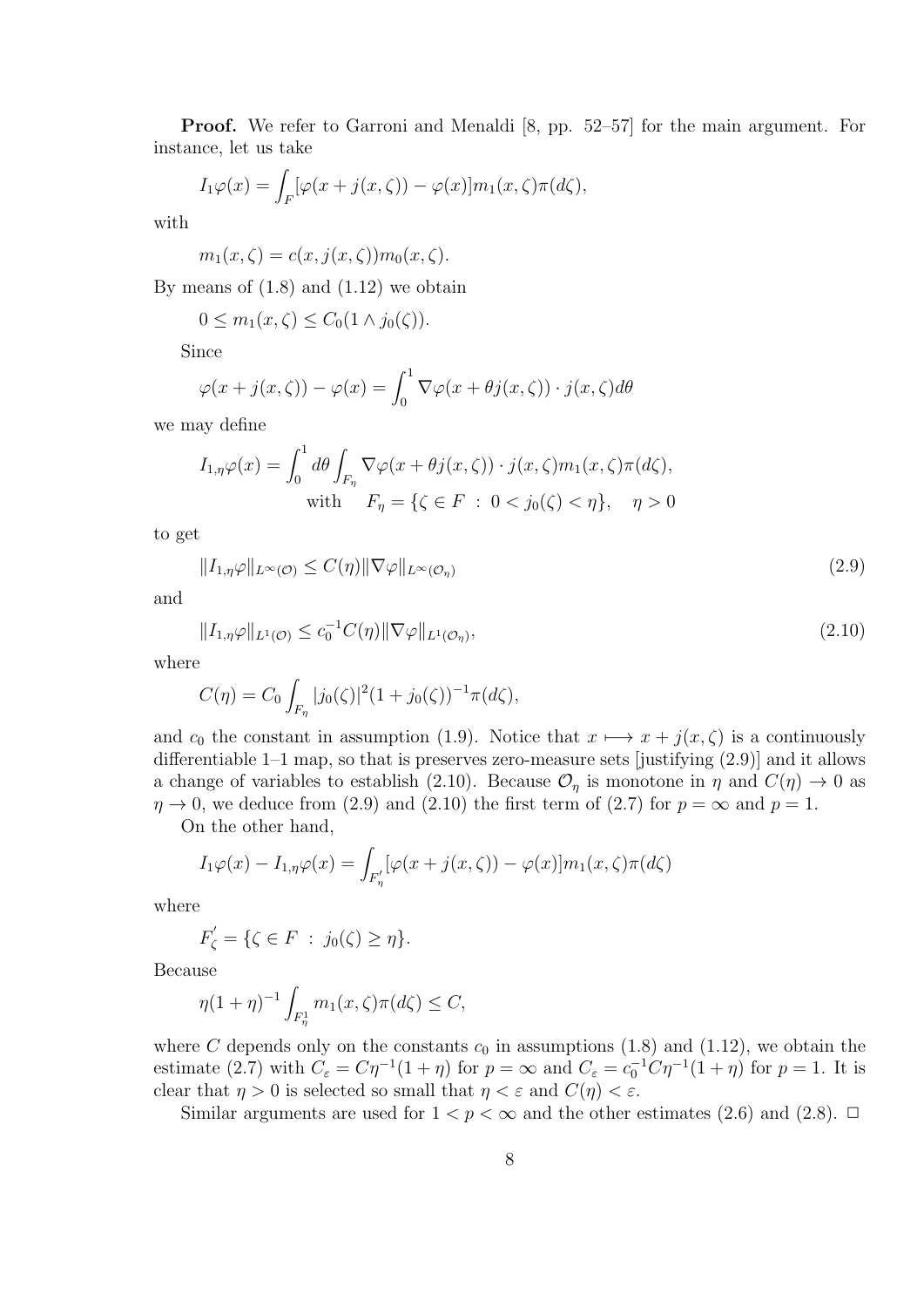**Remark 2.2** *The estimates in Proposition 2.1 can be used with*  $\mathcal{O} = \mathbb{R}^d$ , so that in this *case*  $\mathcal{O}_{\varepsilon} = \mathbb{R}^d$  too. For instance, in the sense of estimate (2.7) we say that the integro*differential operator I*<sup>1</sup> *is the sum of an "almost local first-order" term (i.e. I*1*,η*) *and a bounded operator.*  $\Box$ 

**Remark 2.3** It is possible to normalize the second constant  $(C_{\varepsilon})$  instead of the first con*stant*  $(\varepsilon)$  *in the estimates of Proposition 2.1. For instance, we have* 

$$
||I_0\varphi||_{L^p(\mathcal{O})} \leq \alpha(\varepsilon) ||\nabla^2 \varphi||_{L^p(\mathcal{O}_{\varepsilon})} + C_0[\varepsilon^{-1} ||\nabla \varphi||_{L^p(\mathcal{O})} + \varepsilon^{-2} ||\varphi||_{L^p(\mathbb{R}^d)}],
$$
\n(2.11)

*and*

$$
||I_1\varphi||_{L^p(\mathcal{O})} \leq \alpha(\varepsilon) ||\nabla \varphi||_{L^p(\mathcal{O}_{\varepsilon})} + C_0 \varepsilon^{-1} ||\varphi||_{L^p(\mathbb{R}^d)},
$$
\n(2.12)

*where*  $\alpha(\varepsilon) \to 0$  *as*  $\varepsilon \to 0$  *and*  $C_0 > 0$  *is a constant independent of*  $\varepsilon$  *and*  $\varphi$ *. Moreover, if*  $O$  *is bounded then we can replace*  $\|\varphi\|_{L^p(\mathbb{R}^d)}$  *in estimates (2.6), (2.7), (2.11), (212) for*  $[\text{diam}(\mathcal{O})]^{1/p}$  $\|\varphi\|_{L^{\infty}(\mathbb{R}^d)}$ . Furthermore, if  $I_0$  is at most of order  $\gamma$  [cf. condition (1.8) on  $\gamma$ ] *then we can estimate*  $\alpha(\varepsilon)$  *as*  $C\varepsilon^{2-\gamma}$  *and improve the exponent* of  $\varepsilon^{-1}$  *and*  $\varepsilon^{-2}$  *as*  $\varepsilon^{1-\gamma}$  *and ε −γ . ✷*

A direct application of Proposition 2.1 is the "almost local estimates" for the integrodifferential operator. For instance we have

**Proposition 2.4 (almost local estimates)** *Let*  $\mathcal{O}' \subset \mathcal{O}$  *be bounded open subsets of*  $\mathbb{R}^d$ with  $dist(\partial O', \partial O) \ge \delta > 0$ . Suppose u in  $W_{loc}^{2,p}(\mathcal{O}) \cap L^{\infty}(\mathbb{R}^d), 1 < p < \infty$ , is a solution of *the equation*

$$
L_0 u + I_0 u = f \quad in \quad \mathcal{O}, \tag{2.13}
$$

where the coefficients satisfy  $(1.4)$ ,  $(1.5)$ ,  $(1.7)$ ,  $(1.8)$  and  $(1.9)$ . Then there exists a con*stant c, depending only on d, p, δ, diam*(*O*) *and the bounds imposed through the assumptions, such that*

$$
||u||_{W^{2,p}(\mathcal{O}')} \leq C \left[ ||f||_{L^p(\mathcal{O})} + ||u||_{L^{\infty}(\mathbb{R}^d)} \right].
$$
\n(2.14)

**Proof.** We proceed as in Gilbarg and Trudinger [10, Theorem 9.11, p. 236]. For  $\sigma$  in (0, 1), we denote by  $\eta$  a cutoff function in  $C_0^2(B_R)$  satisfying  $0 \leq \eta \leq 1$ ,  $\eta = 1$  in  $B_{\sigma R}$ ,  $\eta = 0$  for  $|x| \ge \sigma'R$ ,  $\sigma' = (1 + \sigma)/2$ ,  $|\nabla \eta| \le 4/(1 - \sigma)R$ ,  $|\nabla^2 \eta| \le 16/(1 - \sigma)^2 R^2$ . Then, for  $v = \eta u$  we have

$$
\| \sum_{i,j} a_{ij} \sigma_{ij} v \|_{L^p(B_R)} \leq \| \eta \sum_{i,j} a_{ij} \partial_{ij} u + 2 \sum_{i,j} a_{ij} \partial_i \eta \partial_j u + u \sum_{i,j} a_{ij} \partial_{ij} \eta \|_{L^p(B_R)} \leq
$$
  

$$
\leq C \Big[ \| \eta f \|_{L^p(B_R)} + \| \eta I_0 u \|_{L^p(B_R)} + \frac{1}{(1-\sigma)R} \| \nabla u \|_{L^p(B_{\sigma'R})} + \frac{1}{(1-\sigma)^2 R^2} \| u \|_{L^p(B_R)} \Big].
$$

Now

$$
\eta(x)I_0 u(x) = I_0 v(x) - u(x)I_0 \eta(x) - \varphi(x),
$$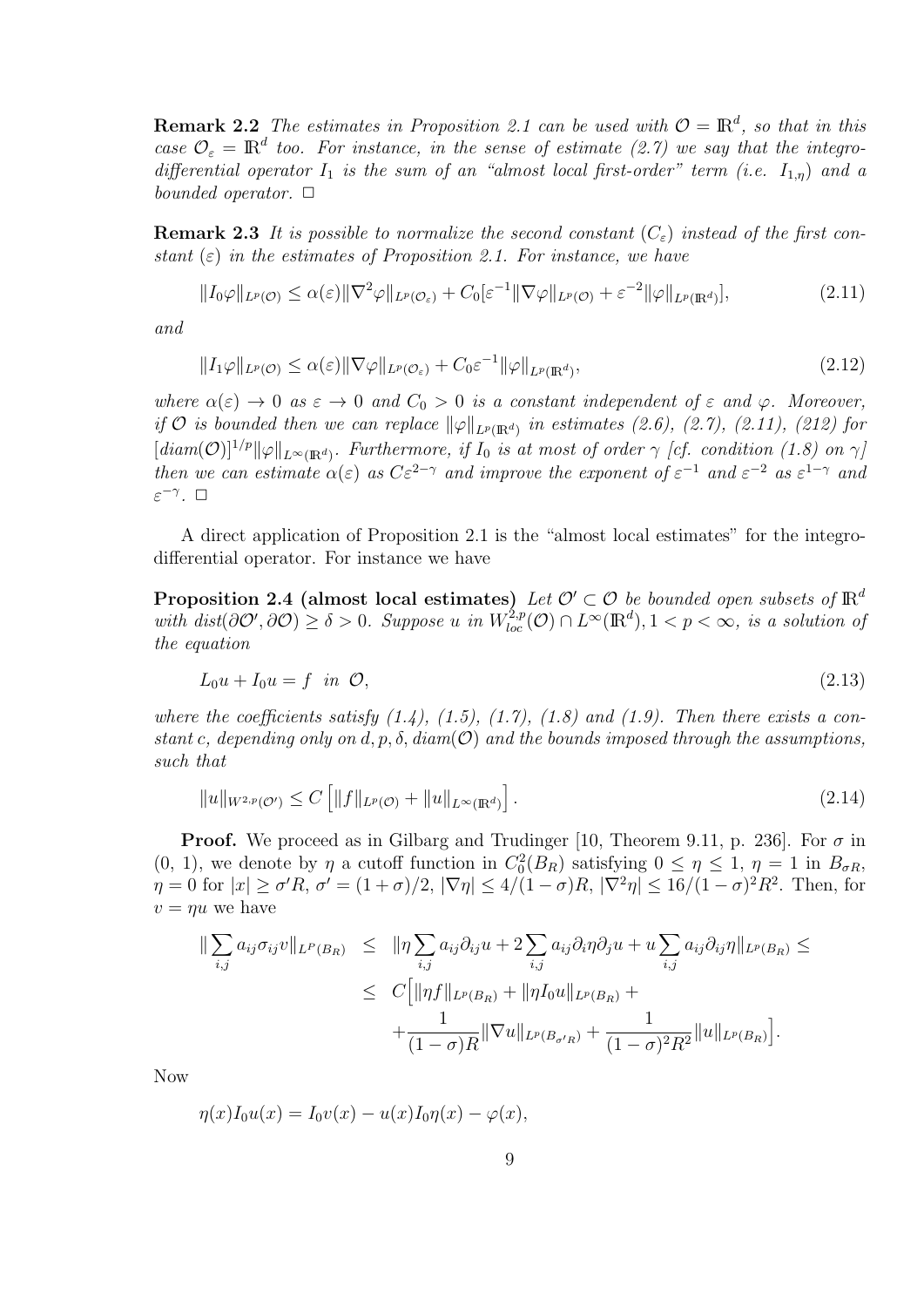where

$$
\varphi(x) = \int_{\mathbb{R}^d_*} [u(x+z) - u(x)][\eta(x+z) - \eta(x)]M_0(x,dz).
$$

To estimate  $\varphi$  we start with

$$
\varphi(x) = \int_{|z| < \varepsilon} M_0(x, dz) \int_0^1 z \cdot \nabla u(x + \theta z) \infty \int_0^1 z \cdot \nabla \eta(x + \theta' z) d\theta' +
$$
  
+ 
$$
\int_{|z| \ge \varepsilon} [u(x + z) - u(x)][\eta(x + z) - \eta(x)] M_0(x, dz),
$$

for  $\varepsilon = (\sigma'' - \sigma')R$ ,  $\sigma'' = (1 + \sigma')/2$ ,  $\sigma'' - \sigma' = (1 - \sigma')/2$ , we get  $\|\varphi\|_{L^p(B_{\sigma^1 R})} \leq C\Big[\frac{1}{(1-\varepsilon)^{1/p}}\Big]$  $\frac{1}{(1-\sigma)R} \|\nabla u\|_{L^P(B_{\sigma''R})} +$  $+$ 1  $\frac{1}{(1-\sigma')^2R^2}||u||_{L^{\infty}(\mathbb{R}^d)}$ ] *.*

Since the matrix  $a_{ij}$  is positive and *R* small, a variation of (2.6) shows that

$$
||I_0v||_{L^p(B_{\sigma'R})} \leq \varepsilon ||\sum_{i,j} a_{ij}\partial_{ij}v||_{L^p(B_{\sigma'R} + B_{\varepsilon})} +
$$
  
+
$$
C_{\varepsilon} [||\nabla v||_{L^p(B_{\sigma'R})} + ||v||_{L^p(\mathbb{R}^d)}]
$$

Because *v* has support in  $B_{\sigma'R}$  we may replace  $B_{\sigma^1R} + B_{\varepsilon}$  by  $B_{\sigma^1R}$  to obtain

*.*

$$
||I_0v||_{L^p(B_{\sigma'R})} \leq \varepsilon ||\sum_{i,j} a_{ij}\sigma_{ij}v||_{L^p(B_{\sigma'R})} ++C_{\varepsilon} [||\nabla v||_{L^p(B_{\sigma'R})} + \frac{1}{(1-\sigma)R} ||u||_{L^p(B_{\sigma'R})}].
$$

It is clear that

$$
||I_0\eta||_{L^p(B_{\sigma^1 R})} \leq C \frac{1}{(1-\sigma)^2 R^2}.
$$

Collecting all pieces we deduce

$$
\| \sum_{i,j} a_{ij} \sigma_{ij} v \|_{L^p(B_{\sigma'R})} \leq C \Big[ \| f \|_{L^p(B_{\sigma'R})} + (C_{\varepsilon} + \frac{1}{(1-\sigma)R}) \| \nabla u \|_{L^p(B_{\sigma''R})} + (C_{\varepsilon} + \frac{1}{1-\sigma)R}) (\frac{1}{(1-\sigma)R}) \| u \|_{L^p(B_R)} +
$$
  

$$
+ \frac{1}{(1-\sigma')^2 R^2} \| u \|_{L^{\infty}(\mathbb{R}^d)} + \varepsilon \| \sum_{i,j} a_{ij} \partial_{ij} v \|_{L^p(B_{\sigma'R})} \Big],
$$

for some constant  $C > 0$ . Using the fact that  $(1 - \sigma)/2 = (1 - \sigma')$  and taking  $\varepsilon$  so small that  $C\varepsilon \leq 1/2$ , we have

$$
(1 - \sigma)^2 R^2 \|\sum_{i,j} a_{ij} \partial_{ij} v \|_{L^p(B_{\sigma'R})} \leq C \Big[R^2 \|f\|_{L^p(B_R)} +
$$
  
 
$$
+ (1 + R)(1 - \sigma')R \|\nabla u\|_{L^p(B_{\sigma'R})} +
$$
  
 
$$
+ (1 + R)(1 - \sigma')^2 R^2 \|u\|_{L^p(B_{\sigma'R})} + \|u\|_{L^{\infty}(\mathbb{R}^d)} \Big],
$$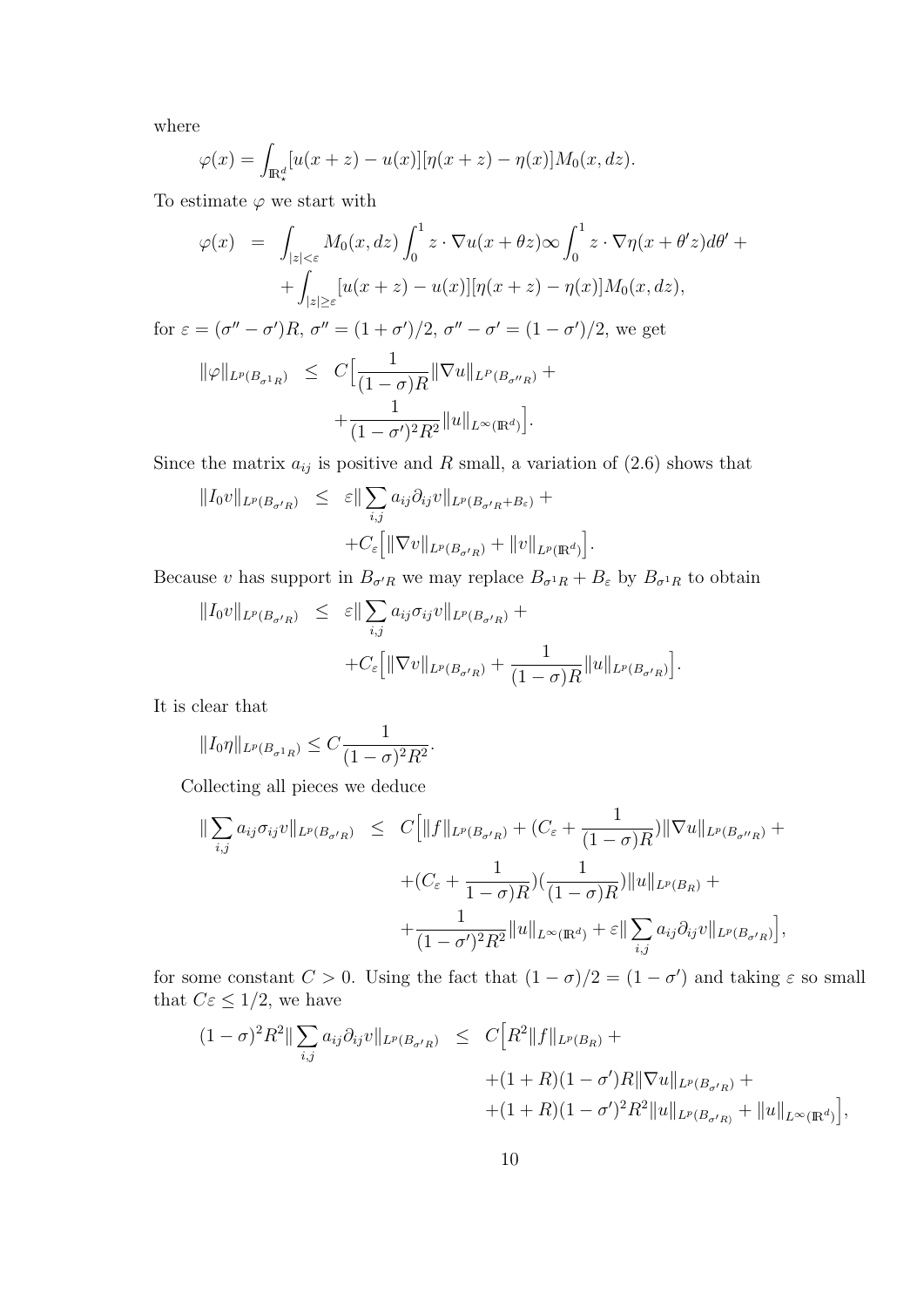for some constant  $C > 0$ . By means of the weighted seminorms

$$
\Phi_k = \sup_{0 < \sigma < 1} \{ (1 - \sigma)^k R^k \| D^k u \|_{L^p(B_\sigma R)} \}, \quad k = 0, 1, 2
$$

we obtain

$$
\begin{cases} \n\Phi_2 \leq C \Big[ R^2 \| f \|_{L^p(B_R)} + \| u \|_{L^\infty(\mathbb{R}^d)} + \\ \n+ (1+R)\Phi_1 + (1+R)\Phi_0 \Big]. \n\end{cases} \tag{2.15}
$$

Hence, the interpolation inequality

$$
\Phi_1 \le \varepsilon \Phi_2 + \frac{C(\eta)}{\varepsilon} \Phi_0 \tag{2.16}
$$

provides the desired estimate (2.14), after taking  $\sigma = \frac{1}{2}$  $\frac{1}{2}$  and covering  $\mathcal{O}'$  with a finite number of ball of radius  $R/2$ .  $\Box$ 

**Remark 2.5** *In the estimate* (2.14) we may replace the term  $||u||_{L^{\infty}(\mathbb{R}^d)}$  by the following *norm*  $||u||_{L^p(\mathcal{O})}$  *plus a term of the form* 

$$
\sup_{z} \left\{ (\int_{\mathcal{O}} |u(x + j(x, z))|^{p} dx \right\}^{1/p} \right\},\tag{2.17}
$$

*where*  $j(x, z)$  *is the function defining*  $I_0$ *. This is to use the norm in*  $L^p_{unif}(\mathbb{R}^d)^1$  *instead of in*  $L^\infty(\mathbb{R}^d)$ .  $\Box$ 

**Remark 2.6** *The continuity of the first order coefficients*  $b_i(x)$  *is not used in the proof of Proposition 2.4, only the fact that*  $(b_i(x))$  *are bounded on each bounded subset*  $\mathcal{O}$  *of*  $\mathbb{R}^d$  *is needed.* Thus, the estimate (2.14) remains true when  $L_0 + L_1$  and  $I_0 + I_1$  replace  $L_0$  and  $I_0$  *in (2.13)*.  $\Box$ 

Let us turn our attention to the operators  $L_0, L_1, I_0, I_1$  acting on the Sobolev spaces  $W_0^{1,p}$  $\mathcal{O}_0^{1,p}(\mathcal{O}), 1 \leq p \leq \infty$ , for a bounded open subset  $\mathcal{O}$  of  $\mathbb{R}^d$ .

It is clear that because the second order coefficients [cf. (1.4)] are Lipschitz and the first order coefficient bounded in  $\mathcal{O}$  [cf. (1.5)] we have

$$
L_0: W_0^{1,p}(\mathcal{O}) \to W^{-1,p}(\mathcal{O})
$$
\n(2.18)

where  $W^{-1,p}(\mathcal{O})$  denotes the dual of  $W_0^{1,q}$  $C_0^{1,q}(\mathcal{O}), 1/p + 1/q = 1.$  We also have

$$
L_1: W_0^{1,p}(\mathcal{O}) \to L^p(\mathcal{O}).\tag{2.19}
$$

On the other hand, for the non-local operators  $I_0, I_1$  we need to have a function defined in the whole space  $\mathbb{R}^d$ . For the space  $W_0^{1,p}$  $\mathbb{R}^{d}$  is by zero. So, unless explicitly stated the contrary, we implicitly assume that any functions in  $W_0^{1,p}$  $\iota_0^{1,p}(\mathcal{O})$ has been extended by zero outside of  $\mathcal{O}$ , prior the application of the operator  $I_0$  or  $I_1$ .

<sup>&</sup>lt;sup>1</sup>.e., the norm  $(\sup_x \{ \int_{\{y : |x+y|<1\}} |u(y)|^p dy \} )^{1/p}$ .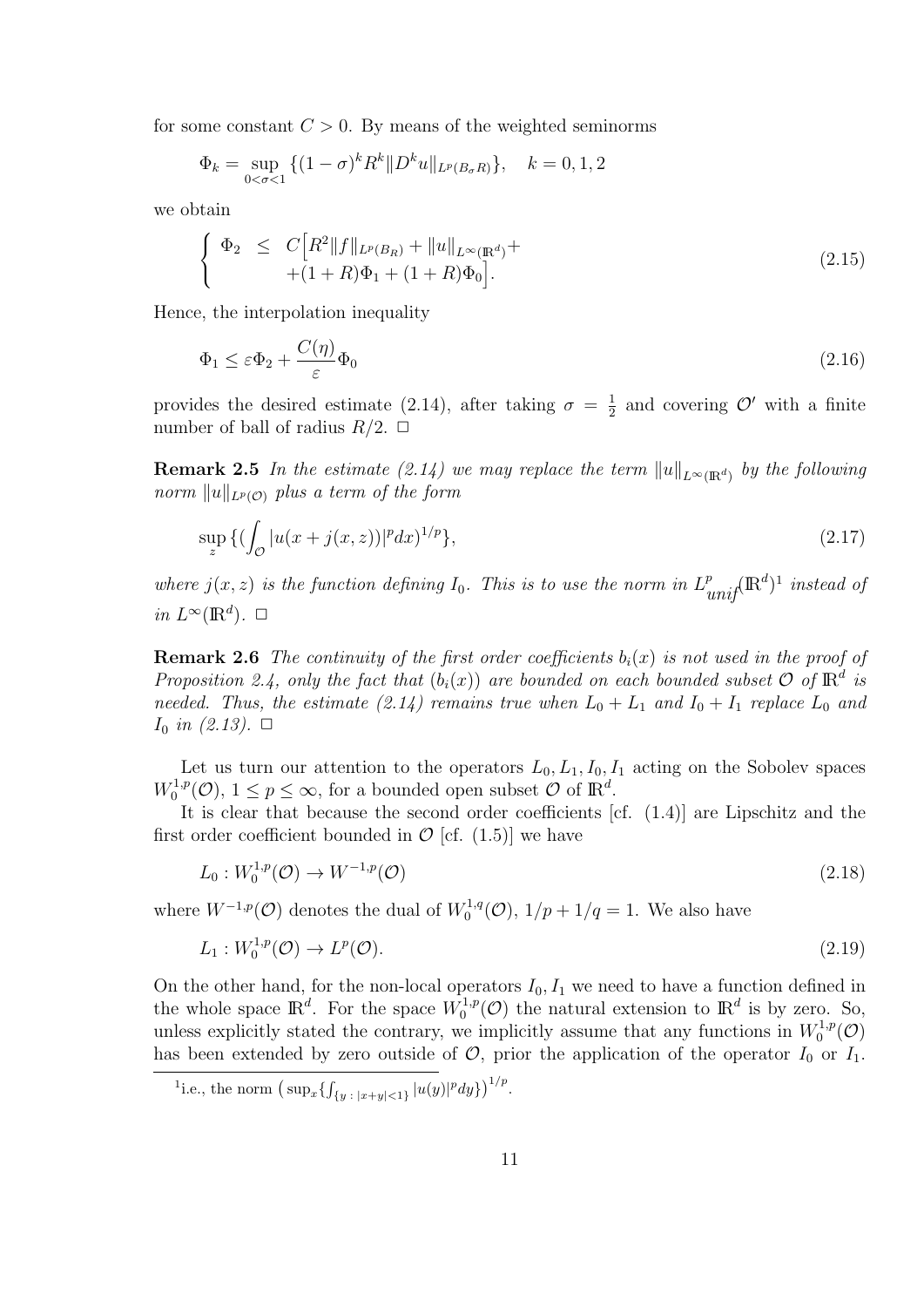Thus, we regard  $W_0^{1,p}$  $W_0^{1,p}(\mathcal{O})$  as  $W_{\overline{\mathcal{O}}}^{1,p}$  $\overline{\mathcal{O}}$  (R<sup>d</sup>), functions in  $W^{1,p}(\mathbb{R}^d)$  with support in  $\overline{\mathcal{O}}$ . Since  $I_1$ is a first order operator, we have

$$
I_1: W_0^{1,p}(\mathcal{O}) \to L^p(\mathcal{O}).\tag{2.20}
$$

However, to prove that

$$
I_0: W_0^{1,p}(\mathcal{O}) \to W^{-1,p}(\mathcal{O}), \tag{2.21}
$$

we need some work. Here we make use of assumption (1.10). Indeed, the critical part is the "almost local" operator

$$
I_{0,\eta}\varphi(x) = \int_{|z|< \eta} [\varphi(x+z) - \varphi(x) - z \cdot \nabla \varphi(x)] M_0(x,dz), \tag{2.22}
$$

for  $\eta > 0$ . First, we re-write  $(2.22)$  as

$$
I_{0,\eta}\varphi(x) = \int_0^1 (1-\theta)d\theta \int_{|z|<\eta} z\nabla^2 \varphi(x+\theta z) \cdot zM_0(x,dz),
$$

and we consider

$$
\langle I_{0,\eta}\varphi,\psi\rangle = \int_{\mathcal{O}} I_{0,\eta}\varphi(x)\psi(x)dx
$$

for smooth (test) functions. Using the explicitly *x*-dependency of the Levy kernel  $M_0(x, dz)$ we have to consider an expression of the form

$$
\sum_{i,k} \int_{\mathcal{O}} j_i(x,\zeta) \partial_{ik}\varphi(x+\theta j(x,\zeta)) j_k(x,\zeta) m_0(x,\zeta) \psi(x) dx.
$$
 (2.23)

Denote by  $T(x)$  the inverse diffeomorphism  $x \mapsto x + \theta j(x, \zeta)$  for a fixed  $(\theta, \zeta)$ . Therefore  $\partial_i(\partial_k \varphi(x + \theta j(x, \zeta))) = \partial_\ell[\partial_k \varphi(x + \theta j(x, \zeta))] \partial_i T_\ell(x)$ . Setting

$$
\sigma_{k\ell}(x,\zeta,\theta) = \sum_{i} j_i(x,\zeta) j_k(x,\zeta) m_0(x,\zeta) \partial_i T_{\ell}(x)
$$
\n(2.24)

we can integrate by parts (2.23) to get

$$
-\sum_{k,\ell}\int_{\mathcal{O}}\partial_k\varphi(x+\theta j(x,\zeta))\partial_\ell[\sigma_{k\ell}(x,\zeta,\theta)\psi(x)]dx.
$$

Therefore, in order to establish (2.21) we need to assume that  $j(x, \zeta)$  has a bounded second derivative in *x*, i.e. there exist  $\delta > 0$  such that

$$
\|\nabla_x^2 j(\cdot,\zeta)\|_{L^\infty(\mathbb{R}^d)} \le C, \quad \forall \zeta \in F_\delta \tag{2.25}
$$

for some constant  $C > 0$ , and  $F_{\delta} = \{ \zeta \in F : j_0(\zeta) < \delta \}.$ 

We will state the property  $(2.21)$  for further reference.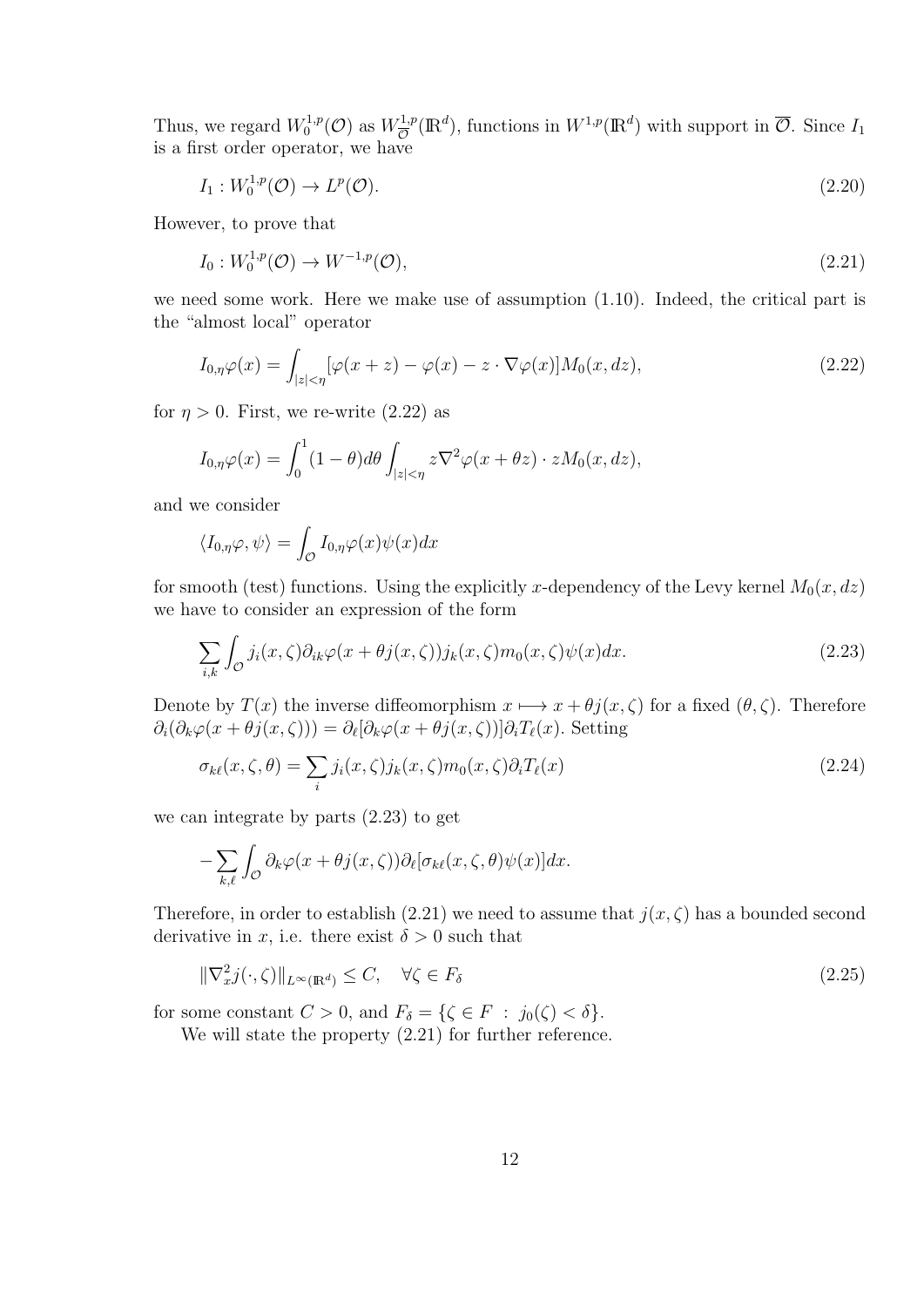**Proposition 2.7** *Let the assumptions* (1*.*7)*, . . . ,*(1*.*10) *and (2.25) hold. Then for any given*  $\varepsilon > 0$  *there exists*  $C_{\varepsilon} > 0$  *such that for any*  $\varphi$  *in*  $W^{1,p}(\mathbb{R}^d)$ ,  $1 \leq p \leq \infty$ ,  $\psi$  *in*  $W_0^{1,q}$  $\int_0^{1,q}$  (O),  $1/p + 1/q = 1$ , with  $||\psi||_{W_0^{1,q}(\mathcal{O})} \leq 1$  we have

$$
|\int_{\mathcal{O}} \psi(x) I_0 \varphi(x) dx| \leq \varepsilon ||\nabla \varphi||_{L^p(\mathcal{O}_{\varepsilon})} + C_{\varepsilon} ||\varphi||_{L^p(\mathbb{R}^d)},
$$
\n(2.26)

where  $\mathcal{O}_{\varepsilon} = \mathcal{O} + \varepsilon B_1$ ,  $\mathcal{O}$  *is an smooth domain*<sup>2</sup>. In particular (2.21) is satisfied. Moreover, *we can replace the*  $L^p(\mathbb{R}^d)$ *-norm by the*  $L^{\infty}(\mathbb{R}^d)$ *-norm in* (2.26) if  $\mathcal O$  *is bounded.*  $\Box$ 

With the same principle of integration by parts and in view of the equality

$$
2\varphi(x)I_0\varphi(x) = (I_0\varphi^2)(x) - \int_{\mathbb{R}^d_*} [\varphi(x+z) - \varphi(x)]^2 M_0(x, dz)
$$
\n(2.27)

we can prove the following estimate

**Proposition 2.8** *Under the assumptions*  $(1.7), \ldots, (1.9)$  *and*  $(2.25)$ *, for any given*  $\varepsilon > 0$ *there exists a constant*  $C_{\varepsilon} > 0$  *such that* 

$$
\langle I_0 \varphi, \varphi \rangle \le \varepsilon ||\varphi|| |\varphi| + C_{\varepsilon} |\varphi|^2, \quad \forall \varphi \in H_0^1(\mathcal{O}), \tag{2.28}
$$

*where*  $\langle \cdot, \cdot \rangle$  *is the duality pairing in*  $H_0^1(\mathcal{O})$  *and*  $H^{-1}(\mathcal{O})$ *,*  $\mathcal{O}$  *smooth domain in*  $\mathbb{R}^d$ *, and*  $\|\cdot\|$ *and*  $|\cdot|$  *denotes the norms in*  $H_0^1(\mathcal{O})$  *and*  $L^2(\mathcal{O})$ *, respectively.*  $\Box$ 

**Remark 2.9** *Another key-property used in Bensoussan and Lions [2] is the following*

$$
\langle I_0 \varphi, \varphi^+ \rangle \le C \| \varphi^+ \| |\varphi^+|, \quad \forall \varphi \in H_0^1(\mathcal{O}), \tag{2.29}
$$

*for some constant*  $C > 0$ *. This can be proved similarly to (2.28).*  $\Box$ 

Since the first order coefficients of the differential operator  $L_0$  have a linear growth, we are forced to use spaces with some weight at infinity. Denote by  $L_r^2 = L_r^2(\mathbb{R}^d)$  the Lebesgue space with the norm

$$
\|\varphi\|_{L^2_r} = \left(\int_{\mathbb{R}^d} |\varphi(x)|^2 (1+|x|^2)^{-r} dx\right)^{1/2},\tag{2.30}
$$

and by  $H_r^1 = H_r^1(\mathbb{R}^d)$  the (first order) Sobolev space with the norm

$$
\|\varphi\|_{H^1_r} = (\|\varphi\|_{L^2_r}^2 + \|\nabla\varphi\|_{L^2_r}^2)^{1/2},\tag{2.31}
$$

for any  $r \geq 0$ . It is clear that  $L_r^2$  and  $H_r^1$  are Hilbert spaces, and if  $s \leq r$  then

$$
L_s^2 \subset L_r^2, \qquad \|\varphi\|_{L_r^2} \le \|\varphi\|_{L_s^2}.\tag{2.32}
$$

The same technique used in Proposition 2.7 yields

 $^2\mathcal{O}$  is sufficiently smooth so that  $W_0^{1,p}(\mathcal{O}) = W_{\overline{\mathcal{O}}}^{1,p}$  $\frac{d^{1,p}}{\mathcal{O}}(\mathbb{R}^d)$ , i.e. the extension by zero of functions in  $W_0^{1,p}(\mathcal{O})$  belongs to  $W^{1,p}(\mathbb{R}^d)$ .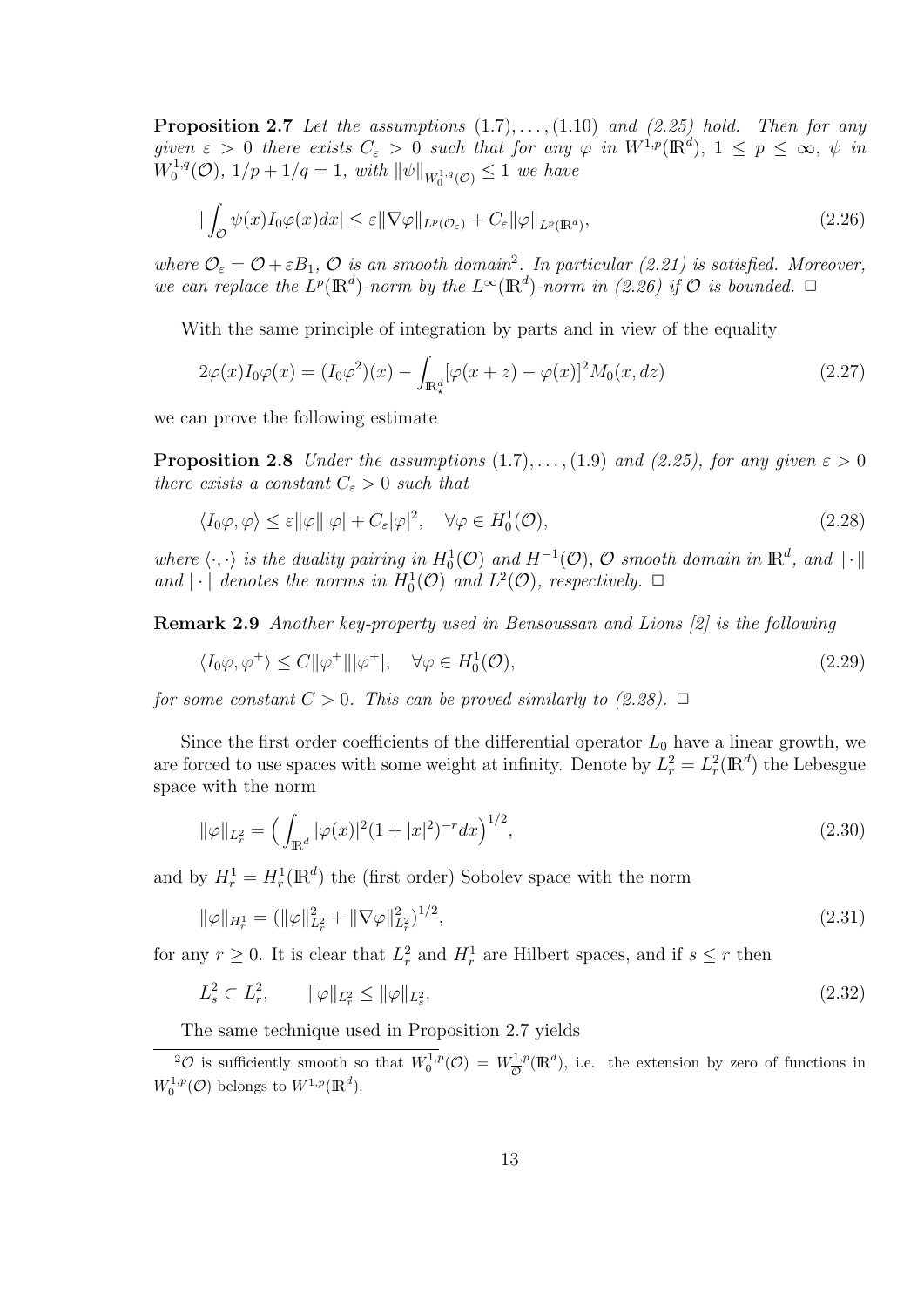**Proposition 2.10** *Under the assumptions*  $(1.7), \ldots, (1.10)$  *and*  $(2.25)$  *for any*  $\varepsilon > 0$  *there exists*  $C_{\varepsilon} > 0$  *such that for any*  $\varphi, \psi$  *in*  $H_r^1$ *, with*  $\|\psi\|_{H_r^1} \leq 1$  *we have* 

$$
|\int_{\mathbb{R}^d} \psi(x) I_0 \varphi(x) (1+|x|^2)^{-r} dx| \leq \varepsilon ||\nabla \varphi||_{L^2_r} + C_{\varepsilon} ||\varphi||_{L^2_r} \quad \Box
$$
\n(2.33)

Thus, the non-local operator  $I_0$  maps  $H_r^1$  into its dual, denoted by  $H_{-r}^{-1}$ . However this is not true for the differential operator  $L_0$ , since  $b_i(x)$  may (and should) growth linearly in *x*. For smooth functions  $\varphi, \psi$  we can bound the expression

$$
\int_{\mathbb{R}^d} \psi(x) b(x) \cdot \nabla \varphi(x) (1+|x|^2)^{-r} dx \le \left( \sup_x \frac{2|b(x)|}{1+|x|} \right) \|\nabla \varphi\|_{L^2_{r-1}} \|\psi\|_{L^2_r}.
$$
\n(2.34)

Therefore,  $L_0$  maps only  $H_{r-1}^1$  into the dual space  $H_{-r}^{-1}$ . All this gives some complications when looking at the bilinear form

$$
a_0(\varphi, \psi) = -\int_{\mathbb{R}^d} \psi(x) [L_0 + I_0] \varphi(x) (1 + |x|^2)^{-r} dx.
$$
 (2.35)

Any way, we can prove the following result.

**Proposition 2.11** *Let the assumptions (1.4), (1.5),* (1*.*7)*, . . . ,*(1*.*10) *and (2.5) hold. Then the bilinear form*  $(2.35)$  *is not continuous in*  $H_r^1$ , but we have

$$
|a_0(\varphi, \psi)| \le C_0(||\nabla \varphi||_{L_{r-1}^2} + ||\varphi||_{L_r^2}) ||\psi||_{H_r^1},
$$
\n(2.36)

*for any*  $\varphi, \psi$  *and some constant*  $C_0$ *. Moreover*  $a_0(\cdot, \cdot)$  *is coercive in*  $H_r^1$ *, i.e., there exist*  $c_0, \lambda_0 > 0$  *such that* 

$$
a_0(\varphi, \varphi) + \lambda_0 |\varphi|_{L^2_r}^2 \ge c_0 \|\varphi\|_{H^1_r}^2 \tag{2.37}
$$

*for any*  $\varphi$ *. The constants*  $C_0$ *,*  $c_0$  *and*  $\lambda_0$  *depends only on the dimension d and the bounds imposed through the hypotheses.*  $\Box$ 

Therefore, the Lax-Milgram theory did not apply directly and some "regularization" is needed.

### **3. Interior Dirichlet Problem**

Let L and I be the second order differential operator  $(1.21)$  and the integro-differential operator  $(1.22)$  as before. For a given bounded and smooth domain  $\mathcal{O}$ , we consider first the interior Dirichlet problem

$$
\begin{cases}\n-(L+I)u + a_0 u &= f \text{ in } \mathcal{O}, \\
u &= h \text{ in } \mathbb{R}^d \setminus \mathcal{O},\n\end{cases}
$$
\n(3.1)

and next exterior Dirichlet problem

$$
\begin{cases}\n-(L+I)u + a_0 u &= f \text{ in } \mathbb{R}^d \setminus \overline{\mathcal{O}}, \\
u &= h \text{ in } \overline{\mathcal{O}},\n\end{cases}
$$
\n(3.2)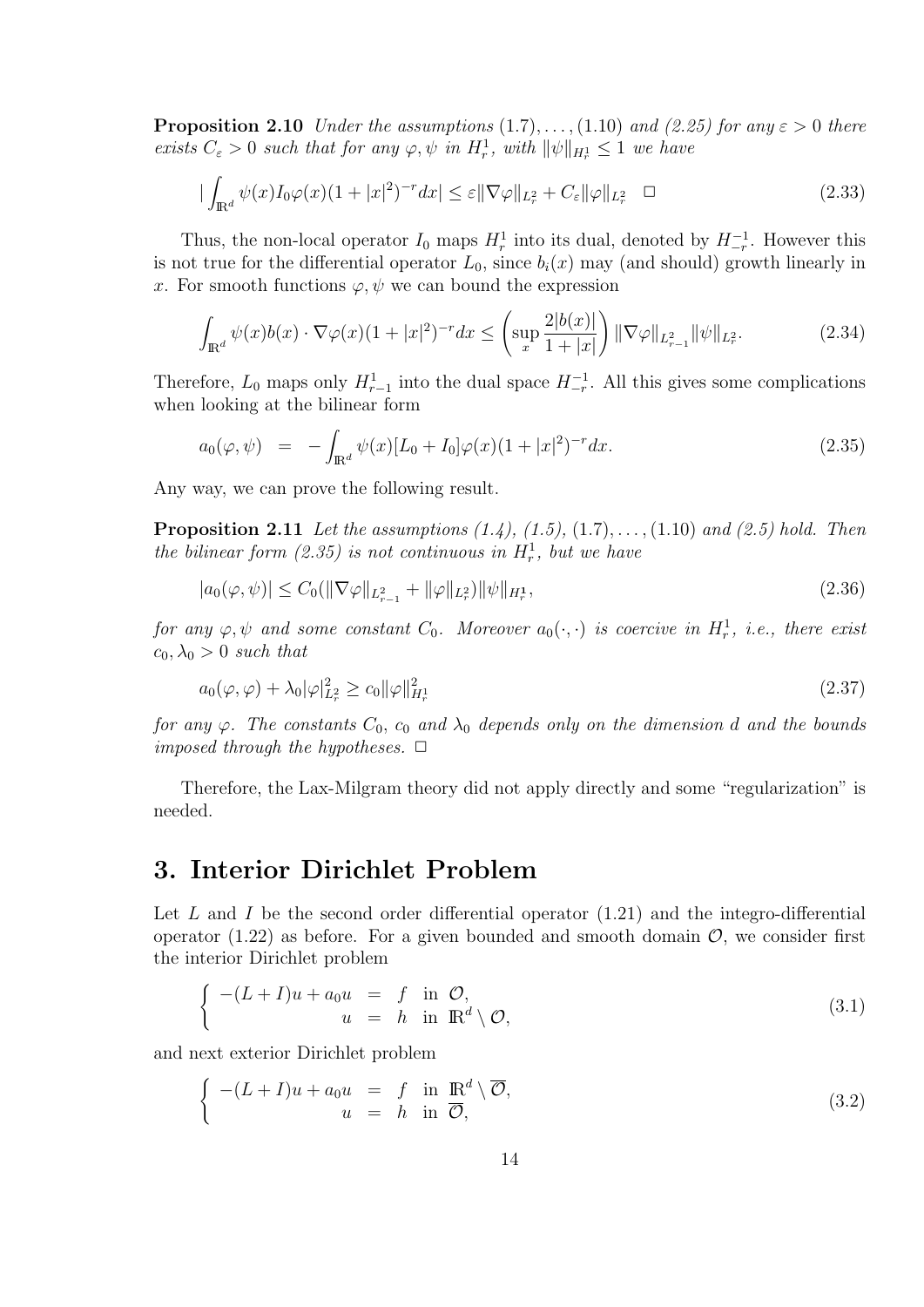where  $a_0, f, h$  are given measurable and bounded functions,  $a_0(x) \geq 0$ .

Notice the non-local character of the integro-differential operator *I*. So that for the interior problem  $(3.1)$  [exterior problem  $(3.2)$ ] we need the solution  $u$  to be defined in a neighborhood of the closure  $\overline{\mathcal{O}}[\mathbb{R}^d \setminus \mathcal{O}]$ , respectively. Thus, we seek the solution as defined in the whole space  $\mathbb{R}^d$ .

A natural way to handle the non-homogeneous boundary conditions is the following two-steps problems. First we do suitable extension of the boundary (or exterior) data *h* to the whole space, for instance if *h* is defined in  $\mathbb{R}^d \setminus \mathcal{O}$  then we extend *h* to the whole  $\mathbb{R}^d$ preserving its regularity properties. Next, we solve an homogeneous problem (like (3.1) with  $h = 0$ ) for  $u - h$ , where we use the zero-extension to define the non-local operator *I*. With this in mind, we can re-consider the interior Dirichlet problem (3.1) [or the exterior Dirichlet problem (3.2)] as

$$
\begin{cases}\n-(L+I)u + a_0 u &= f \text{ in } \mathcal{O}, \\
u &= h \text{ in } \partial \mathcal{O}.\n\end{cases}
$$
\n(3.3)

Actually, we means  $u = v + w$  where *v* solves a non-homogeneous Dirichlet boundary conditions second-order differential equation

$$
\begin{cases}\n-Lv + a_0 v &= 0 \text{ in } \mathcal{O}, \\
u &= h \text{ in } \partial \mathcal{O},\n\end{cases}
$$
\n(3.4)

and *w* solves an homogeneous (interior) Dirichlet problem

$$
\begin{cases}\n-(L+I)w + a_0 w &= f + Iv \text{ in } \mathcal{O}, \\
w &= 0 \text{ in } \mathbb{R}^d \setminus \mathcal{O},\n\end{cases}
$$
\n(3.5)

for the whole integro-differential operator  $L + I$ . Sufficient conditions to solve the PDE (3.4) are well known (cf. Gilbarg and Trudinger [10], Ladyzhenskaya and Uraltseva [14]) so we will state results concerning the existence, uniqueness and regularity for the solutions of the homogeneous interior Dirichlet problem (3.5) with an integro-differential operator of the form  $(1.1)$  and  $(1.3)$ .

Therefore, the primary purpose of this section is to state several results relative to the homogeneous Dirichlet problems  $(3.3)$  [with  $h = 0$ ]. This is re-statement of results from Bensoussan and Lions [3], Gimbert and Lions [11] with some natural extensions based on Garroni and Menaldi [8]. For the sake of the reader convenience, we will give some details on key points of the proofs. Thus recall that  $I = I_0 + I_1$ ,  $I_0$  given by (1.11) and

$$
I_1\varphi(x) = \int_F [\varphi(x+j(x,\zeta)) - \varphi(x)]m_1(x,\zeta)\pi(d\zeta),\tag{3.6}
$$

where  $m_1(x,\zeta)$  is a measurable density satisfying

$$
0 \le m_1(x,\zeta) \le C_0 j_0(\zeta), \quad \forall x,\zeta \tag{3.7}
$$

for some constant  $C_0 > 0$  and the same  $j_0(\zeta)$  as in (1.8). The differential operator L takes the form

$$
L = \sum_{i,j=1}^{d} a_{ij}(x)\partial_{ij} + \sum_{i=1}^{d} (a_i(x) + b_i(x))\partial_i
$$
\n(3.8)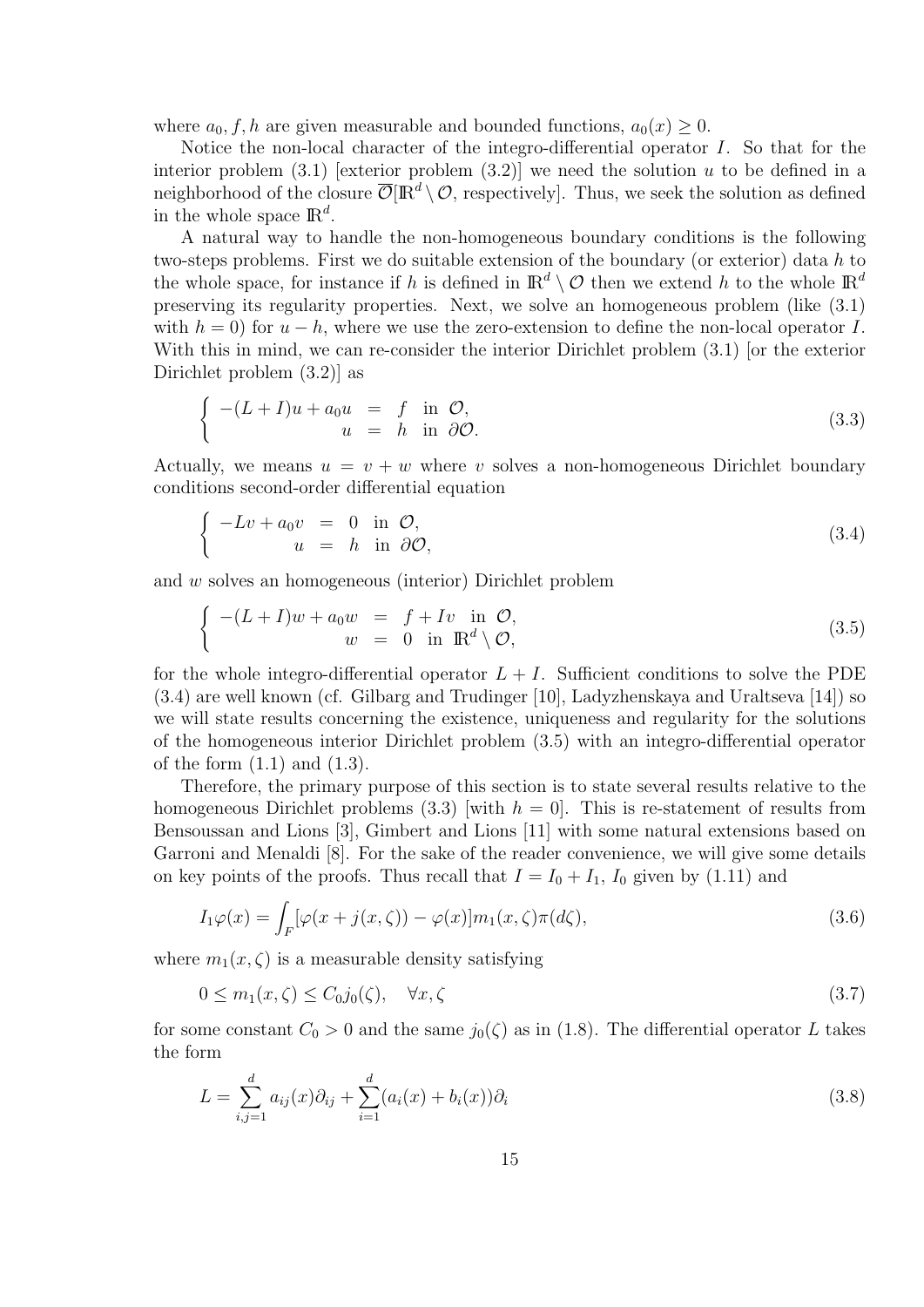where  $(a_{ij})$  and  $(b_i)$  satisfy (1.4) and (1.5), and  $(a_i)$  are measurable and bounded functions

$$
|a_i(x)| \le C_1, \quad \forall x. \tag{3.9}
$$

The (homogeneous) interior Dirichlet problem is

$$
\begin{cases}\n-(L+I)u &= f \text{ in } \mathcal{O}, \\
u &= 0 \text{ in } \mathbb{R}^d \setminus \mathcal{O},\n\end{cases}
$$
\n(3.10)

for a given function  $f$ . The assumptions on the coefficients are  $(1.4)$ ,  $(1.5)$ ,  $(3.9)$ ,  $(1.8)$ ,  $(1.9)$ ,  $(1.10)$ ,  $(2.25)$  and  $(3.7)$ . Before starting the discussion let us mention that because  $(1)$ the higher order coefficients possess bounded derivatives [there are Lipschitz continuous, cf.  $(1.4)$ ,  $(1.10)$ ] instead of being only Hölder continuous and  $(2)$  the jump-modulation function is smooth [cf.  $(2.25)$ ], the whole integro-differential operator  $L + I$  can be put in "divergence form". This was not possible under the assumption in Garroni and Menaldi [8].

As it was pointed-out in Bensoussan and Lions [3] and discussed with great detail in Gimbert and Lions [11], a key difficulty is the fact we do not have (in general) the property of mapping  $W^{2,p}(\mathcal{O}) \cap W_0^{1,p}$  $L^{1,p}(\mathcal{O})$  into  $L^p(\mathcal{O})$  for the whole operator  $L+I$ . The problem is due to the non-local operator  $I_0$  which requires a zero-extension. The non-variational formulation of (3.10) would need a solution *u* in  $W^{2,p}_{loc}(\mathcal{O})$  plus a meaning for the boundary condition, e.g. *u* in  $W_0^{1,p}$  $C_0^{1,p}(\mathcal{O})$  or in  $C(\overline{\mathcal{O}})$ . To have such a strong solution some restrictions on  $I_0$  are needed, for instance

$$
\begin{cases}\n|j(x,\zeta)|m_0(x,\zeta) \leq j_1(\zeta) & \forall x,\zeta \text{ such that} \\
x \in \mathcal{O}_{\varepsilon}, \ x + j(x,\zeta) \notin \mathcal{O}, \text{ with} \\
\int_F [j_1(\zeta)]^{1+p} \pi(d\zeta) \leq C_1, & \forall p \in [\gamma_1,1]\n\end{cases}
$$
\n(3.11)

where  $C_1, \gamma_1 > 0$ . The constant  $\gamma_1$  (actually  $1 + \gamma_1$ ) may be referred to as the "order" of *I*<sup>0</sup> on the boundary *∂O*.

**Theorem 3.1 (Strong Solution)** *Let us assume*<sup>3</sup> (1.4), (1.5), (1.8), (1.9), (1.10), (3.7), (3.9) and (3.11) with  $0 \leq \gamma_1 < 1/d$ . Then for any f in  $L^p(\mathcal{O})$ ,  $d < p < 1/\gamma_1$ , there exists *unique solution of (3.10) in*  $W^{2,p}(\mathcal{O})$ *. Moreover, if u denotes the solution of the nonhomogeneous interior Dirichlet problem (3.1) [with h sufficiently smooth to be able to solve the PDE (3.4)] then we have the following stochastic representation*

$$
\begin{cases}\nu(x) & = E_x \{ \int_0^{\tau} f(X(t)) \exp(-\int_0^t a_0(X(s)) ds) dt + \\
& + h(X(\tau)) \exp(-\int_0^{\tau} a_0(X(t)) dt) \},\n\end{cases} \tag{3.12}
$$

*where*  $\tau$  *is the first exit time of the process*  $X(t)$  *from the closed set*  $\overline{O}$ *, i.e.* 

$$
\tau = \inf\{t \ge 0 \; : \; X(t) \notin \overline{\mathcal{O}}\},\tag{3.13}
$$

 $E_x\{\cdot\}$  *is the mathematical expectation w.r.t. the measure*  $P_x$ *,*  $(P_x, X(t), t \ge 0)$  *is the diffusion with jumps corresponding to*  $L + I$ .  $\Box$ 

 ${}^{3}\text{In}$  (1.4) and (1.10) we may replace Lipschitz by Hölder continuity for the higher order coefficients.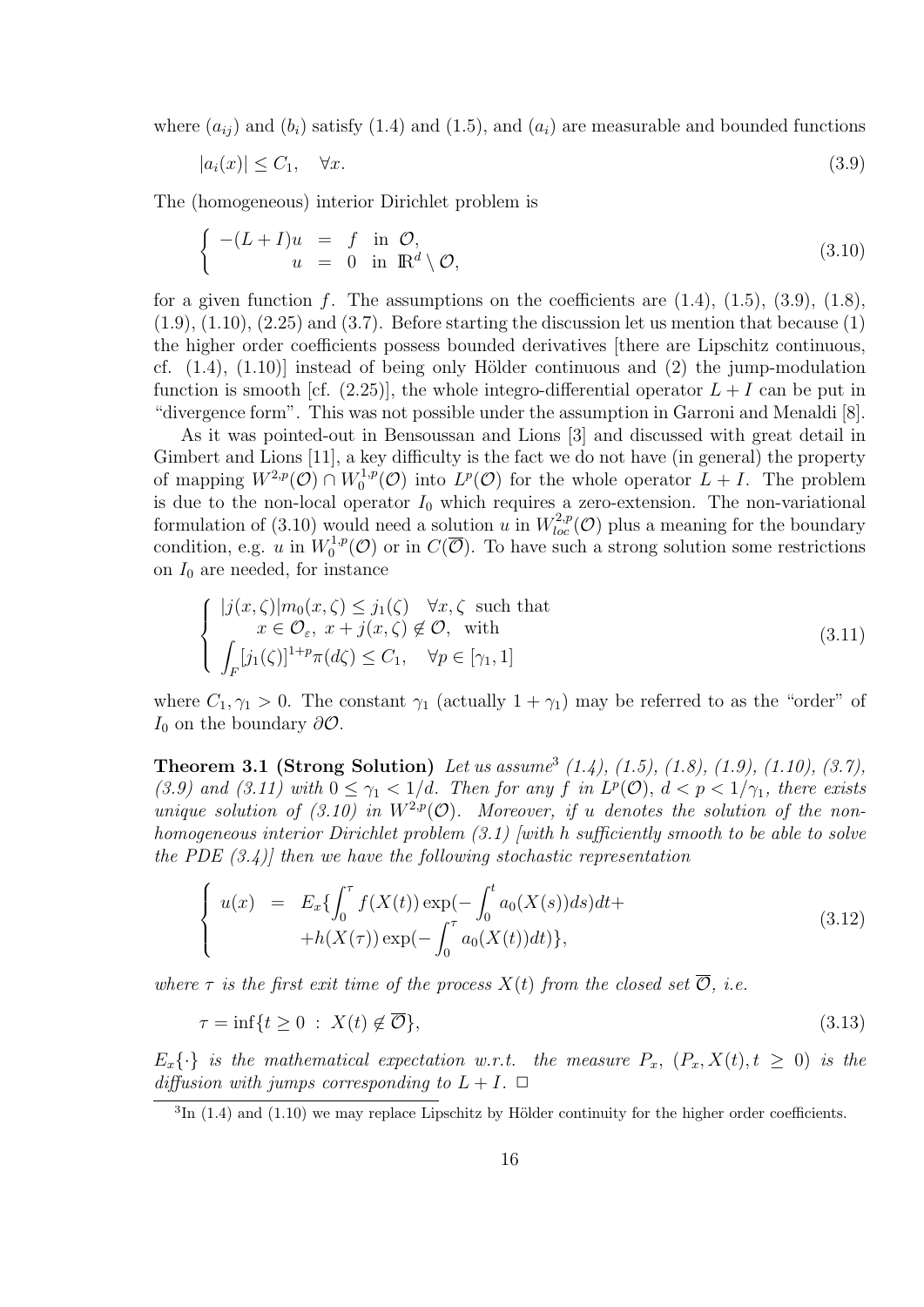Only some indications of the proof is given, since this is a variation [extension in some sense] of results established in Bensoussan and Lions [3], Gimbert and Lions [11].

**Remark 3.2** *By taking*  $a_0 = 0$  *in the above theorem, we have established the existence and the uniqueness of the interior Dirichlet problem*

$$
\begin{cases}\n-(L+I)u &= f \text{ in } \mathcal{O}, \\
u &= h \text{ in } \mathbb{R}^d \setminus \mathcal{O},\n\end{cases}
$$
\n(3.14)

*in*  $W^{2,p}(\mathcal{O})$ *. Notice that u belongs to*  $W^{1,\infty}(\mathbb{R}^d)$ *, but <i>u does not necessarily belongs to*  $W^{2,p}(\mathbb{R}^d)$ *. The gradient*  $\nabla u$  *may have a jump across the boundary*  $\partial \mathcal{O}$ *.*  $\Box$ 

Another important point is the Maximum principle in Sobolev spaces, e.g. Krylov [13], Lions [15]. There are several formulations of this principle. A practical one is the following, as proved in Gimbert and Lions [11].

**Proposition 3.3 (Maximum Principle)** *Assume (1.4), (1.5), (1.8), (1.9), (1.10), (3.7)* and  $(3.9)$ . Suppose that a bounded and continuous function *u* in  $\mathbb{R}^d$  attains its global max*imum at point*  $\bar{x}$  *in*  $\mathcal{O}$ *, and that u belongs to*  $W^{2,d}_{loc}(\mathcal{O})$ *. Then* 

$$
\begin{cases}\n\lim_{\varepsilon \to 0} \operatorname{ess} \inf_{|x - \bar{x}| < \varepsilon} \{ L u(x) \} \leq 0, \\
\lim_{\varepsilon \to 0} \operatorname{ess} \inf_{|x - \bar{x}| < \varepsilon} \{ I u(x) \} \leq 0. \quad \Box\n\end{cases} \tag{3.15}
$$

Notice that a local version of the  $\epsilon$ -estimates, namely (here  $\gamma = 1$ )

$$
||I\varphi||_{L^{p}(D)} \leq \varepsilon ||\nabla\varphi||_{L^{p}(D_{\varepsilon})} + C_{\varepsilon} ||\varphi||_{L^{\infty}(\mathbb{R}^{d})}
$$
\n(3.16)

where *D* is bounded and  $D_{\varepsilon} = \{x \in D : \text{dist}(x, D) \le \delta_{\varepsilon}\}\$ allows the definition of  $I\varphi$  for  $\varphi$  in  $W_{loc}^{2,d}(\mathcal{O}) \cap L^{\infty}(\mathbb{R}^d)$ , cf. Proposition 2.1 for details.

Now, returning to the proof of Theorem 3.1, let *u* be a solution of (3.1) in  $W^{2,p}(\mathcal{O})$ . By means of the (weak) maximum principle (Proposition 3.3) applied to the function  $\lambda \underline{u} - (u - k)$ , with  $\lambda \beta > ||(f + Lh + Ih)^{+}||_{L^{\infty}(\mathcal{O})}$ ,  $\lambda \beta > ||h^{-}||_{L^{\infty}(\mathcal{O})}$  and  $\underline{u}, \beta$  as in (2.12), (2.16), we deduce (by contradiction) that  $\lambda \underline{u} - (u - h) \geq 0$ . This provides the estimate

$$
\begin{cases}\n u & \leq h + \lambda \underline{u}, \text{ in } \mathcal{O}, \\
 \lambda \beta & = \max \{ \|h^-\|_{L^\infty(\mathcal{O})}, \|(f + Lh + Ih)^+\|_{L^\infty(\mathcal{O})} \},\n\end{cases}\n\tag{3.17}
$$

which implies

$$
||u||_{L^{\infty}(\mathbb{R}^d)} \le C(||h||_{W^{2,\infty}(\mathbb{R}^d)} + ||f||_{L^{\infty}(\mathcal{O})}),
$$
\n(3.18)

for some constant *C* depending (essentially) on  $||\underline{u}||_{L^{\infty}(\mathcal{O})}$ . Hence, the global *L*<sup>*p*</sup>-estimate for the differential elliptic equation and (3.18) yield the a priori estimate

$$
||u||_{W^{2,p}(\mathcal{O})} + ||u||_{W^{1,\infty}(\mathbb{R}^d)} \le C_p (||h||_{W^{2,\infty}(\mathbb{R}^d)} + ||f||_{L^{\infty}(\mathcal{O})}).
$$
\n(3.19)

By means of the estimate (3.17), the existence of a solution is proved under the extra assumption  $a_0(x) \geq \alpha$ , with  $\alpha$  sufficiently large. Finally, by a fixed-point argument the extra condition on  $a_0(\cdot)$  is removed.  $\Box$ 

Another interesting strong version of the maximum principle is the following: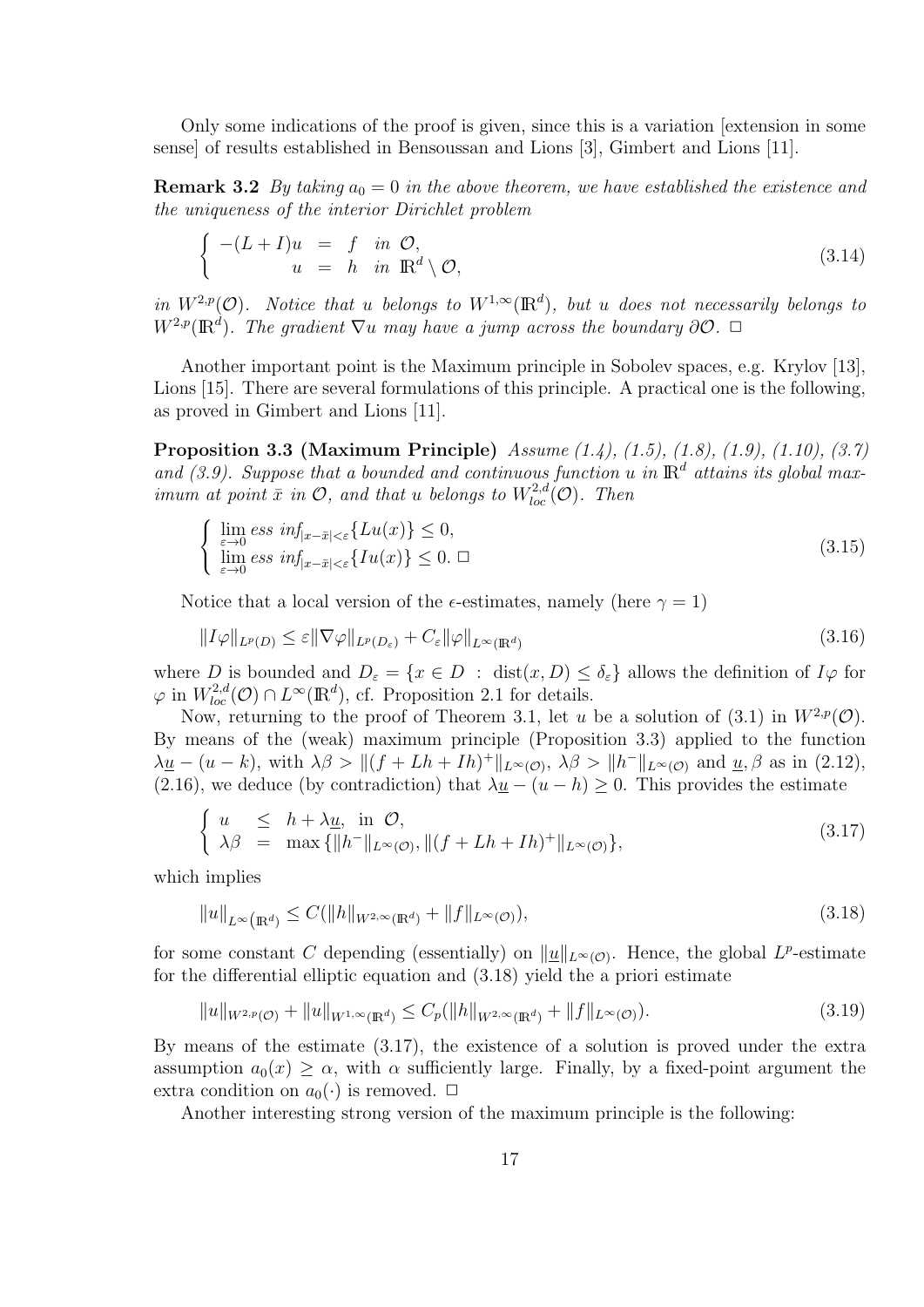**Proposition 3.4 (Strong Maximum Principle)** *Let (1.4), (1.5), (1.8), (1.9), (1.10),* (3.7) and (3.9) hold. Suppose that a bounded and continuous function *u* in  $\mathbb{R}^d$  attains its *global maximum at a point*  $\overline{x}$  *in*  $\mathcal{O}$ *. If*  $\mathcal{O}$  *is connected, u belongs to*  $W^{2,d}_{loc}(\mathcal{O})$  *and* 

$$
(L+I)u \ge 0 \quad \text{in} \quad \mathcal{O},\tag{3.20}
$$

*then u is constant in*  $\mathcal{O}$ .  $\Box$ 

The proof is a direct consequence of the weak maximum principle (Proposition 3.3) and a barrier function. Indeed, as in the classic case (e.g. Protter and Weinberger[19]), if we assume that *u* is not a constant then there is a point  $x_0$  at which *u* attains its (global) maximum value M, and two balls (inside  $\mathcal{O}$ )  $B_1$  and  $B_2$  such that  $x_0$  is the center of  $B_2$ and belongs to the boundary  $\partial B_1$ , and for some  $\delta > 0$ 

$$
u \le M - \delta \quad \text{on } \overline{B}_1 \setminus B_2. \tag{3.21}
$$

Hence, the contradiction follows after applying Proposition 3.3 to the function  $w \doteq u + \varepsilon \bar{u}$ , with  $0 < \varepsilon < \delta / \max{\{\bar{u}(x) : x \in \overline{B}_1 \setminus B_2\}}$ . The function  $\overline{u}$  is a barrier function satisfying.

$$
\begin{cases} \bar{u} > 0 \text{ in } B_1, \quad \bar{u} < 0 \text{ outside } B_1 \\ (L+I)\bar{u} > 0 \text{ in } B_2 \end{cases} \tag{3.22}
$$

To construct such a barrier function, we call  $\bar{x}$  and  $\bar{r}$  the center and the radius of the ball *B*1. Define

$$
\bar{u}(x) = \exp(-\lambda|x-\bar{x}|^2) - \exp(-\lambda\bar{r}^2),\tag{3.23}
$$

for a constant  $\lambda > 0$  to be determined below. It is clear that the first two conditions of (3.22) are satisfied. Computations show that

$$
L\bar{u}(x) = \left[4\lambda^2 \sum_{i,j} a_{ij}(x)(x_i - \bar{x}_i)(x_j - \bar{x}_j) - 2\lambda \sum_i a_{ii}(x) - 2\lambda \sum_i (a_i(x) + b_i(x))(x_i - \bar{x}_i)\right] \left[\exp(-\lambda|x - \bar{x}|^2)\right]
$$

and

$$
I\bar{u}(x) = -2\lambda \Big[ \int_{\mathbb{R}^d_*} (x - \bar{x}) \cdot zM(x, dz) \Big] \Big[ \exp(-\lambda |x - \bar{x}|^2) \Big] +
$$
  
+ 
$$
\int_0^1 (1 - \theta) d\theta \int_{\mathbb{R}^d_*} z \cdot \nabla^2 \bar{u}(x + \theta z) zM(x, dz).
$$

Since  $\bar{u}$  is concave, we have

$$
\begin{cases}\n(L+I)\bar{u}(x) & \geq 2\lambda \left[ \exp(-\lambda|x-\bar{x}|^2) \right] \times \\
& \times \left[ \lambda c_0|x-\bar{x}|^2 - dc_0^{-1} - (c_1 + M|x|)|x-\bar{x}| \right],\n\end{cases} \tag{3.24}
$$

where  $c_0$  is the constant in  $(1.4)$ ,  $M$  is the constant in  $(1.5)$  and

$$
c_1 = \sup_x \left\{ \left( \sum_i |a_i(x)|^2 \right)^{1/2} + \int_{\mathbb{R}^d_*} |z| M(x, dz) \right\}.
$$
 (3.25)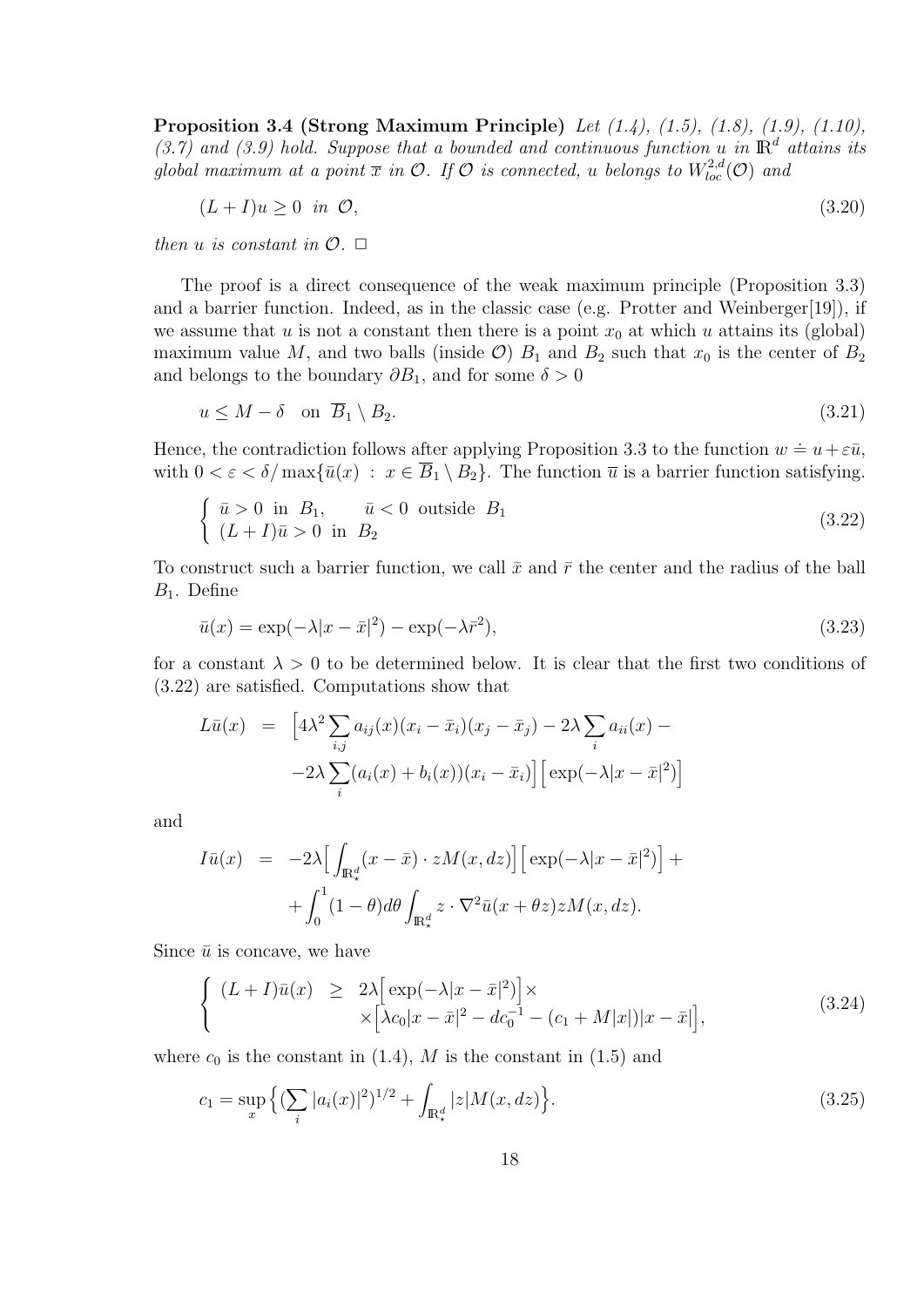Thus, for any  $0 < r < R$  we can choose  $\lambda \geq \lambda(c_0, c_1, r, R)$  such that

$$
(L+I)\bar{u}(x) \ge \beta > 0 \quad \text{if } \ r \le |x-\bar{x}| \le R. \tag{3.26}
$$

In particular  $(3.22)$  holds.  $\Box$ 

When the integro-differential operator *I* is almost of order  $\gamma = 1$ , one can prove the following local  $L^p$ -estimates.

**Proposition 3.5 (Local** *L*<sup>*p*</sup>-estimates) *Let the assumptions (1.4), (1.5), (1.8) with*  $\gamma$ 1*,* (1.10), (3.7) and (3.9) hold. Suppose *u* is a function in  $W^{1,p}(\mathcal{O}) \cap L^{\infty}(\mathbb{R}^d)$  satisfying

$$
-(Lu + Iu) = f \quad in \quad \mathcal{O}.\tag{3.27}
$$

*Then for any bounded domain B with closure in O we can find a constant C such that*

$$
||u||_{W^{2,p}(B)} \le C[||f||_{L^p(\mathcal{O})} + ||u||_{L^{\infty}(\mathbb{R}^d)}].
$$
\n(3.28)

**Proof.** By means of a smooth cutoff function  $\beta$ , with compact support in  $\mathcal{O}$  and  $\beta = 1$ on *B*, as in Gilbarg and Trudinger [10, Theorem 9.11, p. 236].

$$
\begin{cases}\n-(L+I)(u\beta) &= f\beta + g \text{ in } \mathcal{O}, \\
u\beta &= 0 \text{ in } \mathbb{R}^d \setminus \mathcal{O},\n\end{cases}
$$
\n(3.29)

where  $q = q_1 + q_2$ .

$$
g_1 = \beta Lu - L(u\beta), \qquad g_2 = \beta Iu - I(u\beta).
$$

The contribution of  $g_1$  is a first order differential operator in  $u$ , which can be handled in the usual way. The nonlocal expression takes the form

$$
g_2(x) = -\int_{\mathbb{R}^d} [\beta(x+z) - \beta(x)]u(x+z)M(x,dz)
$$

which yields

$$
||g_2||_{L^2(\mathcal{O})} \leq C_{\beta} ||u||_{L^{\infty}(\mathbb{R}^d)},
$$

for a constant  $C_\beta$  depending on  $\beta$  and the constant  $C_0$  in (1.8). Hence, by means of (3.29)

 $||u||_{W^{2,p}(B)} \leq C_p ||f\beta + g||_{L^p(\mathcal{O})}.$ 

Therefore, introducing weighted seminorms and using an interpolation inequality we deduce  $(3.28)$ .  $\Box$ 

**Remark 3.6** *Estimate (3.28) in Proposition 3.5 holds for integro-differential operators of order*  $\gamma = 2$ *, but the proof is a little more complicated, cf. Proposition 2.4.*  $\Box$ 

Let us turn our attention to the variational formulation of the (homogeneous) interior Dirichlet problem  $(3.10)$ , i.e. a solution in  $W_0^{1,p}$  $\int_0^{1,p}$  (*O*). The key point here is to establish that  $L + I$  maps  $W_0^{1,p}$  $\int_0^{1,p}$ (*O*) into  $W^{1,p}$ (*O*) as discussed in Section 2. Assumptions (1.10), (2.25) are used in Proposition 2.7 to make sense of  $I_0\varphi$  for  $\varphi$  in  $W_0^{1,p}$  $\chi_0^{1,p}(\mathcal{O})$ . Next, estimate  $(2.28)$ is necessary to show that the bilinear form

$$
a(\varphi, \psi) = -\langle L\varphi, \psi \rangle - \langle I\varphi, \psi \rangle \tag{3.30}
$$

is continuous and coercive in  $H_0^1(\mathcal{O})$ . We state the main results in this direction.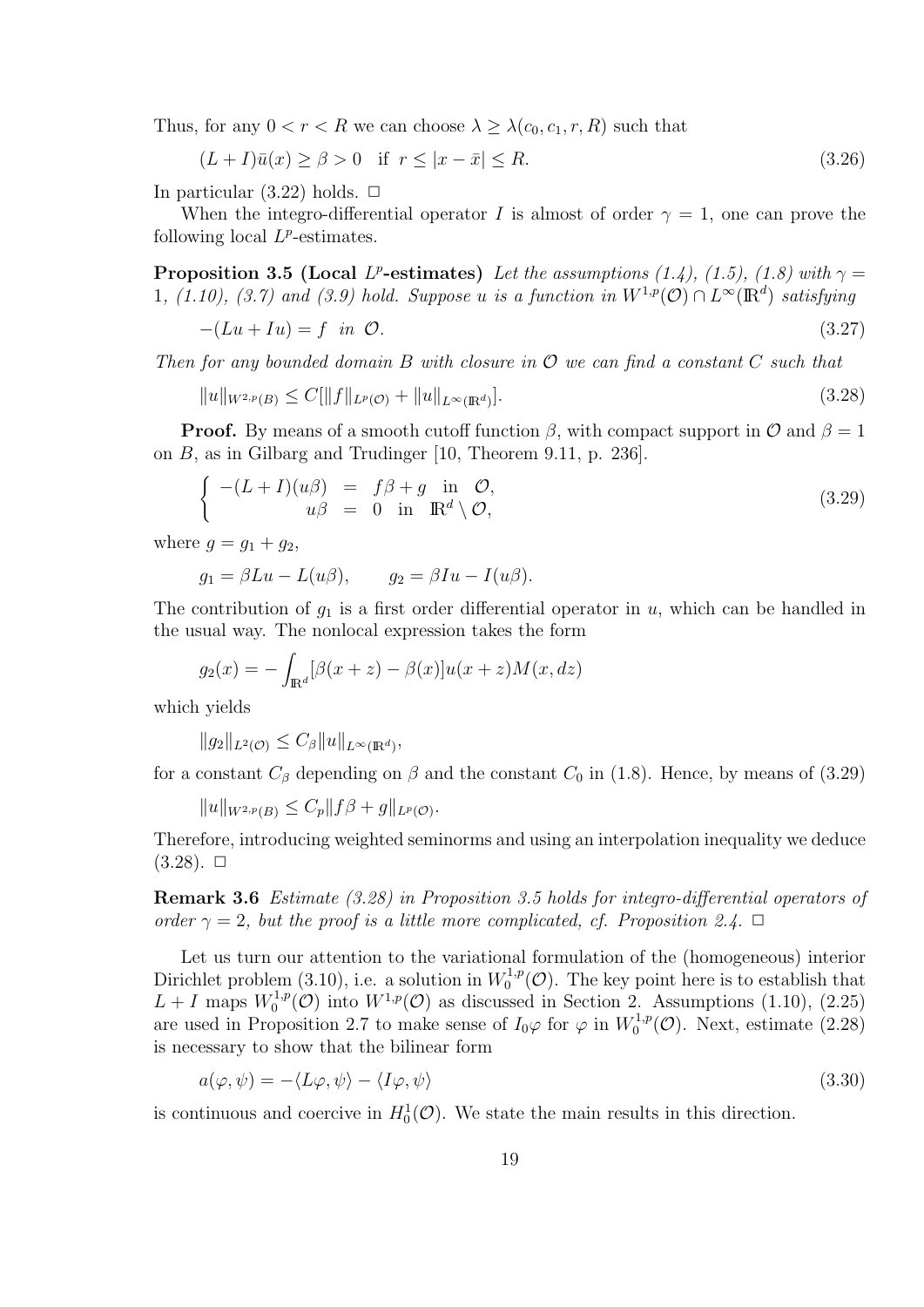**Theorem 3.7 (Weak Solution)** *Let the assumptions (1.4), (1.5), (1.8), (1.9), (1.10), (2.25), (3.7)* and (3.9) hold. Then for any *f* in  $W^{-1,p}(\mathcal{O})$ ,  $1 < p < \infty$ , there exists a *unique solution u of the (homogeneous) interior Dirichlet problem*

$$
-(L+I)u = f \quad in \quad W^{1,p}(\mathcal{O}), \tag{3.31}
$$

*in*  $W_0^{1,p}$  $L_{loc}^{1,p}(\mathcal{O})$ . Moreover, if f belongs to  $L_{loc}^p(\mathcal{O})$  then *u* belongs to  $W_{loc}^{2,p}(\mathcal{O})$ . Furthermore, *for f* in  $L^p(\mathcal{O})$ ,  $p > d$ , stochastic representation (3.12) is valid.  $\Box$ 

The above results for  $j(x,\zeta) = j(\zeta)$ , independent of x, have been proved in Bensoussan and Lions [3] with  $p \geq 2$  and the general case  $(1 < p < \infty)$  in Gimbert and Lions [11]. We give only some detail of the proof.

First, the fact that the bilinear form (3.30) is continuous and coercive yields the existence and uniqueness of the solution in  $H_0^1(\mathcal{O})$ . Next the almost local estimates (cf. Proposition 2.4) proves the regularity result. Finally, approximating *I* by a zero-order integro-differential operator  $I_{\varepsilon}$  (cf. arguments in Proposition 2.1) we are able to approximate "weak solutions" by "strong solution", which establish the stochastic representation (3.12). A crucial point is a weak version of the maximum principle, which follows from estimate (2.29).

**Proposition 3.8 (Weak Maximum Principle)** *Let us assume (1.4), (1.5), (1.8), (1.9), (1.10), (2.25), (3.7) and (3.9). Suppose a function <i>u* in  $W^{1,p}(\mathcal{O})$ ,  $d \leq p \leq \infty$ , satisfies

$$
\begin{cases}\n(L+I)u \geq 0 & \text{in } W^{1,p}(\mathcal{O}), \\
u \geq 0 & \text{on } \partial\mathcal{O},\n\end{cases}
$$
\n(3.32)

*then*  $u > 0$  *a.e.* in  $\mathcal{O}$ .  $\Box$ 

### **4. Exterior Dirichlet Problem**

We are going to study two cases of the exterior Dirichlet problem. First the case related to the recurrence of the jump-diffusion process, namely

$$
\begin{cases}\n(L+I)u = 0 \text{ in } \mathbb{R}^d \setminus \overline{\mathcal{O}} \\
u = h \text{ in } \overline{\mathcal{O}}.\n\end{cases}
$$
\n(4.1)

Next, we will consider the case associated with the positive recurrence of the jump-diffusion process, i.e.

$$
\begin{cases}\n-(L+I)u &= f \text{ in } \mathbb{R}^d \setminus \overline{\mathcal{O}} \\
u &= 0 \text{ in } \overline{\mathcal{O}}.\n\end{cases}
$$
\n(4.2)

To prove the existence and uniqueness of solutions for the above exterior Dirichlet problems (4.1) and (4.2), we will make use of Liapunov functions. Assume that there exists a function *ψ* such that

$$
\begin{cases}\n\psi > 0, & \psi \in W_{loc}^{2,p}(\mathbb{R}^d), \\
\psi(x) \to +\infty \text{ as } |x| \to \infty, \\
(L+I)\psi \le 0 \text{ in } \mathbb{R}^d \setminus \overline{\mathcal{O}},\n\end{cases}
$$
\n(4.3)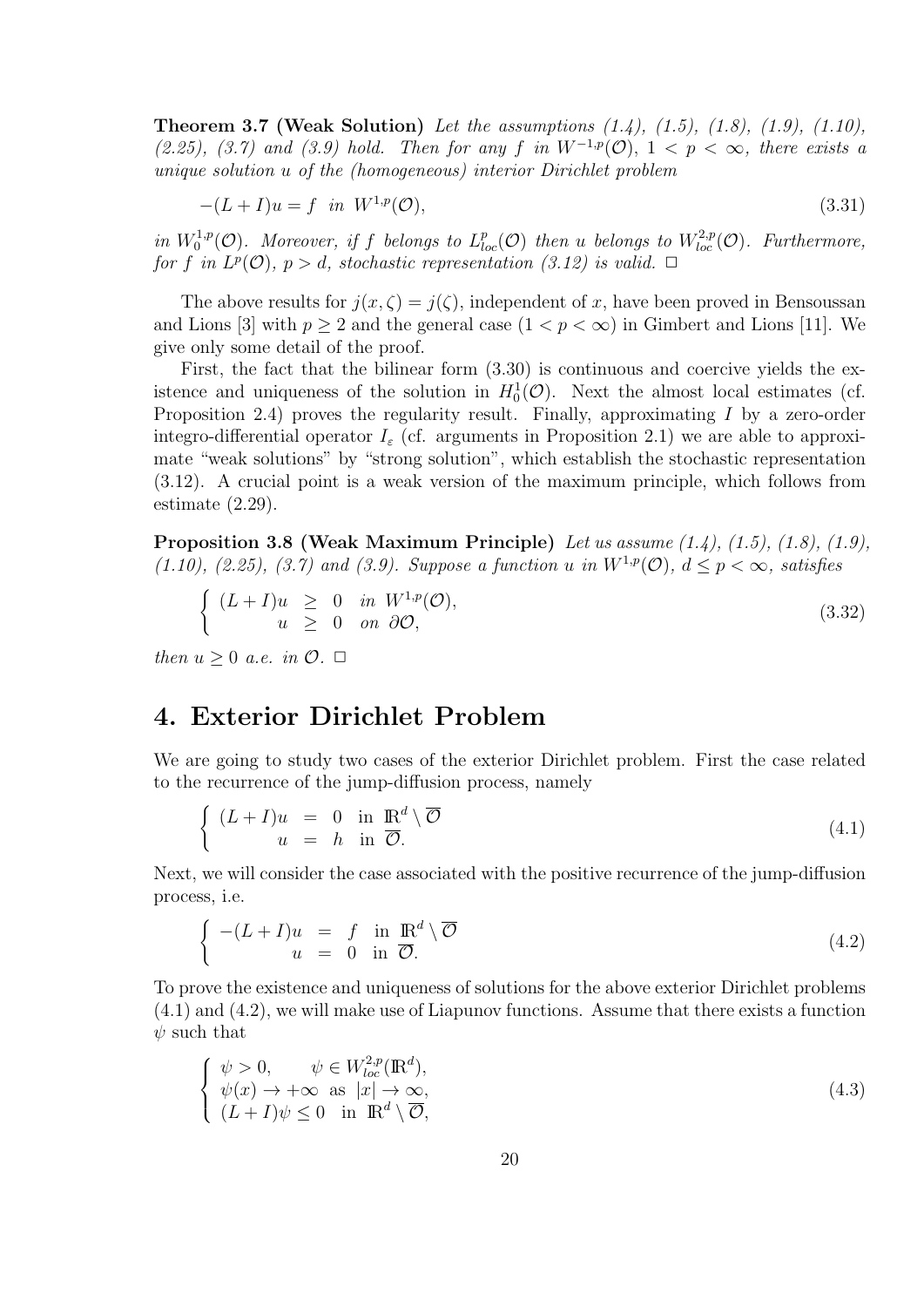for some  $p > d$ . The above condition (4.3) hides a growth assumption for  $\psi$  so that  $I\psi$ makes sense. As we will see later, a typical example for a Liapunov function  $\psi$  has logarithm growth. Since I accepts functions with a linear growth,  $I\psi$  is well defined. In general, we need to assume that the jumps are bounded (in this case any growth is acceptable) or to suppose that  $\psi$  is uniformly integrable w.r.t. to the Levy measure of *I*.

Our first interest is to look for bounded solutions of  $(4.1)$  and  $(4.2)$ . Then, we turn to the probabilistic interpretation of (4.1) and (4.2). Denote by  $(\Omega, P, F_t, X_t, t \geq 0)$  a canonical realization of the diffusion with jumps (Markov-Feller) process whose infinitesimal generator coincides with  $L + I$  on smooth functions. Let  $\tau$  be the first exit time of the process  $X(t) \doteq X_t$  from the closed set  $\mathbb{R}^d \setminus \mathcal{O}$ , i.e.

$$
\tau = \inf\{t \ge 0 : X(t) \in \mathcal{O}\},\tag{4.4}
$$

where  $\tau = \infty$  if  $X(t) \in \mathbb{R}^d \setminus \mathcal{O}, \forall t \geq 0$ . A probabilistic solution of (4.1) is a function  $u(x)$ satisfying:

$$
\begin{cases}\n u(X(t))\mathbf{1}_{(t<\tau)} + h(X(\tau))\mathbf{1}_{(t\geq \tau)} \\
 \text{is a } F_t - (\text{local}) \text{ martingale.} \n\end{cases} \tag{4.5}
$$

Similarly, a probabilistic solution of  $(4.2)$  is a function  $(u(x))$  satisfying:

$$
\begin{cases}\n u(X(t))\mathbf{1}_{(t<\tau)} + \int_0^{\tau \wedge t} f(X(s))ds \\
 \text{is a } F_t - (\text{local}) \text{ martingale.}\n\end{cases} \tag{4.6}
$$

Remarking that the process  $X(t)$  is continuous from the right, we see that  $P(\tau = 0 | X(0) =$  $f(x) = 0$  for any *x* in the open set  $\mathbb{R}^d \setminus \overline{\mathcal{O}}$ . Thus, if we assume "recurrence" for the process *X*(*t*), i.e.

$$
P(\tau < \infty \mid X(0) = x) = 1 \quad \forall x \in \mathbb{R}^d \setminus \overline{\mathcal{O}},\tag{4.7}
$$

then any bounded solution *u* of (4.5) must satisfy

$$
u(x) = E\{h(X(\tau)) \mid X(0) = x\} \quad \forall x \in \mathbb{R}^d \setminus \overline{\mathcal{O}},\tag{4.8}
$$

so that the bounded probabilistic solutions of (4.1) are unique. Similarly, if we suppose "positive recurrence" for the process  $X(t)$ , i.e.

$$
E\{\tau \mid X(0) = x\} < \infty \quad \forall x \in \mathbb{R}^d \setminus \overline{\mathcal{O}} \tag{4.9}
$$

then any bounded solution  $u$  of  $(4.6)$  must satisfy

$$
u(x) = E\{\int_0^{\tau} f(X(t))dt \mid X(0) = x\} \quad \forall x \in \mathbb{R}^d \setminus \overline{\mathcal{O}},\tag{4.10}
$$

again, bounded probabilistic solutions of (4.2) are unique.

The probabilistic formulations included both conditions in  $(4.1)$  [or  $(4.2)$ ] simultaneously. In particular, the boundary condition in (4.1) is satisfied in the following sense

$$
\lim_{t \to \infty} u(X(\tau \wedge t)) = h(X(\tau)) \text{ a.s.},\tag{4.11}
$$

i.e. a pathway limits holds. Notice that for (4.5) and (4.6) we are implicitly assuming that the data *h* and *f* are Borel measurable. Actually, because the semigroup associated to the diffusion process preserves negligible sets, we may work with Lebesgue measurable functions instead of Borel measurable functions.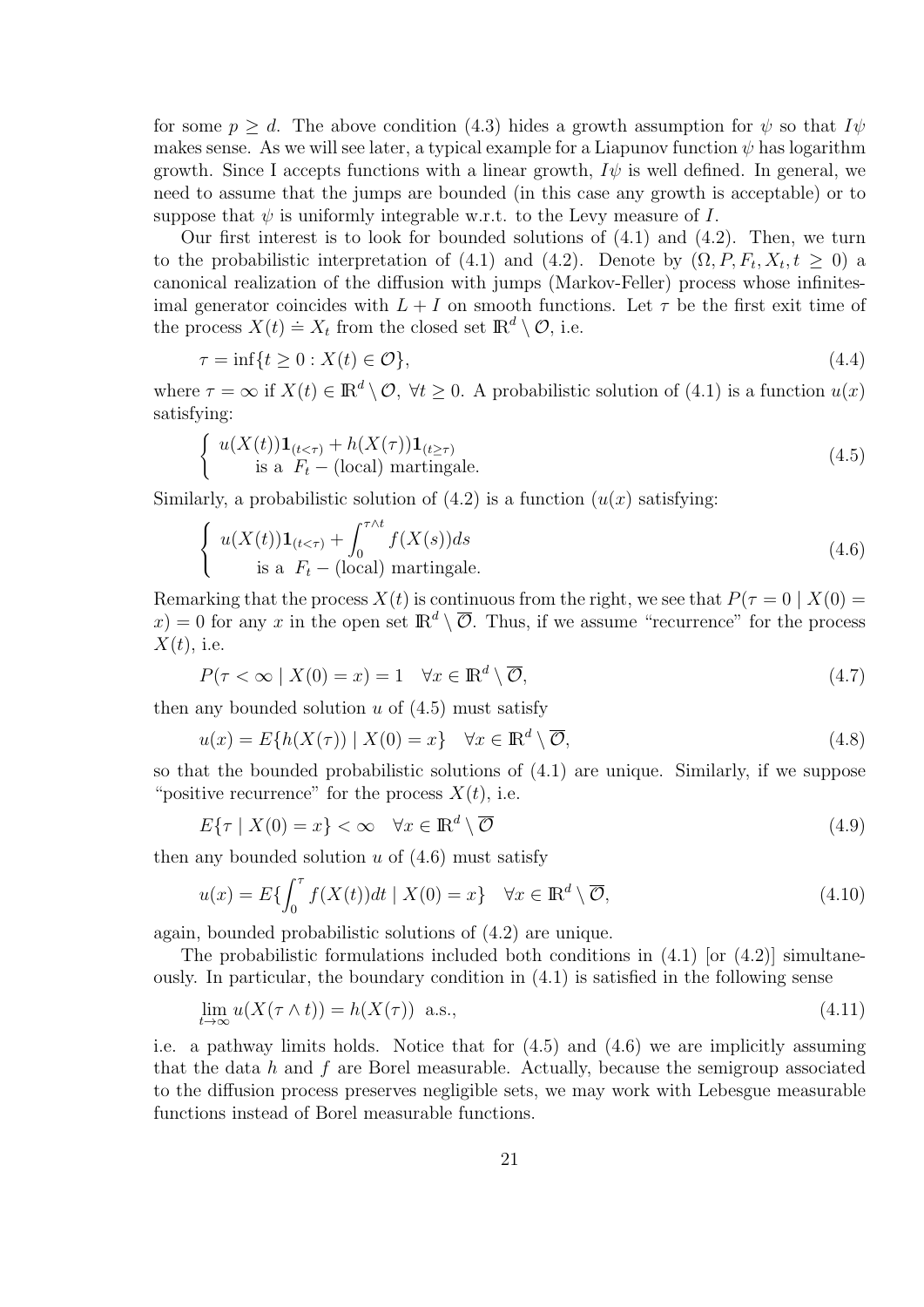**Theorem 4.1 (Recurrence)** *Suppose h* is a Borel measurable and bounded function  $\overline{O}$ *. Under the assumptions (1.4), (1.5), (1.8), (1.9), (1.10), (3.7), (3.9) and (4.3), the nonhomogeneous exterior Dirichlet problem (4.1) has a unique probability solution [i.e., (4.5) holds* $\int u$  *belonging to*  $L^{\infty}(\mathbb{R}^d) \cap W_{loc}^{2,p}(\mathbb{R}^d \setminus \overline{\mathcal{O}})$  *for any*  $p < \infty$ *. Moreover* 

$$
(L+I)u = 0 \quad a.e. \quad in \quad \mathbb{R}^d \setminus \overline{\mathcal{O}} \tag{4.12}
$$

*and the stochastic representation (4.8) is valid.*

**Proof** First, replacing *h* by  $h + ||h||_{L^{\infty}}$  we can assume  $h \geq 0$  without any loss of generality. Existence is shown as in Bensoussan [1], i.e., for  $n > 0$  sufficiently large so that the ball  $B_n$  (centered at the origin) with radius *n* contains  $\overline{\mathcal{O}}$ , we consider the solution of the Dirichlet problem (in a bounded region)

$$
\begin{cases}\n(L+I)u_n = 0 \text{ in } B_n \setminus \overline{\mathcal{O}}, \\
u_n = h \text{ in } \overline{\mathcal{O}}, \\
u_n = 0 \text{ in } \mathbb{R}^d \setminus B_n.\n\end{cases}
$$
\n(4.13)

Notice that a priori, we need h to be defined in  $\overline{O}$ . However, the most relevant part is its definition on *∂O* as expected.

Now, the weak maximum principle (cf. Proposition 3.9) implies that  $u_n \geq 0$ . Thus, again the weak maximum principle applied to the difference  $u_n - u_m$ , with  $m < n$ , shows that  $u_n \geq u_m$ . Therefore, we have an increasing sequence satisfying

$$
0 \le u_m \le u_n \le ||h||_{L^{\infty}}.\tag{4.14}
$$

Hence, the almost local estimate (cf. Proposition 2.4) proves that  $\{u_n\}$  is uniformly bounded in  $W_{loc}^{2,p}(\mathbb{R}^d \setminus \overline{\mathcal{O}})$ , for any  $p < \infty$ , and that (4.12) holds for the limiting function *u*.

To prove (4.5) and (4.7), we proceed us in Khasminskii [12]. Denote by  $\tau^n$  the first exit time from  $B_n$ . By means of Itô is formula and  $(4.3)$  we have

$$
E\{\psi(X(\tau \wedge \tau^n)) \mid X(0) = x\} \le \psi(x)
$$

which yields

$$
E\{\psi(X(\tau^n))\mathbf{1}_{(\tau>\tau^n)}\}\leq \psi(x).
$$

Thus, if

$$
\alpha_n = \inf \{ \psi(x) \ : \ |x| \ge n \}
$$

we deduce

$$
P(\tau > \tau^n) \ge \frac{\psi(x)}{\alpha_n}
$$

which implies  $(4.7)$ , so the recurrence properly holds.

On the bounded domain  $B_n \setminus \overline{\mathcal{O}}$  we have

$$
\begin{cases}\n u_n(X(t))\mathbf{1}_{(t < \tau^n \wedge \tau)} + h(X(\tau))\mathbf{1}_{(t \ge \tau = \tau^n)} \\
 \text{is a } F_t - \text{martingale.} \n\end{cases} \tag{4.15}
$$

Since  $u_n(X(t))\mathbf{1}_{(t<\tau^n\wedge\tau)}$  increases to  $u(X(t))\mathbf{1}_{(t<\tau)}$  and  $\mathbf{1}_{(\tau<\tau^n)}$  decreases to zero, we obtain  $(4.5)$ .  $\Box$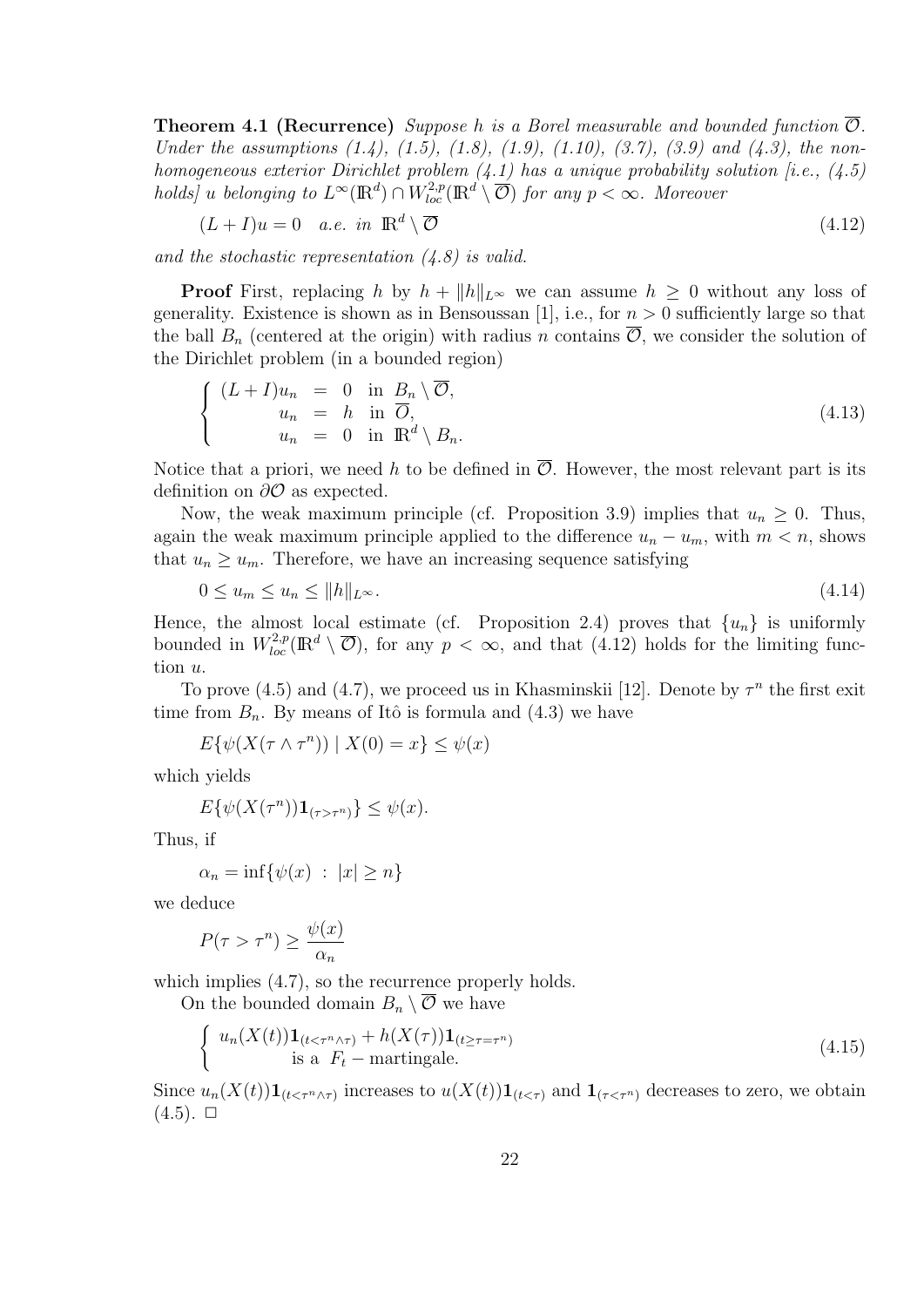**Remark 4.2** *Without the assumption (2.25) we need to suppose that the boundary function data h is smooth enough and that condition (3.11) holds in order to look for strong solution on the bounded domain*  $B_n \setminus \overline{O}$ *, cf. Theorem 3.1. Actually,*  $u_n$  *is the probability solution of (4.13). This argument is well known for degenerate diffusion processes, e.g. Stroock and Varadhan [21], Menaldi [16], Robin [20]. An alternative approach is to use the so-called viscosity solutions (cf. Crandall et al. [5]), which is better adapted to nonlinear problem.*  $\Box$ 

**Remark 4.3** *As mentioned before, if we want to prescribe the data function h only on the boundary ∂O, then a canonical "zero-extension" is assumed, i.e. the two-steps (3.4), (3.5) is used to solve (3.3). In our case, a simple Borel measurable and bounded data function h on*  $\partial O$  *is not good enough to give a*  $W^{1,p}(B_n \setminus O)$  *meaning to (4.13), the boundary condition can be regarded in a sense similar to*  $(4.11)$ *.*  $\Box$ 

In order to study the homogeneous exterior Dirichlet problem (4.2) we need to add the condition

$$
(L+I)\psi \le -1 \quad \text{in } \mathbb{R}^d \setminus \mathcal{O} \tag{4.16}
$$

to the function  $\psi$  satisfying (4.3).

**Theorem 4.4 (Positive Recurrence)** *Let the assumptions (1.4), (1.5), (1.8), (1.9), (1.10), (3.7), (3.9), (4.3), (4.16) and*

$$
f \in L^{\infty}(\mathbb{R}^d \setminus \overline{\mathcal{O}}) \tag{4.17}
$$

*hold. Then the homogeneous exterior Dirichlet problem (4.2) has a unique probability solution [i.e.*  $(4.6)$  *is satisfied] u such that*  $u/\psi$  *is bounded. Moreover, u belongs to*  $W^{2,p}_{loc}(\mathbb{R}^d \setminus \overline{\mathcal{O}})$ *, for any*  $p < \infty$ *,* 

$$
-(L+I)u = f \quad a.e. \quad in \quad \mathbb{R}^d \setminus \overline{\mathcal{O}} \tag{4.18}
$$

*and the stochastic representation (4.10) is valid.*

**Proof** First, by linearity, we may consider the problem for  $f$ <sup>+</sup> and  $f$ <sup>−</sup> independently. This allows us to assume  $f \geq 0$ , without any loss of generality.

Again we proceed as in Bensoussan [1] to prove the existence and as in Khasminskii [12] to obtain the uniqueness, similar to Theorem 4.1.

On the bounded domain  $B_n \setminus \overline{\mathcal{O}}$  we consider the (homogeneous) Dirichlet problem

$$
\begin{cases}\n-(L+I)u_n = f \text{ in } B_n \setminus \overline{\mathcal{O}},\\ \nu_n = 0 \text{ in } \overline{\mathcal{O}} \cup (\mathbb{R}^d \setminus B_n).\n\end{cases} (4.19)
$$

The weak maximum principle (cf. Proposition 3.9) implies  $u_n \geq 0$  and  $u_n \geq u_m$ , for  $n > m$ . Similarly, the weak maximum principle applied to the function  $u_n - c\psi$ , with  $c \ge ||f||_{L^{\infty}}$ , yields an uniform bound for the increasing sequence  $u_n$ , i.e.

$$
0 \le u_m \le u_n \le \psi \|f\|_{L^\infty}, \quad \forall m < n. \tag{4.20}
$$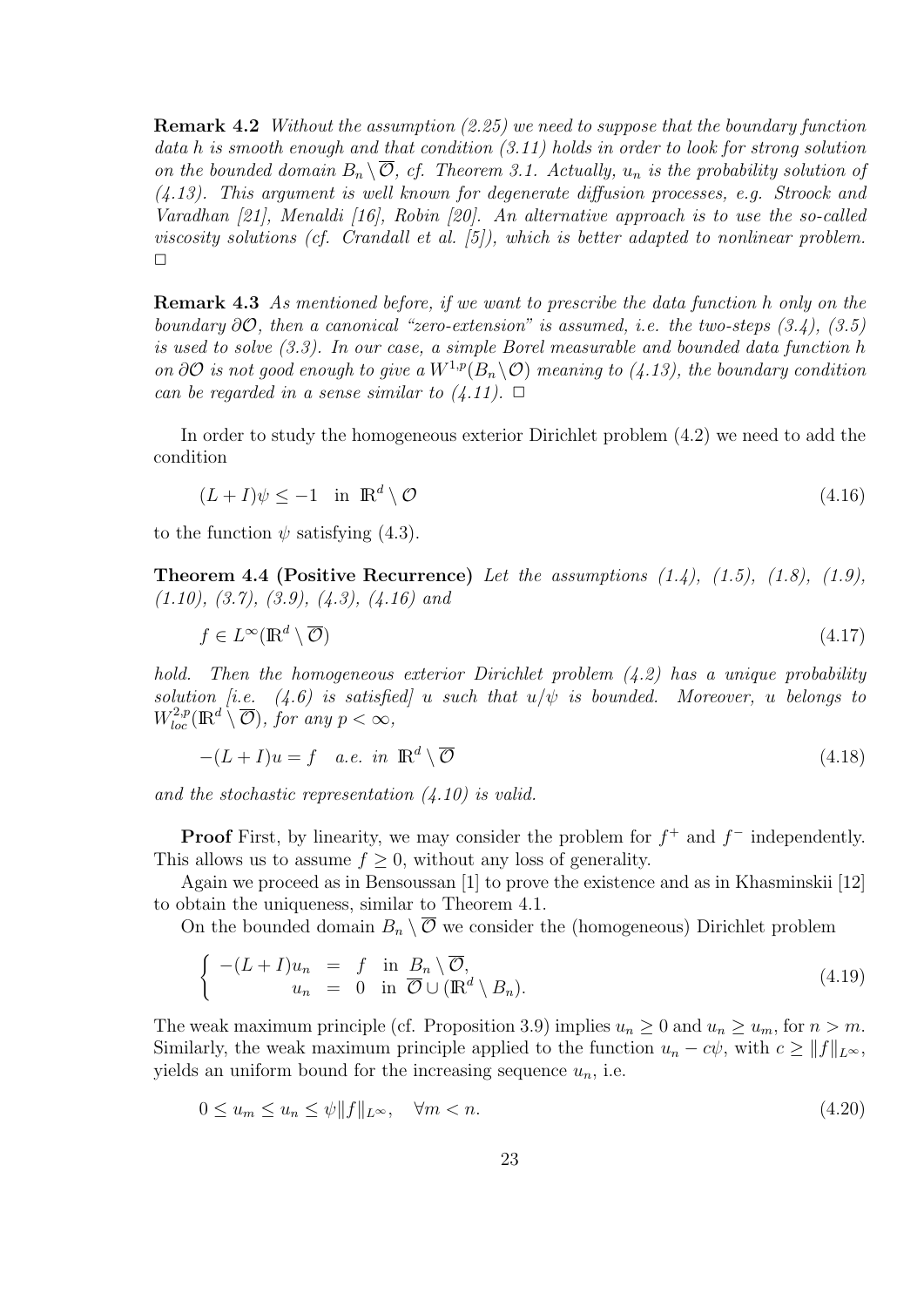Thus, the almost local estimate (cf. Proposition 2.4) proves that the sequence  $\{u_n\}$  is uniformly bounded in  $W_{loc}^{2,p}(\mathbb{R}^d \setminus \overline{\mathcal{O}})$ , for any  $p < \infty$  and that (4.18) holds for the limiting function *u*.

To show the validity of the positive recurrence property, we start with

$$
E\{\psi(X(t \wedge \tau \wedge \tau^n)) \mid X(0) = 0\} = \psi(x) ++E\{\int_0^{t \wedge \tau \wedge \tau^n} (L+I)\psi(X(s))ds \mid X(0) = x\},\
$$

and in view of  $(4.16)$ , as  $t \to \infty$  we get

$$
E\{\tau \wedge \tau^n \mid X(0) = x\} \le \psi(x), \quad \forall x \in \mathbb{R}^d \setminus \overline{\mathcal{O}},
$$

where  $\tau^n$  is the first exit time from  $B_n$ . This proves (4.9).

Now, as in (4.15), on the bounded domain  $B_n \setminus \overline{O}$  we have

$$
\begin{cases} u_n(X(t))\mathbf{1}_{(t<\tau^n\wedge\tau)} + \int_0^{\tau^n\wedge\tau\wedge t} f(X(s))ds\\ \text{is a } F_t - \text{martingale.} \end{cases}
$$

Since  $u_n(X(t))\mathbf{1}_{(t<\tau^n\wedge\tau)}$  increases to  $u(X(t))\mathbf{1}_{(t<\tau)}$  we obtain (4.6), even if  $u_n$  is unbounded.  $\Box$ 

**Remark 4.5** *If we add the assumption (3.11) with*  $0 \leq \gamma_1 < 1/d$ ,  $d < p < 1/\gamma_1$ , then the *arguments of the strong solution (cf. Theorem 3.1) apply for the exterior Dirichlet problem*  $(4.1)$  *if h belongs to*  $W^{2,p}(\mathcal{O})$  *and*  $(4.2)$ *, i.e. the solutions of*  $(4.13)$  *and*  $(4.19)$  *u<sub>n</sub> are* in  $W^{2,p}(B_n \setminus \overline{\mathcal{O}})$  and the limiting function u belongs to  $W^{2,p}(B \setminus \overline{\mathcal{O}})$ , for any ball  $B \subset \overline{\mathcal{O}}$ . *For instance, we may use an almost local estimate of the type*  $(2.14)$  *up the boundary*  $\partial O$ *. However, it is not developed here.*  $\Box$ 

Usually we seek a Liapunov function  $\psi$  as the logarithm of a positive definite quadratic form, e.g.

$$
\psi(x) = \ln(|x|^2 + 1). \tag{4.21}
$$

Calculations show that

$$
(L+I)\psi(x) \ge -c, \quad \forall x, \ |x| \ge r_1 \tag{4.22}
$$

which provides a Liapunov function for any domain outside of the ball of center 0 and radius  $r_1$ .

Other types of Liapunov functions are the one considered in [17], namely

$$
\psi_q(x) = (2 + |x|^2)^{q/2}, \quad q > 0. \tag{4.23}
$$

We have proved that if the constants  $r_1$  or  $c_1$  in (1.6) are sufficiently large, then the function  $\psi_q$  given by (4.23) satisfies

$$
L\psi_q(x) + I\psi_q(x) \le -\alpha_q \psi_q(x), \quad \forall x, \ |x| \ge r_1 \tag{4.24}
$$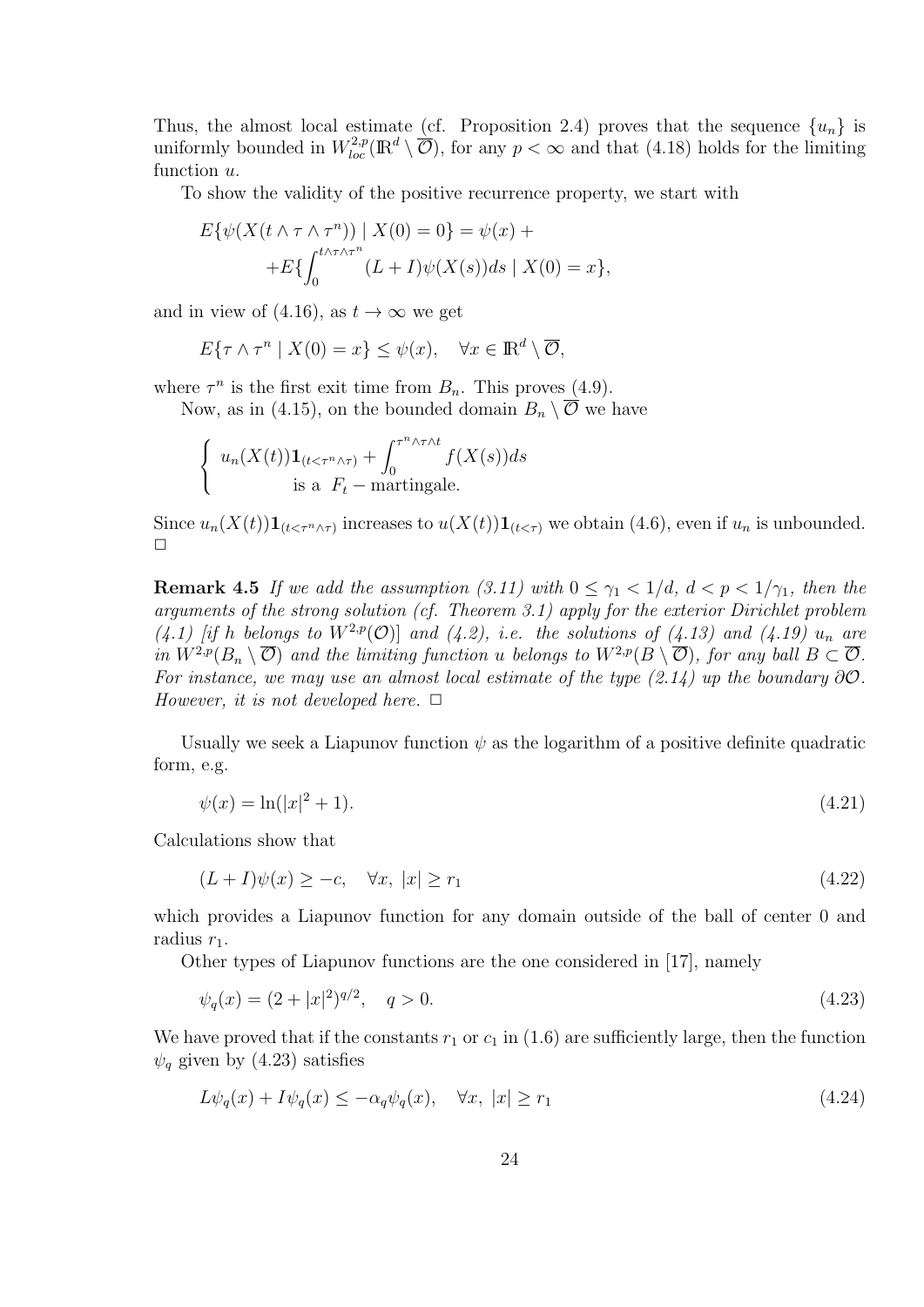for a positive constant  $\alpha_q$  depending only on the various bounds imposed by the assumptions (1.4), (1.6) and the extra condition

$$
\sup_{x} \int_{|z| \ge 1} |z|^q M(x, dz) < \infty. \tag{4.25}
$$

It is clear that also we have

$$
|L\psi_q(x)| + |I\psi_q(x)| \le c_q \psi_q(x), \quad \forall x, \ |x| \ge r_1 \tag{4.26}
$$

for some constant  $c_q$ . At this point, most of the results valid for the operator  $-(L+I) + \lambda$ can be extended to the case  $\lambda = 0$ . In particular a variational formulation of (4.2) is studied and the estimate

$$
||u\psi_{-q}||_{L^{\infty}} \le \frac{1}{\alpha_q} ||f\psi_{-q}||_{L^{\infty}}
$$
\n(4.27)

holds.

### **5. Invariant Measure**

First, we recall a classic result on ergodicity of Doob (cf. Bensoussan [1]).

Let  $(X, \mathcal{F})$  be compact metric space endowed with the Borel  $\sigma$ -algebra. Suppose that *P* is a linear operator from *B*(*X*) into itself (the Banach space of bounded and Borel measurable functions from  $X$  into  $\mathbb{R}$ ) such that

$$
\begin{cases}\n||P\varphi|| \le ||\varphi||, & \forall \varphi \in B(X), \\
P\varphi = \varphi \text{ if } \varphi = 1,\n\end{cases}
$$
\n(5.1)

where  $\|\cdot\|$  denotes the supremum norm in X. Define

$$
\lambda(x, y, F) = P \mathbf{1}_F(x) - P \mathbf{1}_F(y),\tag{5.2}
$$

for any  $x, y$  in  $X$  and any Borel subset  $F$  of  $X$ , where  $\mathbf{1}_F$  is the characteristic function of the set *B*.

#### **Theorem 5.1 (Doob's Ergodicity)** *Under the assumptions (5.1) and*

$$
\exists \delta > 0 \;/\ \lambda(x, y, F) \le 1 - \delta, \quad \forall x, y \in X, \ \forall F \in \mathcal{F}, \tag{5.3}
$$

*there exists a unique probability measure on*  $(X, \mathcal{F})$  *denoted by*  $\mu$  *such that* 

$$
|P^n\varphi(x) - \int_X \varphi d\mu| \le K e^{-\rho n} \|\varphi\|,\tag{5.4}
$$

*where*  $\rho = -\ell n(1 - \delta)$ ,  $K = 2/(1 - \delta)$ . The measure  $\mu$  is the unique invariant probability *on*  $(X, \mathcal{F})$ *, i.e. the unique probability on*  $X$  *such that* 

$$
\int_{X} \varphi d\mu = \int_{X} P\varphi d\mu, \quad \forall \varphi \in B(X). \Box
$$
\n(5.5)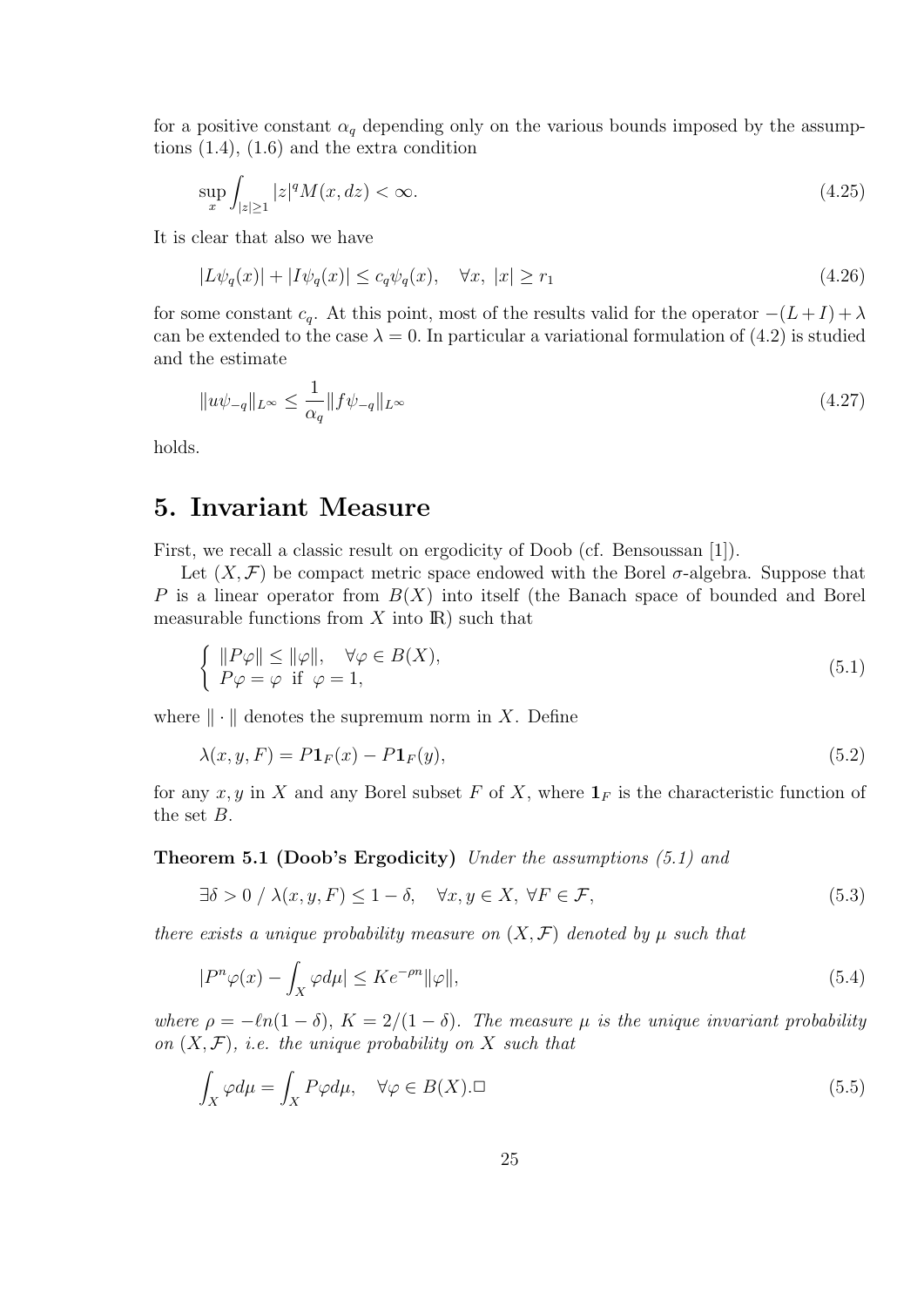Usually, this result is applied after verifying the Doeblin condition (5.3), which is based on the strict positivity of the transition density function of the underlying Markov process. This strict positivity of the Green function is a natural consequence of the parabolic strong maximum principle.

Let  $\mathcal O$  be a sufficiently large smooth and bounded domain (e.g. a ball) so that the non-homogeneous exterior Dirichlet problem

$$
\begin{cases}\n(L+I)u = 0 \text{ in } \mathbb{R}^d \setminus \overline{\mathcal{O}}, \\
u = \varphi \text{ in } \overline{\mathcal{O}},\n\end{cases}
$$
\n(5.6)

can be solved in  $W^{2,p}_{loc}(\mathbb{R}^d \setminus \overline{\mathcal{O}}) \cap W^{1,p}_{loc}(\mathbb{R}^d) \cap L^{\infty}(\mathbb{R}^d)$  for non-negative  $\varphi$  in  $W^{1,p}(\mathcal{O}) \cap L^{\infty}(\mathbb{R}^d)$ . Now, consider the non-homogeneous interior Dirichlet problem in a larger domain (ball) *B ⊃ O*,

$$
\begin{cases}\n(L+I)v = 0 \text{ in } B, \\
v = u \text{ in } \mathbb{R}^d \setminus B,\n\end{cases}
$$
\n(5.7)

which can be solved in  $W^{2,p}_{loc}(B) \cap W^{1,p}(B) \cap L^{\infty}(\mathbb{R}^d)$ , for any v in  $W^{1,p}_{loc}(\mathbb{R}^d \setminus \overline{\mathcal{O}}) \cap L^{\infty}(\mathbb{R}^d)$ . Therefore we can define the linear operator

$$
\begin{cases}\nP: W^{1,p}(\mathcal{O}) \cap L^{\infty}(\mathbb{R}^d) \to W^{1,p}(\mathcal{O}) \cap L^{\infty}(\mathbb{R}^d), \\
P\varphi = v,\n\end{cases} \tag{5.8}
$$

where the solution *u* of  $(5.7)$  has been restricted to the domain  $\mathcal{O}$ . The point is to prove that *P* is an ergodic operator, i.e. defining  $\lambda$  by (5.2) we have (5.3) for  $X = \overline{\mathcal{O}}$ .

By means of the weak maximum principle, we can prove that

$$
\varphi \ge 0 \quad \text{implies} \quad P\varphi \ge 0. \tag{5.9}
$$

Since  $P\varphi = 1$  for  $\varphi = 1$ , the operator P can be identified with a probability measure on  $(X, \mathcal{F})$ , so that

$$
\begin{cases}\nP: B(\overline{\mathcal{O}}) \to B(\overline{\mathcal{O}}), \\
P\varphi(x) = \int_X \varphi(y)P(x, dy).\n\end{cases}
$$
\n(5.10)

**Proposition 5.2** *Under the assumptions (1.4), (1.5), (1.6), (1.8), (1.9) (1.10), (2.25), (3.7)* and (3.9) we have (5.3) for  $X = \overline{O}$ .

**Proof** Similarly to Bensoussan [1], an argument by contradiction based on the strong maximum principle yields the result as follows.

Assuming that (5.3) is not true, we can find sequences  $\{x_k, y_k, F_k\}$  such that

$$
u_k(x_k) \to 1, \quad u_k(y_k) \to 0,\tag{5.11}
$$

where  $x_k, y_k$  belong to  $\mathcal{O}$  and  $v_k = P \mathbf{1}_{F_k}$ . Actually, we may replace  $\mathbf{1}_{F_k}$  by a smooth function  $\varphi_k$ ,  $0 \leq \varphi_k \leq 1$ , without any loss of generality. Thus, P is defined by (5.6) and (5.7). By means of the almost local  $L^p$ -estimates (cf. Proposition 2.4) we see that  $u_k$  is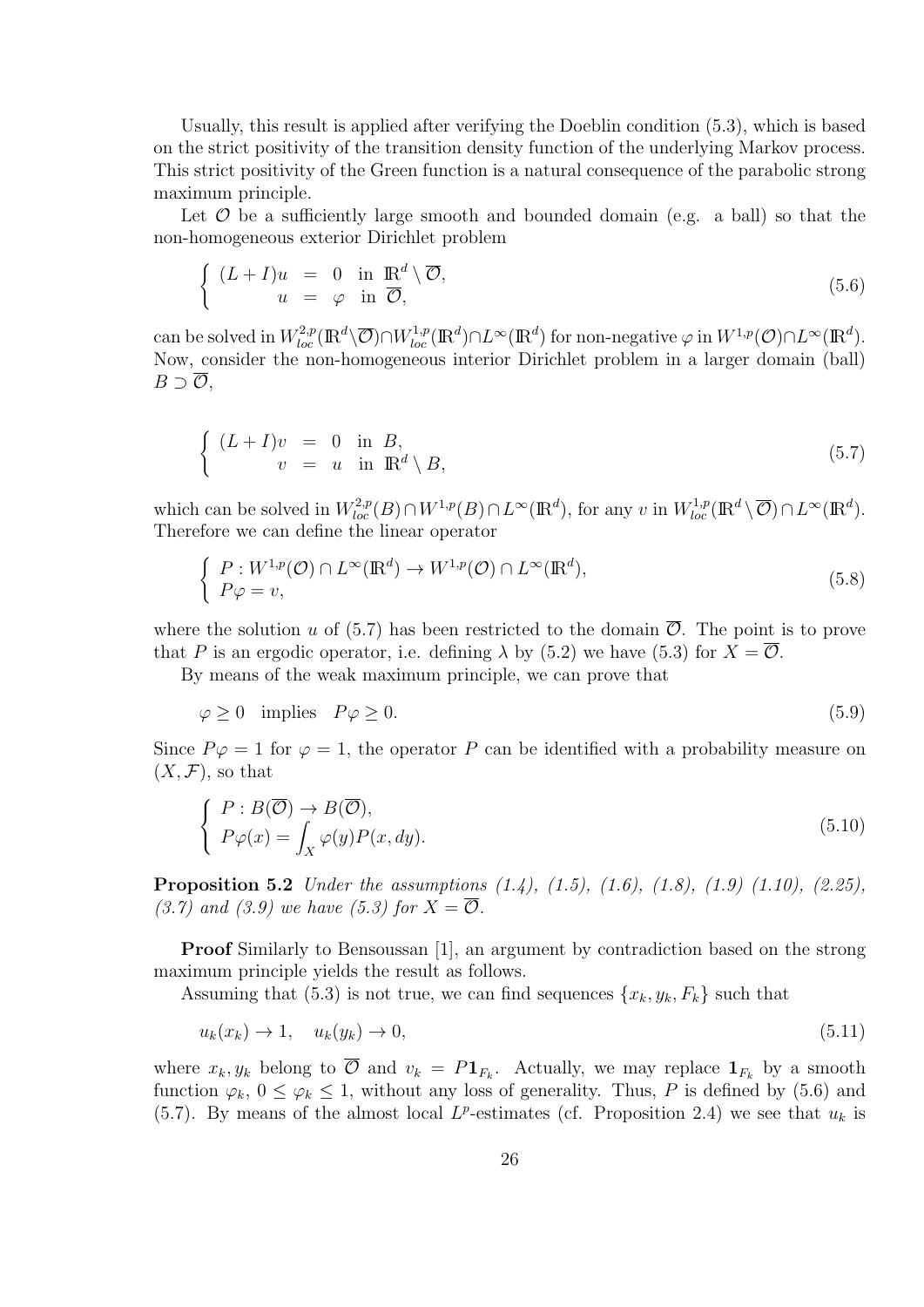bounded in  $W^{2,p}_{loc}(B \setminus \overline{\mathcal{O}}) \cap L^{\infty}(\mathbb{R}^d)$ . Therefore,  $u_k$  is also bounded in  $W^{2,p}_{loc}(B) \cap L^{\infty}(\mathbb{R}^d)$ . Hence, a subsequence of  $\{u_k\}$  converges to  $u_0$ , uniformly in  $\overline{B}$  and weakly in  $W^{2,p}_{loc}(B)$ , where  $u_0$  is a solution of

$$
(L+I)u_0 = 0 \text{ in } B. \tag{5.12}
$$

Since  $\{x_k\}$  and  $\{y_k\}$  are in  $\overline{\mathcal{O}}$ , we can find two limit point  $x_0$  and  $y_0$  such that

$$
u_0(x_0) = 1, \quad u_0(y_0) = 0, \quad x_0, y_0 \in \overline{\mathcal{O}}, \tag{5.13}
$$

after using (4.8). Thus  $x_0$  is an interior point in *B* where  $u_0$  attains its global maximum value. Applying the strong maximum principle (cf. Proposition 3.4) on *B* for (5.12) we deduce that  $u_0$  must be a constant. Thus gives a contradiction with (5.10).  $\Box$ 

We can associate to the operator *P* a Markov's chain  ${Y_n}$  with states in  $\overline{O}$  as follows:

$$
Y_n = X(\tau_n),\tag{5.14}
$$

where  $\tau_n$  is the exit time from  $\overline{B}$  after attending the set  $\mathbb{R}^d \setminus \overline{\otimes}$ , i.e. by induction with  $\tau_0 = 0$  we have

$$
\begin{cases}\n\tau'_n = \inf\{t \ge \tau_{n-1} : X(t) \in \overline{\mathcal{O}}\}, \\
\tau_n = \inf\{t \ge \tau'_n : X(t) \in \mathbb{R}^d \setminus B\},\n\end{cases} \tag{5.15}
$$

for  $n = 1, 2, \ldots$  It is clear that the representation formula in the previous sections shows that

$$
P\varphi(x) = E_x \varphi(Y_n) = E_x \varphi(Y_1)
$$
\n<sup>(5.16)</sup>

for any  $x$  in  $\overline{\mathcal{O}}$ .

By means of Theorem 5.1 and Proposition 5.2 we can find a unique invariant probability measure for the operator *P* (i.e. the Markov's chain  ${Y_n}$ ), denoted by  $\tilde{\mu}$ . Then we define a measure  $\tilde{\nu}$  on  $\mathbb{R}^d$  (unnormalized) by

$$
\int_{\mathbb{R}^d} f(x)\tilde{\nu}(dx) = \int_{\mathcal{O}} \tilde{\mu}(dx) E_x \{ \int_0^{\tau_1} f(X(t))dt \}. \tag{5.17}
$$

Notice that if

$$
u(x) = \int_0^{\tau_1} f(X(t))dt
$$
\n(5.18)

then  $u = u''$ , where

$$
\begin{cases}\nu'(x) = \int_{\tau_1'}^{\tau_1'} f(X(t))dt, \\
u''(x) = \int_{\tau_1'}^{\tau_1} f(X(t))dt + u'(X(\tau_1')),\n\end{cases} (5.19)
$$

and

$$
\begin{cases}\n-(L+I)u' &= f \text{ in } \mathbb{R}^d \setminus \mathcal{O}, \\
u' &= 0 \text{ in } \overline{\mathcal{O}},\n\end{cases}
$$
\n(5.20)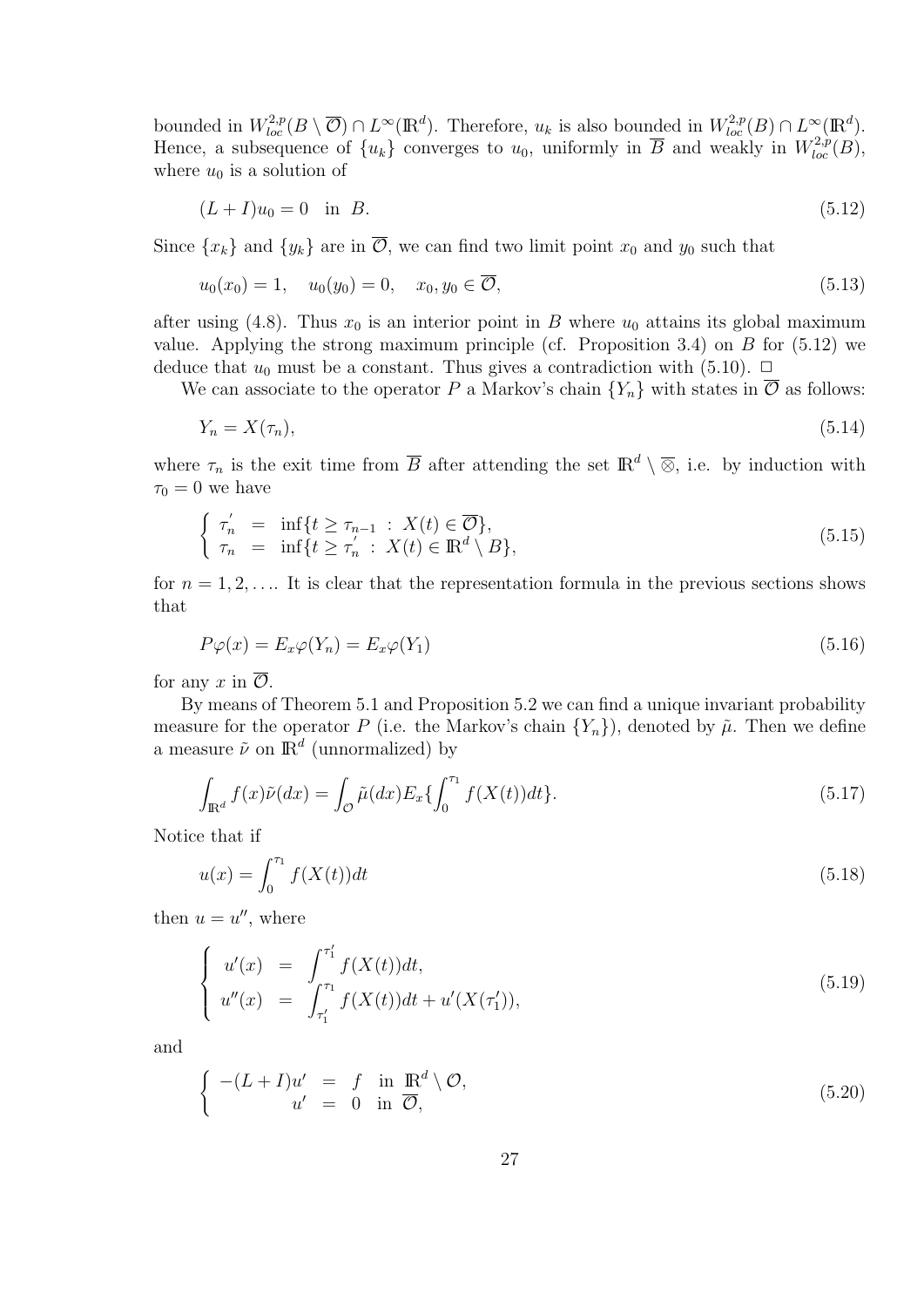$$
\begin{cases}\n-(L+I)u'' & = f \text{ in } B, \\
u'' & = u' \text{ in } \mathbb{R}^d \setminus B.\n\end{cases}
$$
\n(5.21)

Therefore, going back to the definition of the operator  $P$  and the convergence  $(5.4)$  we have

$$
\begin{cases}\n(L+I)v^n = 0 \text{ in } \mathbb{R}^d \setminus \overline{\mathcal{O}},\\ v^n = u^n \text{ in } \overline{\mathcal{O}}.\n\end{cases}
$$
\n(5.22)

$$
\begin{cases}\n(L+I)u^n = 0 \text{ in } B, \\
u^n = v^{n-1} \text{ in } \mathbb{R}^d \setminus B,\n\end{cases}
$$
\n(5.23)

with  $v_0 = u$ . Hence

$$
\int_{\mathbb{R}^d} f(x)\tilde{\nu}(dx) = \lim_n u_n = \int_{\otimes} P^n v_0(x)\mu(dx),\tag{5.24}
$$

which is a constant in *x*. If we take  $f = 1$ , the maximum principle applied to (5.20) and  $(5.21)$  implies

$$
\begin{cases} \inf\{E_x(\tau_1') : x \in \overline{\mathcal{O}}\} \ge c_0 > 0, \\ \sup\{E_x(\tau_1) : x \in \overline{\mathcal{O}}\} \le C_0 < \infty. \end{cases} \tag{5.25}
$$

In particular,  $\tilde{\nu}(\mathbb{R}^d) < \infty$ .

Define the probability measure *ν* by

$$
\nu(F) = \frac{\tilde{\nu}(F)}{\tilde{\nu}(\mathbb{R}^d)}, \quad \forall F \in \mathcal{B}(\mathbb{R}^d), \tag{5.26}
$$

with  $\tilde{\nu}$  given by (5.17). We have

**Theorem 5.3 (Invariant Measure)** *Let the assumptions (1.4), (1.5), (1.6), (1.8), (1.9), (1.10), (2.25), (3.7) and (3.9) hold. Then ν, given by (5.26), is an invariant probability measure for the diffusion with jumps in*  $\mathbb{R}^d$ , *i.e.* 

$$
\int_{\mathbb{R}^d} E_x \{ f(X(t)) \} \nu(dx) = \int_{\mathbb{R}^d} f(x) \nu(dx),\tag{5.27}
$$

*for any bounded and Borel measurable function f.*

**Proof** Clearly, it suffices to prove (5.27) with  $\tilde{\nu}$  instead of  $\nu$  and for smooth functions *f*, say continuous with compact support.

From the definition of ˜*ν* we get

$$
\int_{\mathbb{R}^d} E_x \{ f(X(t)) \} \tilde{\nu}(dx) = \int_{\mathcal{O}} \tilde{\mu}(dx) E_x \{ \int_0^{\tau_1} g(X(s)) ds \},
$$

where

$$
g(x) = E_x\{f(X(t))\}.
$$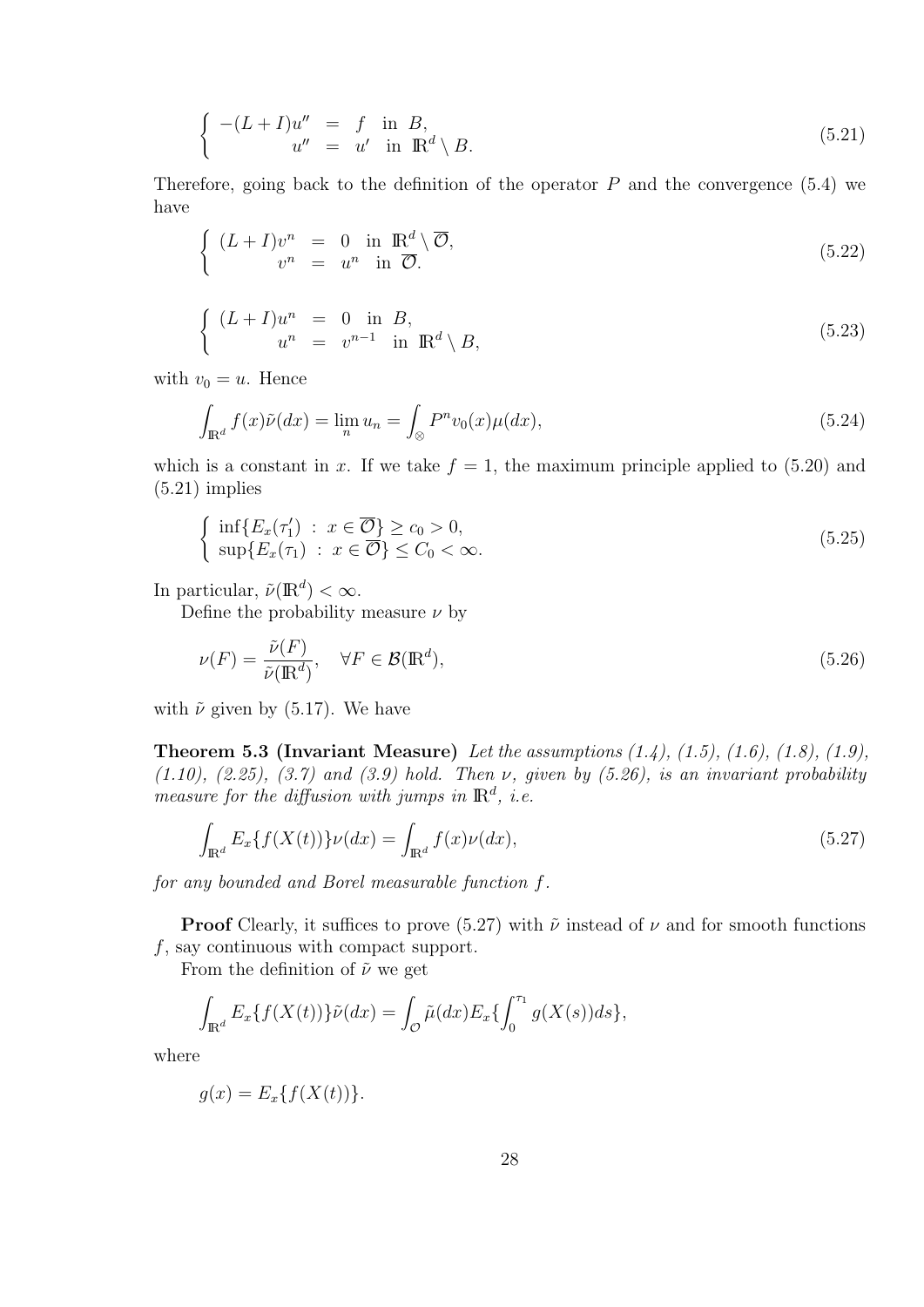By the Markov's property we have

$$
E_x\{\int_0^{\tau_1} g(X(s))ds\} = E_x\{\int_0^{\tau_1} f(X(t+s))ds\},\
$$

and therefore

$$
\int_{\mathbb{R}^d} E_x \{ f(X(t)) \} \tilde{\nu}(dx) = \int_{\mathcal{O}} \tilde{\mu}(dx) E_x \{ \int_t^{t+\tau_1} f(X(s)) ds \}.
$$
\n(5.28)

If we write the integral in the variable *s* on the region  $[t, t + \tau_1]$  into three pieces, on  $[0, \tau_1]$ , on  $[\tau_1, \tau_1 + t]$  and on  $[0, t]$ , we obtain

$$
E_x\{\int_{\tau_1}^{\tau_1+t} f(X(s))ds\} = E_x\{E_{X_1}[\int_0^t f(X(s))ds]\} = E_xg(Y_1),
$$

where  $\{Y_n\}$  is the Markov's chain associated with the operator *P*, by (5.14). Since  $\tilde{\mu}$  is an invariant probability measure for the Markov's chain, we have

$$
\int_{\mathcal{O}} \tilde{\mu}(dx) E_x \{ \int_{\tau_1}^{\tau_1+t} f(X(s)) ds \} = \int_{\mathcal{O}} \tilde{\mu}(dx) E_x \{ \int_0^t f(X(s)) ds \}.
$$

Thus, the integral in *s* over  $[\tau_1, \tau_1 + t]$  cancels with the integral over  $[0, t]$  and we deduce from (5.28)

$$
\int_{\mathbb{R}^d} E_x \{ f(X(t)) \} \tilde{\nu}(dx) = \int_{\mathcal{O}} \tilde{\mu}(dx) E_x \{ \int_0^{\tau_1} f(X(s)) ds \},
$$

which is indeed the required invariant condition.  $\Box$ 

As in Khasminskii [12, pp. 121–124] (Theorem 5.1 and its Corollaries), we can prove the following results.

**Corollary 5.4** *Under the assumptions of Theorem 5.3 the invariant probability measure ν is unique and we have*

$$
\lim_{T \to \infty} \frac{1}{T} \int_0^T E_x \{ f(X(t)) \} dt = \int_{\mathbb{R}^d} f(x) \nu(dx), \tag{5.29}
$$

*for any bounded and Borel measurable function*  $f$ .  $\Box$ 

**Remark 5.5** *In view of the definition (5.17). . . , (5.24) of the invariant measure and the results in previous sections, we see that*  $f = 0$  *a.e. implies*  $\nu(f) = 0$ *. Thus the measure*  $\nu$ *is absolutely continuous w.r.t the Lebesgue measure. We can write*

$$
\int_{\mathbb{R}^d} f(x)\nu(dx) = \int_{\mathbb{R}^d} f(x)m(x)dx,\tag{5.30}
$$

*where the invariant density m*(*x*) *satisfies*

$$
m \ge 0, \qquad \int_{\mathbb{R}^d} m(x)dx = 1. \tag{5.31}
$$

*Moreover, if*  $\Phi^*(t)$  *denotes the dual semigroup then*  $\Phi^*(t)m = m$ ,  $\forall t \geq 0$ .  $\Box$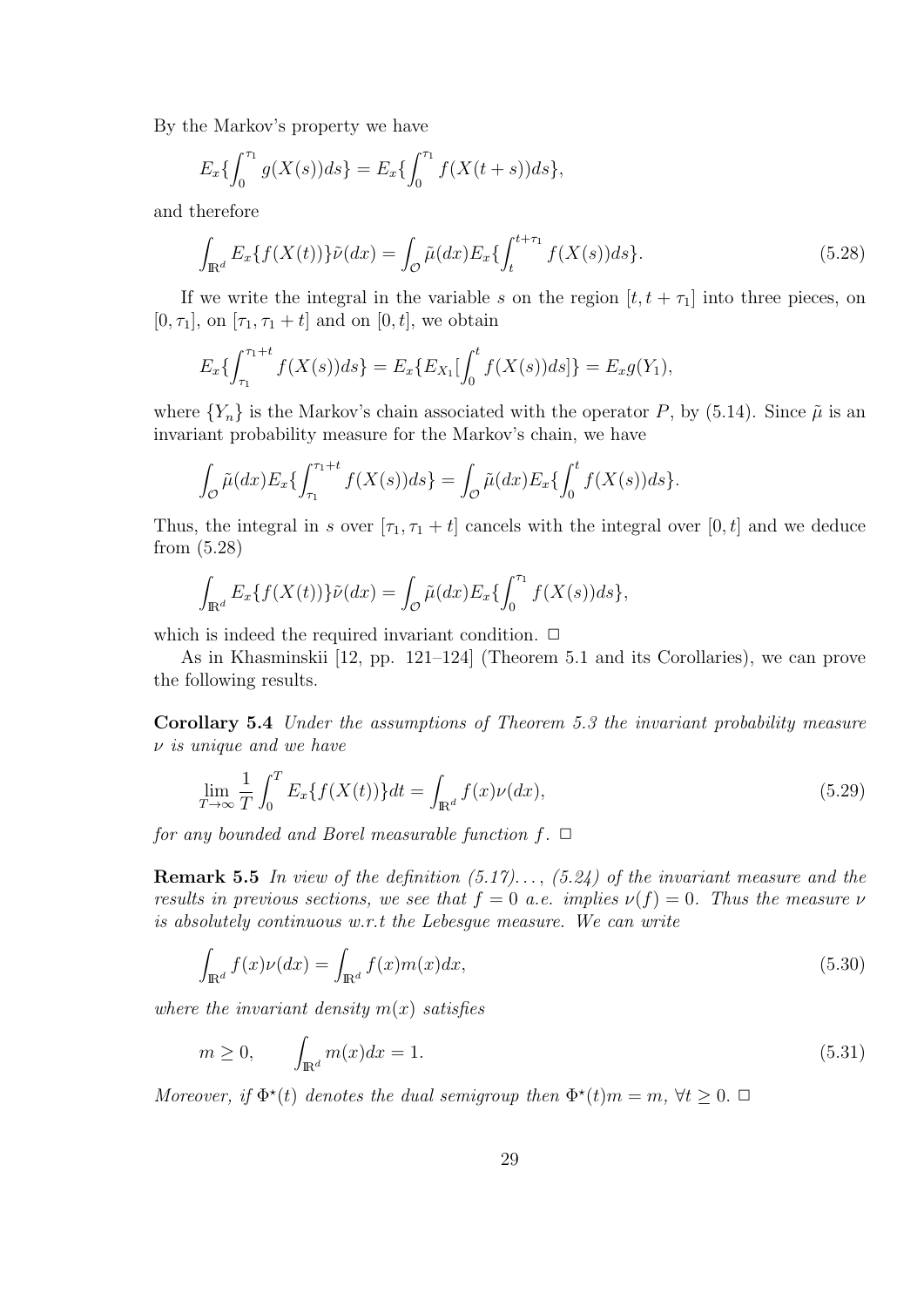Now, we want to consider the linear integro-differential equation in the whole space, i.e.

$$
-(L+I)u + a_0u = f \quad \text{in } \mathbb{R}^d
$$
\n
$$
(5.32)
$$

and

$$
-(L+I)u = f \quad \text{in } \mathbb{R}^d \tag{5.33}
$$

where  $a_0, f$  are given (bounded) functions,  $a_0(x) \ge \alpha_0 > 0$ .

Except for the fact that the coefficients  $b_i(x)$  have linear growth, the treatment of (5.32) is rather standard. We state the results with only some indication of the arguments used to prove them.

Consider the function

$$
\psi_{q,\lambda}(x) = (\lambda + |x|^2)^{q/2}, \quad q > 0, \ \lambda \ge 1. \tag{5.34}
$$

As in Section 4, we get

$$
L\psi_{q,\lambda}(x) = q\Big[(q-2)(\lambda+|x|^2)^{-2} \sum_{i,j} a_{ij}(x)x_i x_j +
$$
  
 
$$
+(\lambda+|x|^2)^{-1} \sum_i (a_{ii}(x) + a_i(x)x_i) +
$$
  
 
$$
+(\lambda+|x|^2)^{-1} \sum_i b_i(x)x_i\Big]\psi_{q,\lambda}(x).
$$

Define

$$
\begin{cases}\n\alpha_1(q,\lambda) = \sup_{x \in \mathbb{R}^d} \left\{ (q-2)(\lambda + |x|^2)^{-2} \sum_{i,j} a_{ij}(x) x_i x_j + \right. \\
\quad + (\lambda + |x|^2)^{-1} \sum_i (a_{ii}(x) + a_i(x) x_i) \right\},\n\end{cases} \tag{5.35}
$$

$$
\alpha_2(q,\lambda) = \sup_{x \in \mathbb{R}^d} \left\{ (\lambda + |x|^2)^{-1} \sum_i b_i(x) x_i \right\}.
$$
\n(5.36)

By means of the assumptions  $(1.4)$  and  $(3.9)$  we have

$$
\alpha_1(q,\lambda) \le \sup_x \{qc_0^{-1}|x|^2(\lambda+|x|^2)^{-2} + (dc_0^{-1}+c_1|x|)(\lambda+|x|^2)^{-1}\} \le \frac{C}{\sqrt{\lambda}},
$$

for a constant *C* independent of  $\lambda \geq 1$ . Similarly, the assumption (1.6) [even with  $c_1 = 0$ ] implies

$$
\alpha_2(q,\lambda) \leq \sup_{|x| \leq r_1} \left\{ (\lambda + |x|^2)^{-1} \sum_i b_i(x) x_i \right\} \leq \frac{C}{\lambda}
$$

for some constant *C* depending only on  $r_1$  and the bound of  $b_i(x)$  for  $|x| \leq r_1$ . On the other hand, since

$$
\begin{array}{rcl}\n|\nabla \psi_{q,\lambda}(x+z)| & \leq & q(2+|z|^2)^{\frac{q-1}{2}}(\lambda+|x|^2)^{\frac{q-1}{2}}, \\
|\nabla^2 \psi_{q,\lambda}(x+z)| & \leq & q(q-1)(2+|z|^2)^{q/2-1}(\lambda+|x|^2)^{q/2-1},\n\end{array}
$$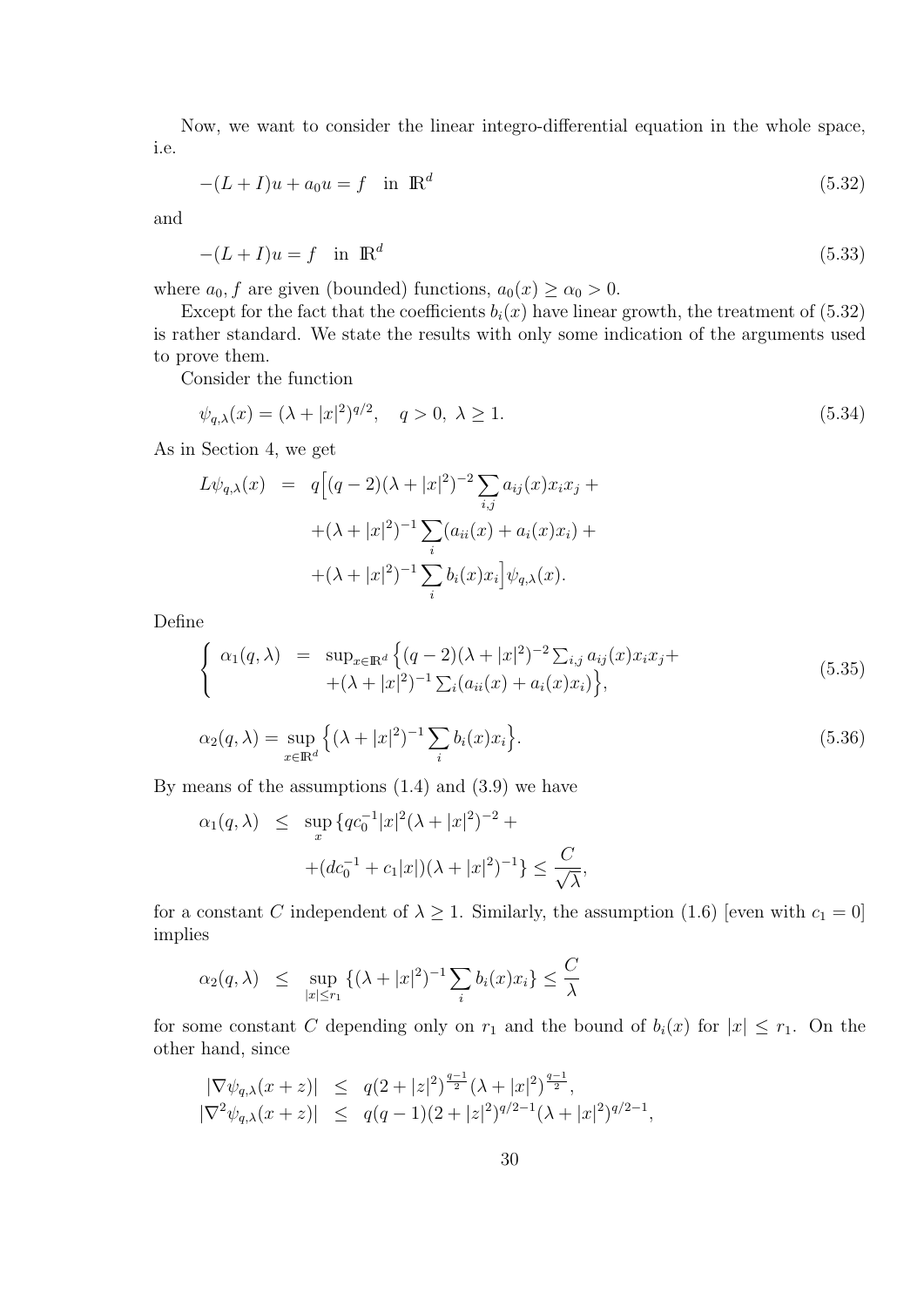we obtain

$$
|I\psi_{q,\lambda}(x)| \le q\alpha_3(q,\lambda)\psi_{q,\lambda}(x),
$$

where

$$
\alpha_3(q,\lambda) = \sup_x \left\{ \lambda^{-\frac{1}{2}} \int_{|z| \ge 1} |z|(2+|z|^2)^{\frac{q-1}{2}} M(x,dz) + \lambda^{-1} 3^{q/2-1} \int_{|z| < 1} |z|^2 M(x,dz) \right\}.
$$
\n
$$
(5.37)
$$

Collecting all, we deduce

$$
(L+I)\psi_{q,\lambda} \le \alpha(q,\lambda)\psi_{q,\lambda} \quad \text{in } \mathbb{R}^d \tag{5.38}
$$

and

$$
|L\psi_{q,\lambda}| + |I\psi_{q,\lambda}| \le C_{q,\lambda}\psi_{q,\lambda} \quad \text{in } \mathbb{R}^d,
$$
\n
$$
(5.39)
$$

for some constant  $C_{q,\lambda}$  and  $\alpha(q,\lambda) = \sum_i \alpha_i(q,\lambda)$ ,

$$
\alpha(q,\lambda) \to 0 \quad \text{as} \quad \lambda \to \infty,\tag{5.40}
$$

for any fixed  $q > 0$ .

**Proposition 5.6 (Positive Zero-Order Coefficient)** *Let the assumptions (1.4), (1.5), (1.6) [even with c*<sup>1</sup> = 0*], (1.8), (1.9), (1.10), (2.25), (3.7), (3.9), (4.48) and*

$$
f\psi_{-q}, \ a_0 \in L^{\infty}(\mathbb{R}^d), \qquad a_0(x) \ge \alpha_0 > 0 \quad \forall x,
$$
\n
$$
(5.41)
$$

*hold.* Then the integro-differential equation (5.32) possesses one and only one solution *u in*  $W_{loc}^{2,p}(\mathbb{R}^d)$  *such that*  $u\psi_{-q}$  *belongs to*  $L^{\infty}(\mathbb{R}^d)$ *. Moreover we have estimate* 

$$
||u\psi_{-q,\lambda}||_{L^{\infty}(\mathbb{R}^d)} \le \frac{1}{\alpha_0 - \alpha(q,\lambda)} ||f\psi_{-q,\lambda}||_{L^{\infty}(\mathbb{R}^d)},
$$
\n(5.42)

*where*  $\alpha(q, \lambda)$  *is given by (5.38), and the following stochastic representation is valid* 

$$
u(x) = E\{\int_0^\infty f(X(t)) \exp(-\int_0^t a_0(X(s))ds)dt\}.
$$
\n(5.43)

**Proof** The arguments are very similar to those of Theorem 4.4. A key point is the property (5.38) on the constant  $\alpha(q, \lambda)$ .

The weak maximum principle yields the a priori estimate (5.42). Next the regularization technique applied to the variational form of  $(5.32)$  provides the desired result.  $\Box$ 

To study the linear equation without a zero-order coefficient (5.33) the arguments are very different from the above.

We consider the space

$$
L_q^{\infty}(\mathbb{R}^d) = \{ \varphi \; : \; \varphi \psi_{-q} \in L^{\infty}(\mathbb{R}^d) \},\tag{5.44}
$$

for  $q > 0$  and  $\psi_{-q}(x) = (2 + |x|^2)^{-q/2}$ . The linear equation is then

$$
\begin{cases}\n u \in W_{loc}^{2,p}(\mathbb{R}^d) \cap L_q^{\infty}(\mathbb{R}^d), & p \ge d, q > 0, \\
 -(L+I)u = f \quad \text{a.e. in } \mathbb{R}^d.\n\end{cases}
$$
\n(5.45)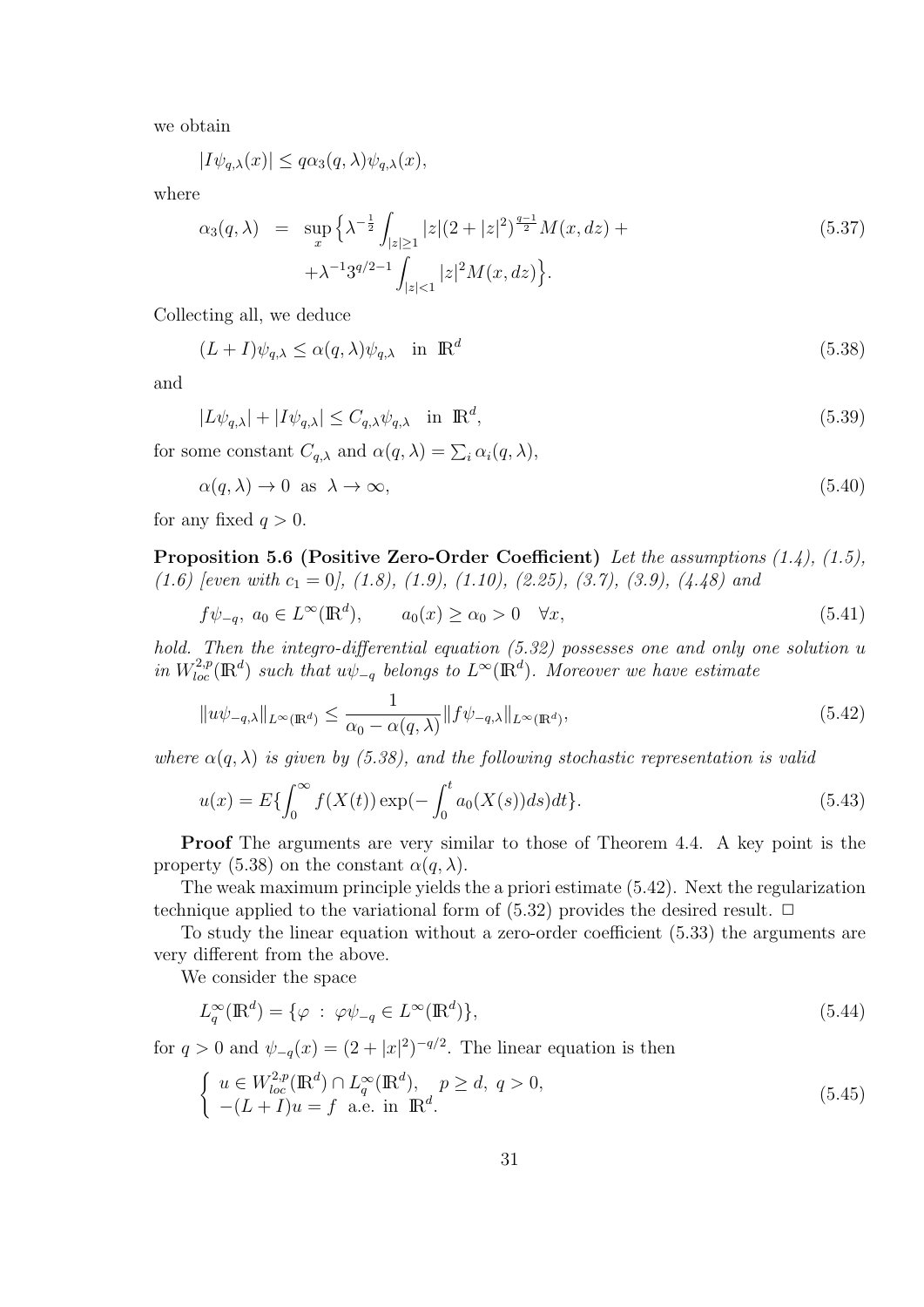**Theorem 5.7 (Linear Equation)** *Let the assumptions (1.4) , . . . , (1.10), (2.25), (3.7), (3.9), (4.48) and*

$$
f \in L_q^{\infty}(\mathbb{R}^d), \quad q > 0
$$

*hold. The linear integro-differential equation (5.45) has a solution u (unique up to an additive constant) if and only f has a zero-mean, i.e.*

$$
\nu(f) \doteq \int_{\mathbb{R}^d} f(x)\nu(dx) = 0,\tag{5.46}
$$

*where*  $\nu(dx)$  *is the unique invariant probability measure defined by (5.26).* 

**Proof** First we remark that the a priori estimate of the type  $(4.27)$  applied to the exterior Dirichlet problem (5.21) lets us conclude that the property (5.29) on the invariant probability measure *ν* remains valid for any Borel measurable function *f* such that  $f\psi_{-q}$ is bounded.

To prove that the solution is unique up to an additive constant, we denote by  $u_0$  the solution of the equation  $(5.45)$  for  $f = 0$ . We have

$$
E_x\{u_0(X(t))\} = u_0(x),
$$

i.e.

$$
\frac{1}{T} \int_0^T E_x \{ u_0(X(t)) \} dt = u_0(x),
$$

By means of Corollary 5.4, as  $T \to \infty$  we deduce

 $\nu(u_0) = u_0(x), \quad \forall x \in \mathbb{R}^d$ 

so that  $u_0$  is constant. Notice that it is possible to use an argument based on the strong maximum principle to obtain the same result.

In order to construct a solution of  $(5.45)$  we proceed as in  $(5.20), \ldots, (5.21)$ . For given *f* satisfying  $\nu(f) = 0$  we define  $u_0$  as the solution of an interior Dirichlet problem

$$
\begin{cases}\n-(L+I)u_0 = f \text{ in } B, \\
u_0 = 0 \text{ in } \mathbb{R}^d \setminus B,\n\end{cases}
$$

and  $v_0$  as the solution of an exterior Dirichlet problem

$$
\begin{cases}\n-(L+I)v_0 = f \text{ in } \mathbb{R}^d \setminus \overline{\mathcal{O}},\\
v_0 = u_0 \text{ in } \overline{\mathcal{O}}.\n\end{cases}
$$

Since

*∣* $|u_0|$ <sub>*L*∞(*B*)  $\leq C_0$  $||f||$ <sub>*L*∞(*B*)</sub></sub>

we get

$$
||v_0 \psi_{-q}||_{L^{\infty}(\mathbb{R}^d \setminus \overline{\mathcal{O}})} \leq C_q ||f \psi_{-q}||_{L^{\infty}(\mathbb{R}^d)}.
$$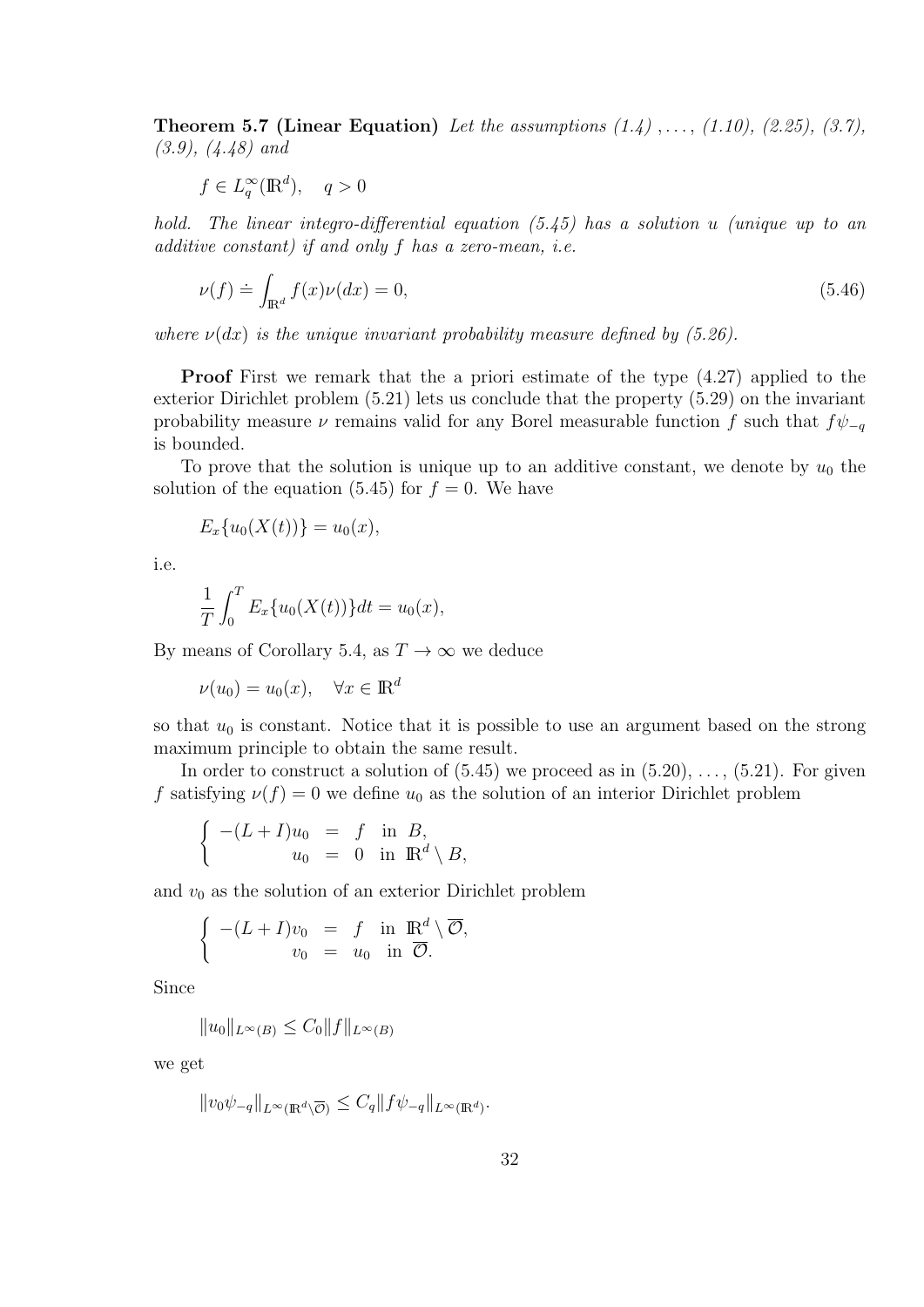Now, define the sequences  $\{v_n\}_{n=1}^{\infty}$  and  $\{u_n\}_{n=1}^{\infty}$  by

$$
(L+I)u_n = 0 \text{ in } B,
$$
  

$$
u_n = v_{n-1} \text{ in } \mathbb{R}^d \setminus B,
$$

and

 $\sqrt{ }$ 

 $\sqrt{ }$ 

$$
(L+I)v_n = 0 \text{ in } \mathbb{R}^d \setminus \overline{\mathcal{O}},
$$
  

$$
v_n = u_n \text{ in } \overline{\mathcal{O}}.
$$

Hence, if we set  $\tilde{u}_n = u_0 + u_1 + \cdots + u_n$  and  $\tilde{v}_n = v_0 + v_1 + \cdots + v_n$  we obtain

$$
\begin{cases}\n-(L+I)\tilde{u}_n &= f \text{ in } B, \\
\tilde{u}_n &= \tilde{v}_{n-1} \text{ in } \mathbb{R}^d \setminus B,\n\end{cases}
$$
\n(5.47)

and

$$
\begin{cases}\n-(L+I)\tilde{v}_n &= f \text{ in } \mathbb{R}^d \setminus \overline{\mathcal{O}},\\ \tilde{v}_n &= \tilde{u}_n \text{ in } \overline{\mathcal{O}}.\n\end{cases}
$$
\n(5.48)

We have the estimates

$$
\|\tilde{u}_n\psi_{-q}\|_{L^{\infty}(B)} \le C_q (\|f\psi_{-q}\|_{L^{\infty}(B)} + \|\tilde{v}_{n-1}\psi_{-q}\|_{L^{\infty}(\mathbb{R}^d \setminus B)})
$$
(5.49)

and

$$
\|\tilde{v}_n\psi_{-q}\|_{L^{\infty}(\mathbb{R}^d\setminus\overline{\mathcal{O}})} \le C_q (\|f\psi_{-q}\|_{L^{\infty}(\mathbb{R}^d\setminus\overline{\mathcal{O}})} + \|\tilde{u}_n\psi_{-q}\|_{L^{\infty}(\overline{\mathcal{O}})}). \tag{5.50}
$$

Since

$$
0 = \tilde{\nu}(f) = \lim_{n} u_n = \mu(v_0),
$$

the ergodic estimates (5.4) of Theorem 5.1 proves that

$$
||u_n||_{L^{\infty}(\overline{\mathcal{O}})} \leq K_q e^{-\rho n} ||f \psi_{-q}||_{L^{\infty}(\mathbb{R}^d)},
$$

which implies that  $\tilde{u}_n$  converges in  $L^{\infty}(\overline{O})$  and that

$$
\|\tilde{u}_n\|_{L^{\infty}(\overline{\mathcal{O}})} \le \frac{K_q}{1 - e^{-\rho}} \|f\psi_{-q}\|_{L^{\infty}(\mathbb{R}^d)}.
$$
\n(5.51)

Therefore,  $\tilde{v}_n$  and  $\tilde{u}_n$  converges in  $L_q^{\infty}(\mathbb{R}^d)$  to  $\tilde{v}$  and  $\tilde{u}$ , solutions of

$$
\begin{cases}\n-(L+I)\tilde{u} &= f \text{ in } B, \\
\tilde{u} &= \tilde{v} \text{ in } \mathbb{R}^d \setminus B.\n\end{cases}
$$
\n(5.52)

and

$$
\begin{cases}\n-(L+I)\tilde{v} &= f \text{ in } \mathbb{R}^d \setminus \overline{\mathcal{O}},\\ \tilde{v} &= \tilde{u} \text{ in } \overline{\mathcal{O}}.\n\end{cases}
$$
\n(5.53)

Hence  $\tilde{u} = \tilde{v}$  in  $\overline{B} \setminus \mathcal{O}$ , and the function

$$
u(x) = \begin{cases} \tilde{u}(x) & \text{if } x \in B, \\ \tilde{v}(x) & \text{if } x \in \mathbb{R}^d \setminus \overline{\mathcal{O}}, \end{cases}
$$
 (5.54)

satisfies (5.45), and we have the a priori estimate

$$
||u\psi_{-q}||_{L^{\infty}(\mathbb{R}^d)} \le C_q ||f\psi_{-q}||_{L^{\infty}(\mathbb{R}^d)},
$$
\n(5.55)

for some constant  $C_q > 0$ .  $\Box$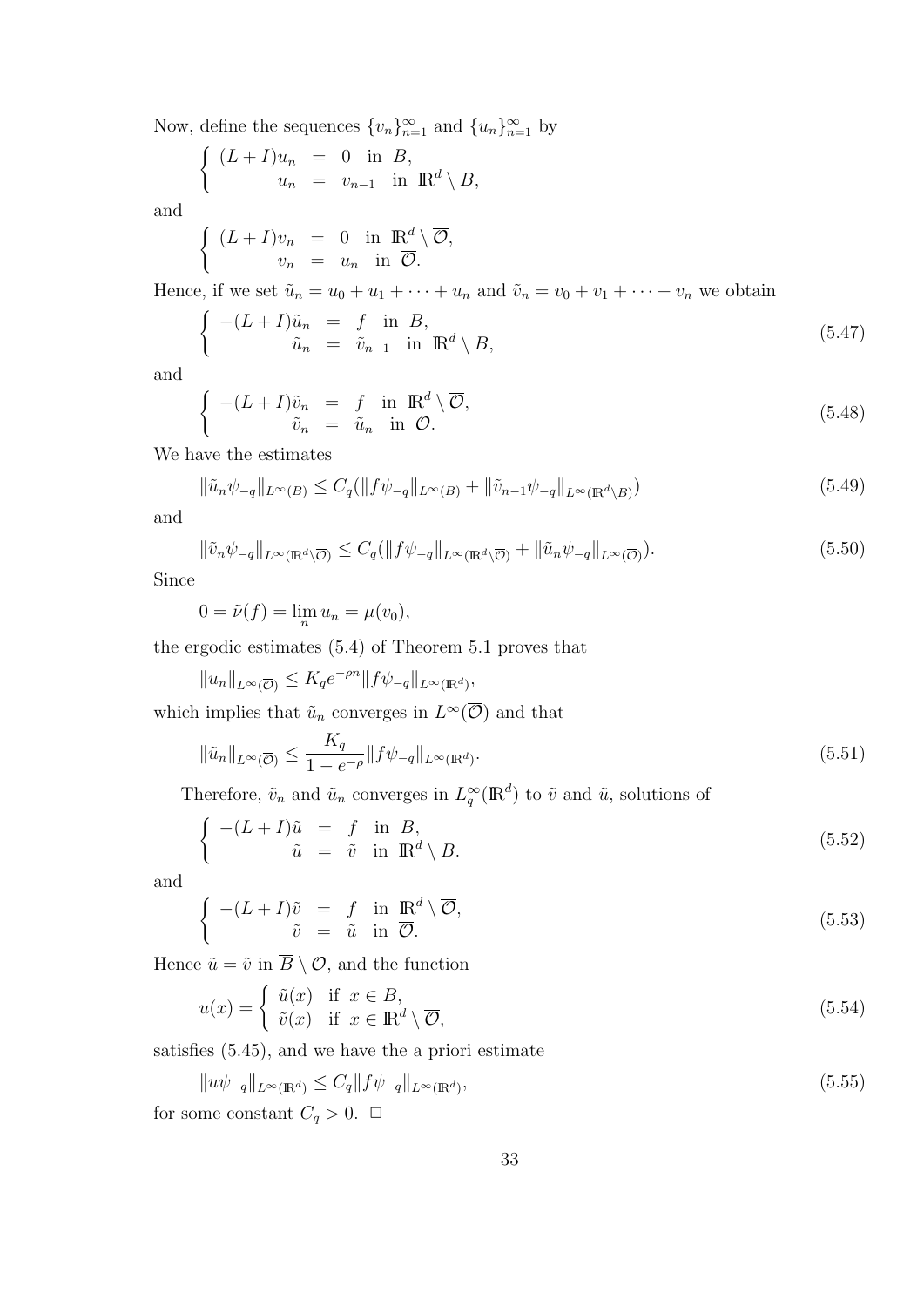### **References**

- [1] Bensoussan A (1988) *Perturbation methods in optimal control*, Wiley, New York.
- [2] Bensoussan A, Lions JL (1982) *Applications of variationals inequalities in stochastic control*, North-Holland, Amsterdam.
- [3] Bensoussan A, Lions JL (1984) *Impulse control and quasi-variational inequalities*, Gauthier-Villars, Paris.
- [4] Borkar VS (1991) *Topics in Controlled Markov Chains*, Pitman Research Notes in Mathematics Series No 240, Longman, Essex.
- [5] Crandall MG, Ishii H, Lions PL (1992) User's guide to viscosity solutions of second order partial differential equations, *Bull Am Math Soc*, **27**:1–67.
- [6] Ethier SN, Kurtz TG (1986) *Markov processes*, Wiley, New York.
- [7] Fleming WH, Soner HM (1992) *Controlled Markov processes and viscosity solutions*, Springer-Verlag, New York.
- [8] Garroni MG, Menaldi JL (1992) *Green functions for second order integral-differential problems*, Pitman Research Notes in Mathematics Series No 275, Longman, Essex.
- [9] Gikhman II, Skorokhod AV (1972) *Stochastic differential equations*, Springer-Verlag, Berlin.
- [10] Gilbarg D, Trudinger NS (1983) *Elliptic partial differential equations of second order*, Second Edition, Springer-Verlag, New York.
- [11] Gimbert F, Lions PL (1984) Existence and regularity results for solutions of second order, elliptic, integro-differential operators, *Ricerche di Matematica*, **33**:315–358.
- [12] Khasminskii RZ (Hasminskii) (1980) *Stochastic Stability of Differential Equations*, Sijthoff and Noordhoff, The Netherlands.
- [13] Krylov NV (1987) *Nonlinear elliptic and parabolic equations of second order*, Reidel, Dordrecht.
- [14] Ladyzhenskaya OA, Uraltseva NN (1968) *Linear and quasilinear elliptic equations*, Academinc Press, New York.
- [15] Lions PL (1982) A remark on Bony Maximum principle, *Proc Am Math Soc*, **88**:503– 508.
- [16] Menaldi JL (1980) On the stopping time problem for degenerate diffusions, *SIAM J Control Optim*, **18**:697–721.
- [17] Menaldi JL (1987) Optimal impulse control problems for degenerate diffusions with jumps, *Acta Appl Math*, **8**:165–198.